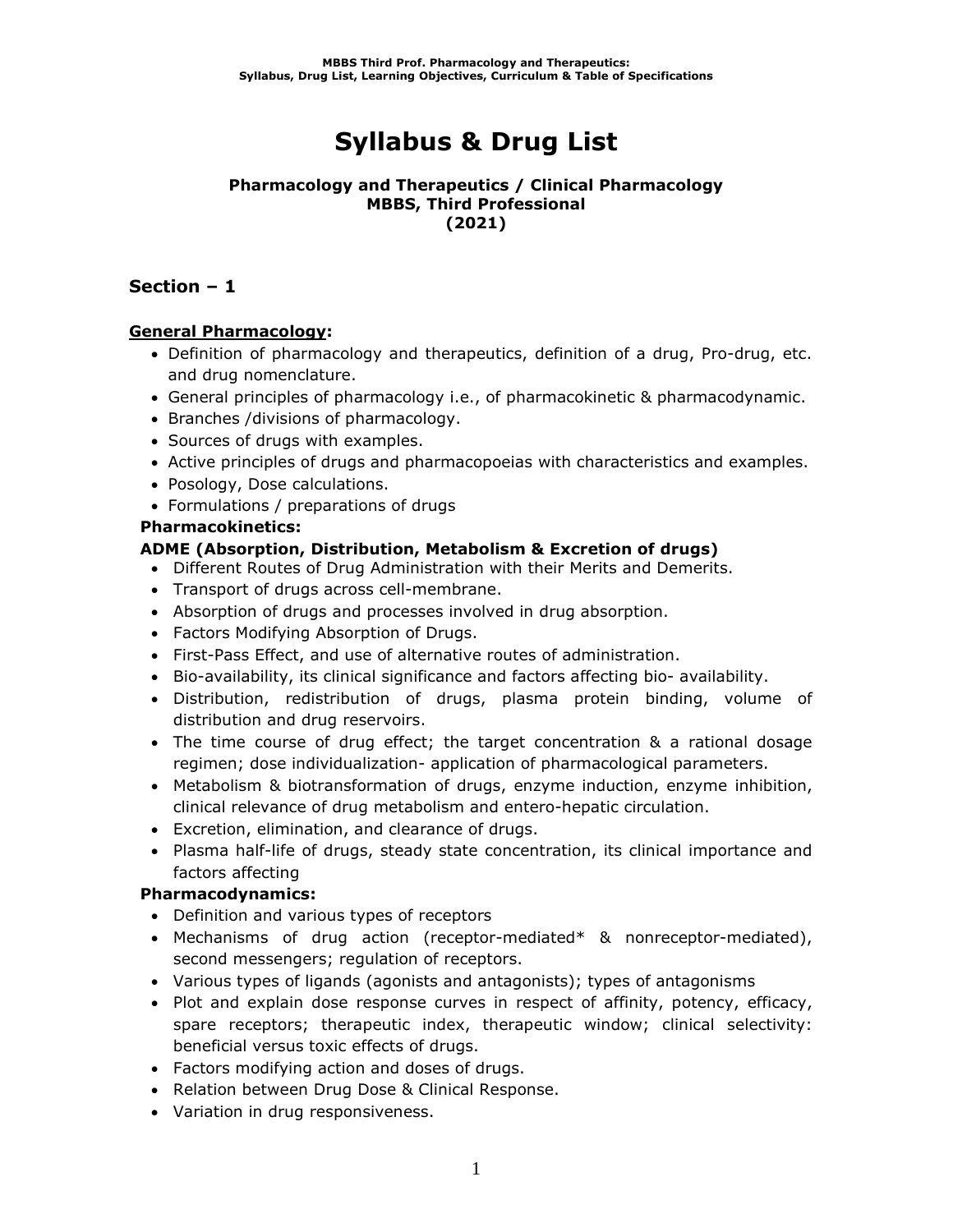- Pharmacogenetics of Isoniazid, Succinylcholine, Primaquine, Hydrogen peroxide, Warfarin and Vitamin D, etc.
- Outline of development of new drugs.
	- *\* Transmembrane Signaling Mechanisms*

# **Basic & Clinical Pharmacology of the Following Systems**

## **Section – 2**

# **Drugs useful in Autonomic Nervous System**

## **(Pharmacological Effects of Drugs on Autonomic Nervous System)**

- Introduction to Autonomic Pharmacology with brief Anatomy, Neurotransmitter's Chemistry, Autonomic Receptors, Functional Organization of Autonomic Activity, Pharmacologic Modification of Autonomic Functions.
- Pharmacokinetic & Pharmacodynamics of Cholinoceptor Activating Drugs (Directacting and Indirect-acting Cholinoceptor activating Drugs / Parasympathomimetics (including Organophosphorus Compounds).
- Pharmacokinetic & Pharmacodynamics of Cholinoceptor Blocking Drugs, and Anticholinergic like Groups
- Pharmacokinetic & Pharmacodynamics of **Adrenoceptor** Agonists and Sympathomimetic Drugs.
- Pharmacokinetic & Pharmacodynamics of Adrenoceptor Antagonist Drugs (Sympatholytics).
- Pharmacokinetic & Pharmacodynamics of Ganglion Stimulants and Blockers
- Pharmacokinetic & Pharmacodynamics of Adrenergic Neuron Stimulants and Blockers.

## **Drugs used in**:

- o Glaucoma
- o Paralytic Ileus, Atonic Bladder, etc.
- o Alzheimer's Disease
- o Myasthenia Gravis
- o Organophosphorus Poisoning
- o Smooth Muscles Spasmodic States, Mydriatic State & Parkinsonism, etc.
- o Pheochromocytoma
- o Prostatic Hyperplasia, etc

## **Drugs useful as Skeletal Muscle Relaxants:**

- Pharmacokinetic & Pharmacodynamics of:
	- o Neuromuscular blocking agents / Depolarizing & Non-depolarizing Agents.
	- o Spasmolytics / Centrally Acting Muscle Relaxants.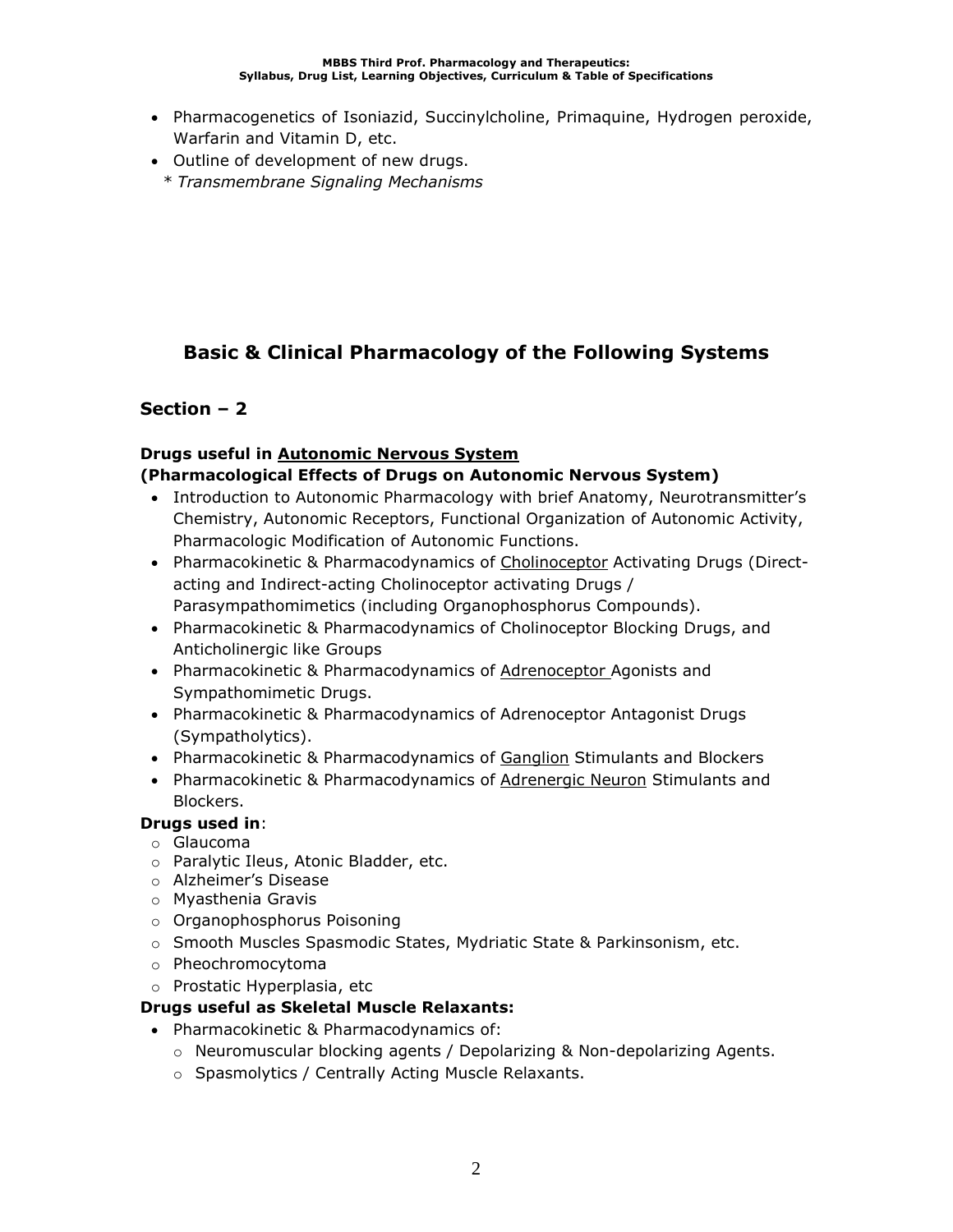### **Drugs useful / Pharmacological Effects in Cardiology**

- Introduction to the Pharmacology of CVS Drugs and Neurotransmitters involved in CVS effects.
- Basic (Pharmacokinetic & Pharmacodynamics) and Clinical Pharmacology of:
	- o Diuretics and Antidiuretic Hormone (Agonists and Antagonists),
	- o Vasodilators
	- o Calcium Channels Blockers
	- o Renin Angiotensin Aldosterone System (RAAS),
	- o Central Sympathoplegics.
	- o (Revisit to) Alpha & Beta Blockers
- Drugs used in:
	- o Hypertension
	- o Ischemic Heart Diseases (Angina, Acute Coronary Syndrome, Myocardial Infarction).
	- $\circ$  Cardiac Failure, Acute Cardiac Failure & & Acute Pulmonary Edema:
	- o Coma.
	- o Syncope.
	- o Cardiac Arrythmias.

## **Section – 4**

### **Drugs useful / Pharmacological Effects in Haematology.**

- Basic (Pharmacokinetic & Pharmacodynamics) and Clinical Pharmacology of:
	- o Anticoagulants and drug used in bleeding disorders.
	- o Antiplatelet agents.
	- o Fibrinolytics / Thrombolytics esp. use in Acute Myocardial Infarction.
	- o Anti-Hyperlipidemics / Anti-Dyslipidemics.
- Drugs for:
	- o Drugs used in Deep Veins Thrombosis or Pulmonary Embolism
	- o Drugs used in Hemophilias, Vitamin K Deficiency, Warfarin Bleeding. Postsurgical Gastrointestinal Bleeding, Postprostatectomy Bleeding and Bladder Hemorrhage.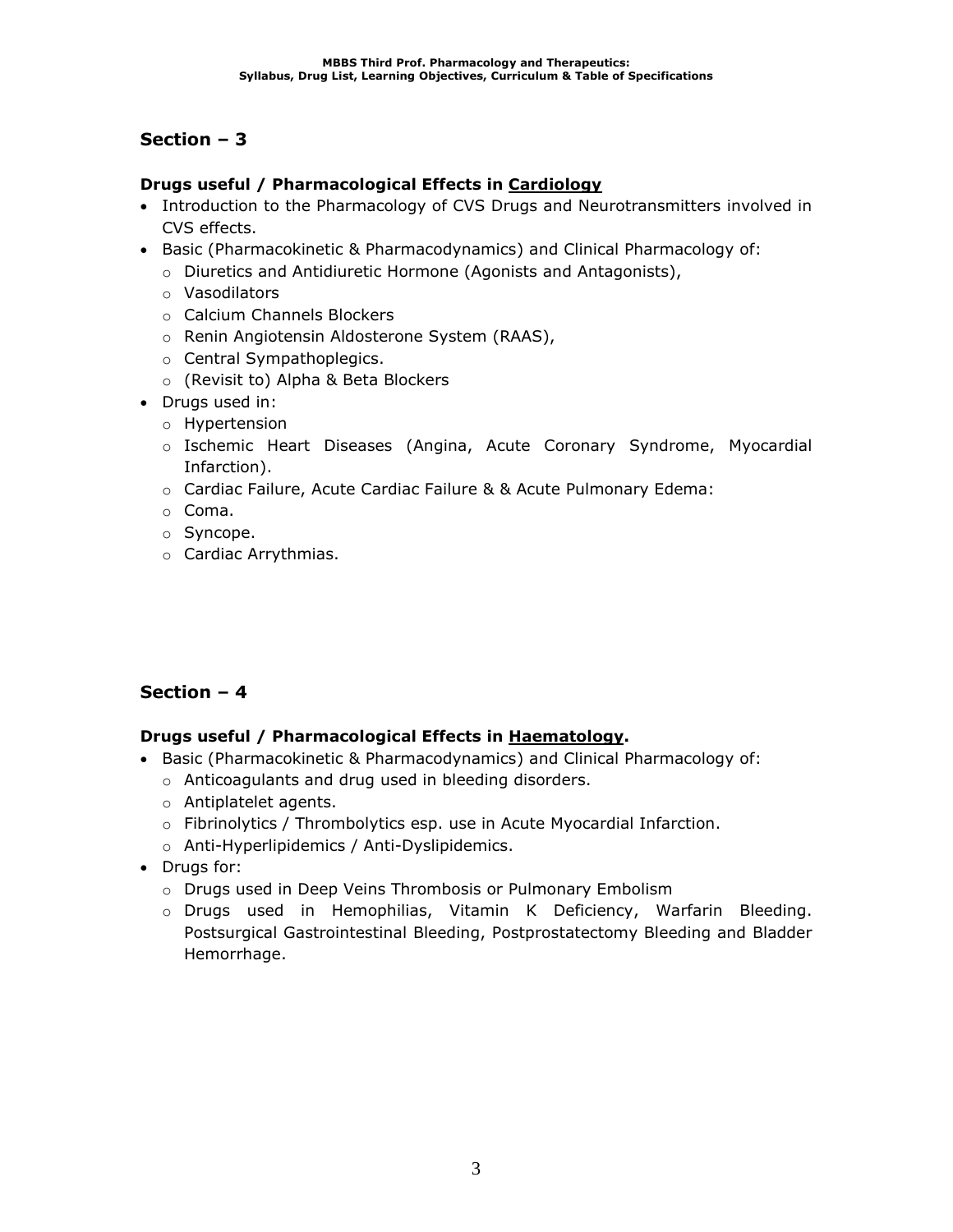### **Drugs useful / Pharmacological Effects in Neurology & Psychiatry**

- Introduction to Central Nervous System (CNS) and neurotransmitters of CNS.
- Basic (Pharmacokinetic & Pharmacodynamics) and Clinical Pharmacology of:
	- o Sedative-hypnotics.
	- o Anti-Depressants
	- o Mood Stabilizers
	- o Anti-psychotics
	- o Anti-Epileptics
	- o Anti-Parkinsonism
	- o Local Anesthetics
	- o General Anaesthetics
	- o Opioids
	- o Alcohols and drugs of abuse.
- Drugs used in:
	- o Sleep Disorders (Insomnia, Hypersomnia Excessive Sleepiness,
	- o Generalized Anxiety Disorder (GAD) / Persistent Excessive Anxiety / Adjustment Disorders / Sadness/ Fear/ Rage/ Guilt/ and Shame, etc. Posttraumatic Stress Disorder (PTSD) / Post Severe Anxiety or Traumatic or Life-Threatening Events,
	- o Schizophrenia: Delusional Disorder, Schizophreniform Disorders, Brief (Acute) Psychotic Disorders; Panic Disorders, Phobic Disorders, Obsessive-Compulsive Disorder & Related Disorders,
	- o Mood Disorders (Depression & Mania) / Major Depressive & Bipolar Disorder**:**  Bipolar-I (Manic Episodes); Bipolar-II (Hypomanic Episodes): Mania,
	- o Epilepsy (Focal / Partial Seizures / Generalized Seizure,
	- o Movement Disorders: Essential (Familial) Tremor, Parkinson Disease,
	- o Dementia / Alzheimer disease,
	- o Stroke,
	- o Transient Ischemic Attacks (TIAs),
	- o Bell Palsy,
	- o Attention-Deficit / Hyperactivity Disorder:
	- o Psychosexual Disorders (Penile Erectile Dysfunction, Female Hyposexual Desire Disorder)
	- o Substance Use Disorders (Alcohol Use Disorder (Alcoholism): Minimal, Mild, Moderate and Severe withdrawal; Opioids (Overdosage, Withdrawal)
	- o Local Anesthetics.
	- o General Anaesthetics.
	- o CNS Stimulants.
	- o Opioid's Agonists and Antagonists.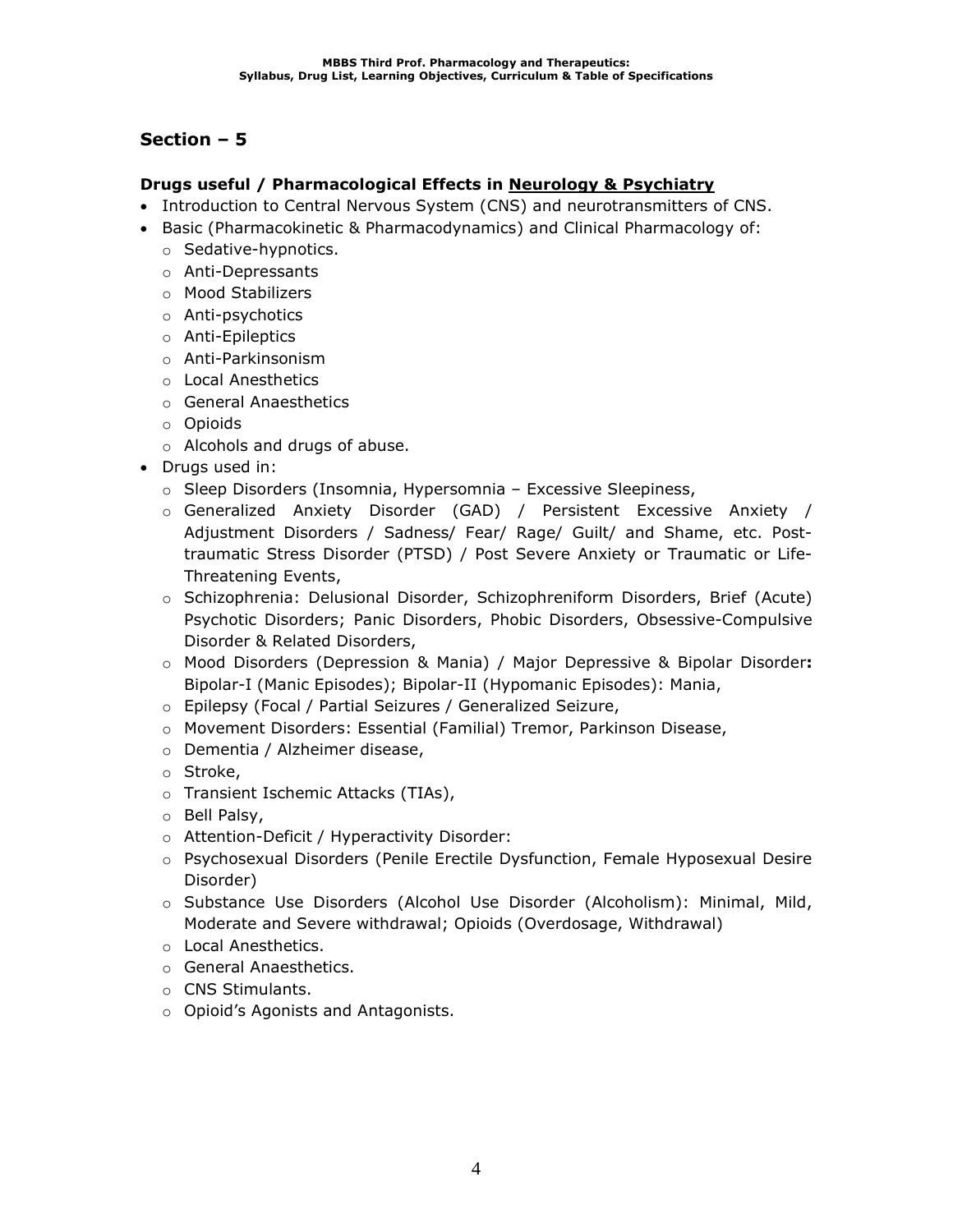## **Drugs Useful / Pharmacological Effects in Anaesthesiology:**

• Basic (Pharmacokinetic & Pharmacodynamics) and Clinical Pharmacology of:

a) Local Anesthetics:

Articaine, Benzocaine, Bupivacaine, Lidocaine, Mepivacaine, Prilocaine, Chloroprocaine, Cocaine (for procedures requiring high surface activity and vasoconstriction); EMLA (Eutectic Mixture of Local Anesthetics); advantage of Sustained-Release Delivery System.

- b) General Anesthetics: Nitrous Oxide, Halothane, Isoflurane, Sevoflurane, Thiopental, Midazolam, Propofol, Ketamine, Dexmedetomidine, Etomidate, Fentanyl & Droperidol.
- c) Skeletal Muscle Relaxants:
- Non-depolarizing neuromuscular blocking agents: Prototype: Tubocurarine & Others (only characteristic pharmacokinetic & pharmacodynamic points) of Atracurium, rocuronium, Cisatracurium, Pancuronium, vecuronium.
- Reversal Agents: Neostigmine, Sugammadex
- Depolarizing Neuromuscular Blocking Agents: Succinylcholine.
- Centrally Acting Spasmolytic Drugs: Baclofen, Diazepam, Orphenadrine, Cyclobenzaprine, Tizanidine.
- Direct Acting Muscle Relaxants: Dantrolene.

# **Section – 7**

## **Drugs useful / Pharmacological Effects in Rheumatology & Painful States**

- Basic (Pharmacokinetic & Pharmacodynamics) and Clinical Pharmacology of:
	- o Prostaglandins,
	- o Eicosanoids,
	- o Non-Steroidal Anti-Inflammatory Drugs (NSAIDs),
	- o Disease Modifying Anti-Rheumatic Drugs (DMARDs),
	- o Anti-Gout Drugs.
- Drugs for
	- o Rheumatology (Symptomatic and Progressive Treatment), Arthritis (Rheumatoid, Osteoarthritis, etc)
	- o Chronic Pain Disorders,
	- o Migraine,
	- o Trigeminal Neuralgia.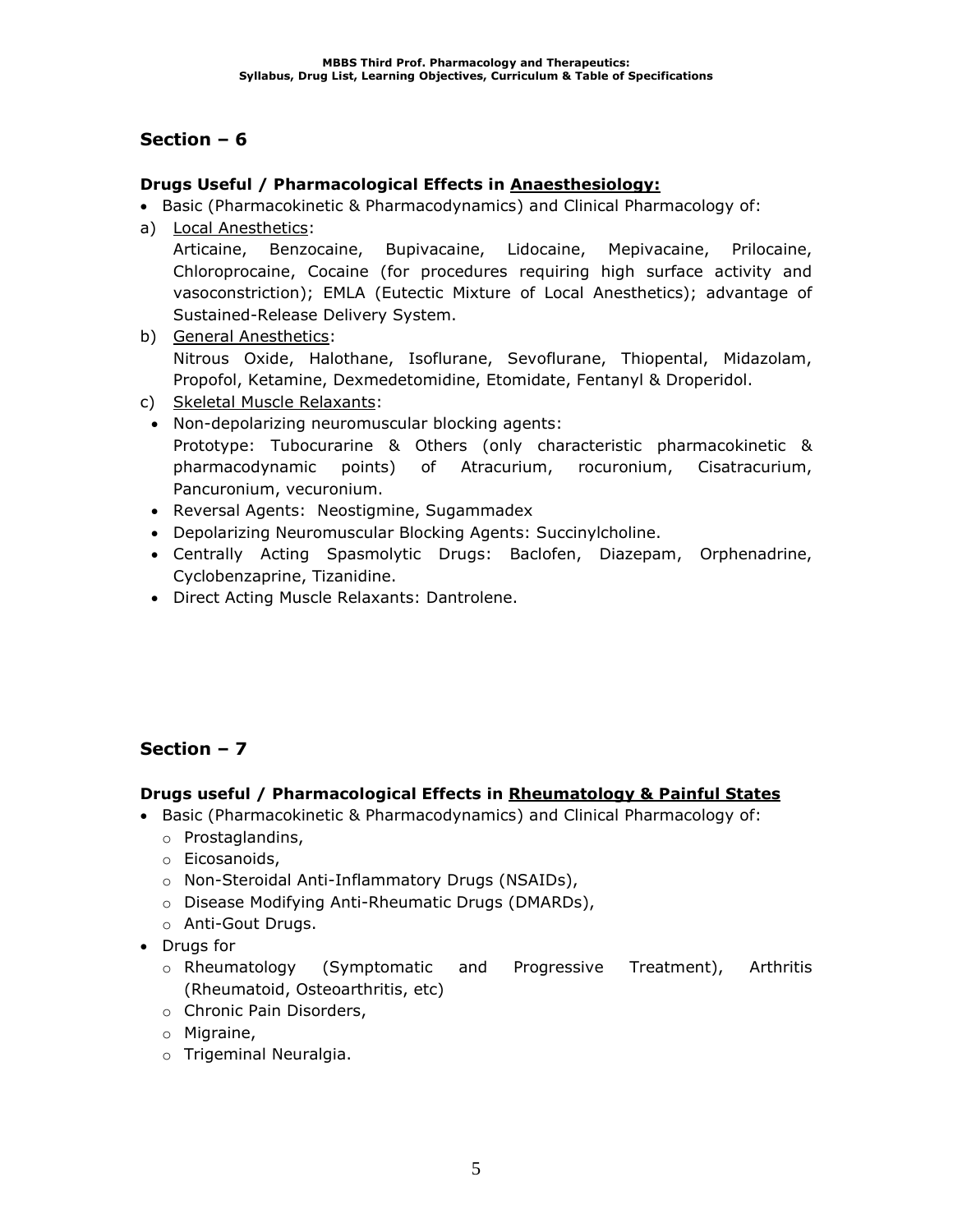### **Drugs useful / Pharmacological Effects in Pulmonology & on Smooth Muscles**

- Basic (Pharmacokinetic & Pharmacodynamics) and Clinical Pharmacology of:
	- o Autacoids (Histamine & Anti-Histamines, Serotonin Agonists and Serotonin Antagonists, Ergot Alkaloids, etc)
	- o Eicosanoids.
	- o Vasoactive peptides.
	- o Nitric oxides.
	- o Expectorants, Mucolytics, Antitussives Drugs used for Cough (Dry & Productive) etc.
- Drugs for:
	- o Bronchial Asthma, COPD, Bronchiectasis, etc.
	- o Acute Respiratory Distress Syndrome / Acute Respiratory Failure / High-Altitude Illness
	- o Pulmonary Infections (Community-Acquired Pneumonia, Hospitalized and ICU Ventilator-Associated Patients / Nosocomial Pneumonia, Pleural Effusion, Pleuritis, etc).
	- o Pulmonary Tuberculosis (simple and complicated),
	- o Allergic & Immunologic Disorders.

## **Section – 9**

### **Drugs useful / Pharmacological Effects in Gastroenterology**

- Basic (Pharmacokinetic & Pharmacodynamics) and Clinical Pharmacology of:
	- o Antacids
	- o H<sup>2</sup> Receptor Blockers
	- o Proton Pump Inhibitors & Eradication of H. Pylori
	- o Mucosal Protective Agents
	- o Prokinetic Agents
	- o Emetics & Anti-Emetics
	- o Laxatives
	- o Anti-Diarrheal Drugs
	- o Inflammatory Bowel Disease (IBD) & Crohn's Disease.
- Drugs for:
	- o Functional Dyspepsia,
	- o Drugs Used in Acid Peptic Disease,
	- o Drugs Stimulating Gastrointestinal Motility,
	- o Drugs Used in The Treatment of Irritable Bowel Syndrome,
	- o Drugs Used to Treat Inflammatory Bowel Disease.
	- o Nausea / Vomiting,
	- o Hiccups,
	- o Constipation.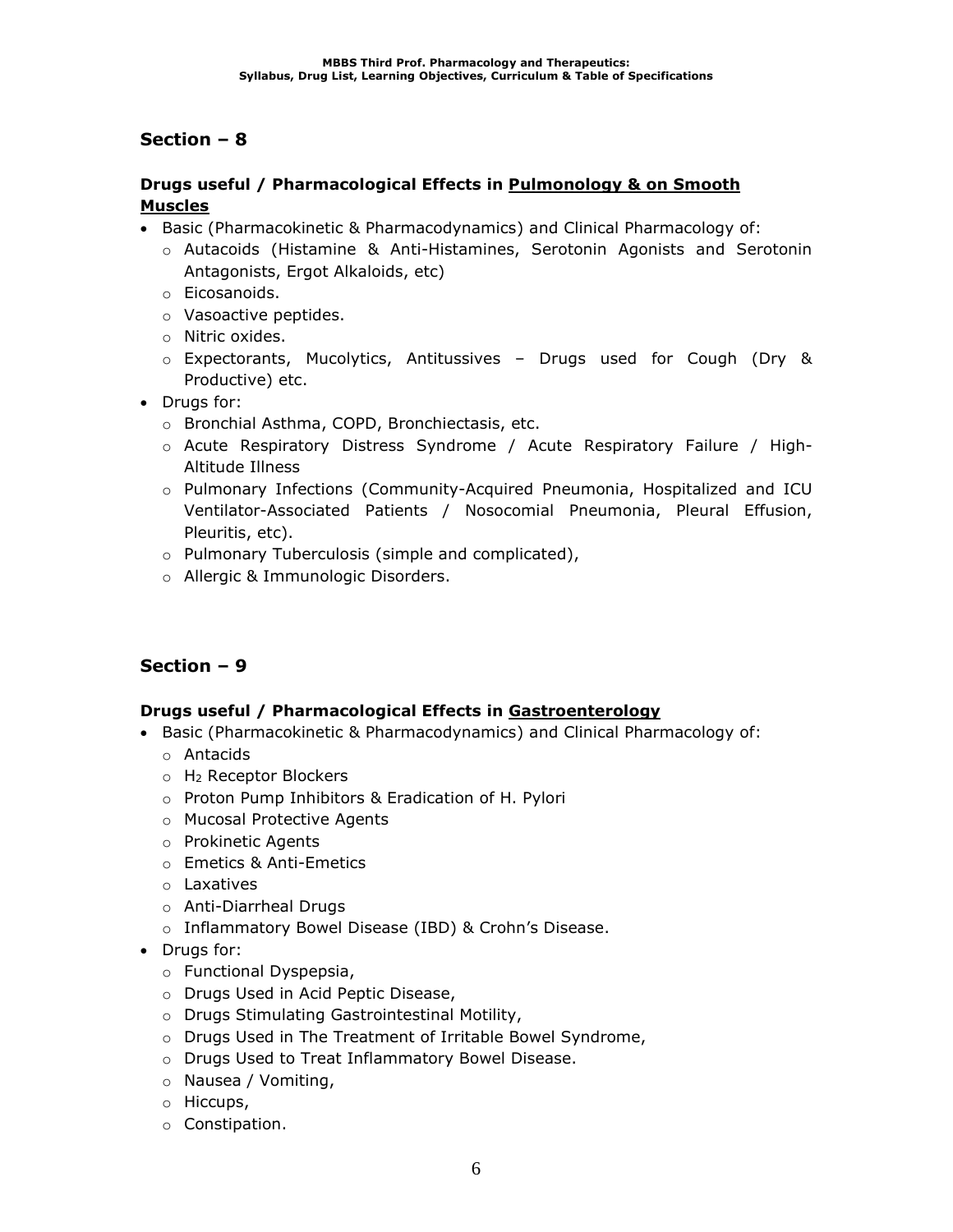### **Drugs useful / Pharmacological Effects as Chemotherapy**

- Introduction to chemotherapy
- Basic (Pharmacokinetic & Pharmacodynamics) and Clinical Pharmacology of:
	- o Beta Lactam and Other Cell Wall Synthesis Inhibitors
	- o Protein Synthesis Inhibitors
	- o Nucleic Acid Synthesis Inhibitors
	- o Folic Acid Synthesis Inhibitors
	- o Anti-Mycobacterial Drugs.
	- o Antifungal Drugs.
	- o Antiviral Drugs, esp. Used in Herpes, Hepatitis B & C, AIDS, Bird Flu, COVID-19, etc. (Clinical Classification and Common Adverse Effects Only)
	- o Anti-Protozoal Drugs.
		- **•** Anti- Malarial.
		- Anti-Amoebic.
		- Anti-Leishmaniosis.
	- o Anthelmintics
- Drugs for:
	- 1. Bacterial Infections:
		- o Skin & Soft Tissue Infections:
		- o Pharyngitis,
		- o Enteric Fever (Typhoid Fever),
		- o Cholera,
		- o Urinary Tract Infection,
		- o Gonococcal Infections,
		- o Anaerobic Infections,
		- o Infective Endocarditis,
		- o Diphtheria,
		- o Pertussis Infection (Whooping Cough),
		- o Meningitis,
		- o Clostridial Myonecrosis (Gas Gangrene),
		- o Tetanus,
		- o Leprosy (Hansen Disease),
		- o Chlamydial Infections,
		- o Urethritis, etc.
		- o Infections in the Immunocompromised Patient,
		- o Fever of Unknown Origin (FUO):
		- o Health Care–Associated Infections
		- o Meningitis, Encephalitis, etc,
		- o Infections in Drug Abusers,
		- o Infectious & Traveler's Diarrhea,
	- 2. Rickettsial Diseases:
		- o Typhus, Rocky Mountain Spotted Fever
	- 3. Spirochetal Infections:
		- o Syphilis,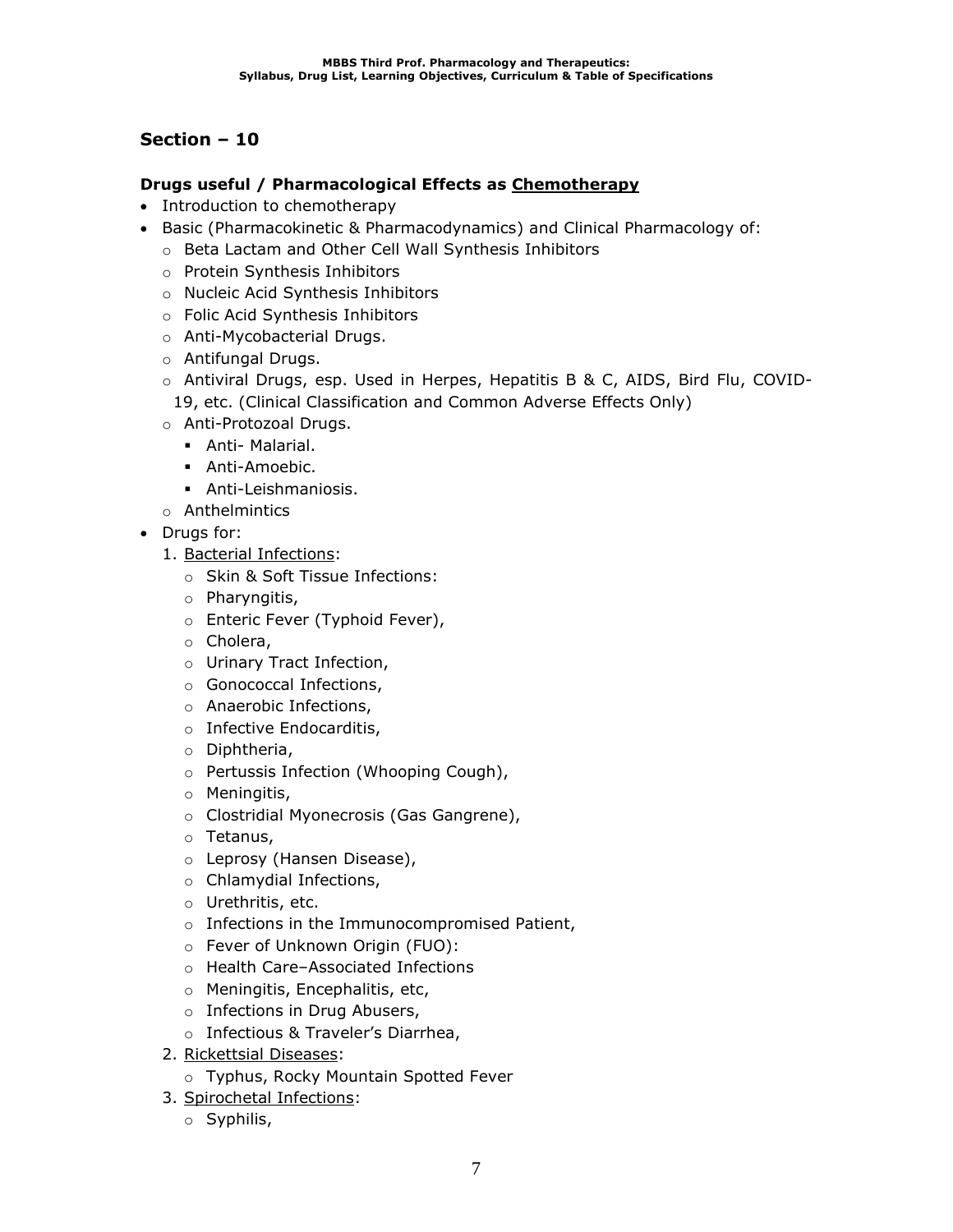- o Relapsing Fever,
- o Rat-Bite Fever,
- o Leptospirosis,
- o Lyme Disease,
- 4. Protozoal Infections:
	- o Malaria like Chloroquine-sensitive or resistant P. Falciparum or P. Malariae, P. Vivax and P. Ovale infection
	- o Amebiasis,
	- o Giardiasis,
	- o Trichomoniasis,
	- o Helminthiasis (Ascariasis, Hookworm, Enterobiasis, etc.
	- o Filariasis,
	- o Leishmaniasis,
	- o Trypanosomiasis.
- 5. Viral Infections:
	- o Influenzae (Seasonal Influenza, Avian Influenza Bird Flu, COVID-19,
	- o Herpes Simplex,
	- o Herpes Zoster (Shingles),
	- o Varicella (Chickenpox),
	- o Preventable Viral Infections (Measles, Mumps, Rubella, Poliomyelitis, Tetanus, Rabies, etc.
	- o HIV infection,
	- o Viral Hemorrhagic Fever, (Dengue, Ebola, Yellow Fever, etc)
	- o Cytomegalovirus,
- 6. Fungal Infections:
	- o Candidiasis: Mucosal (Esophageal / Vulvovaginal Candidiasis), Invasive, Endocarditis,
	- o Histoplasmosis:
	- o Coccidioidomycosis,
	- o Pneumocystosis,
	- o Cryptococcosis,
	- o Aspergillosis,
	- o Mucormycosis,
	- o Blastomycosis,
	- o Sporotrichosis,
	- o Mycetoma,
	- o Other Opportunistic Mold Infections.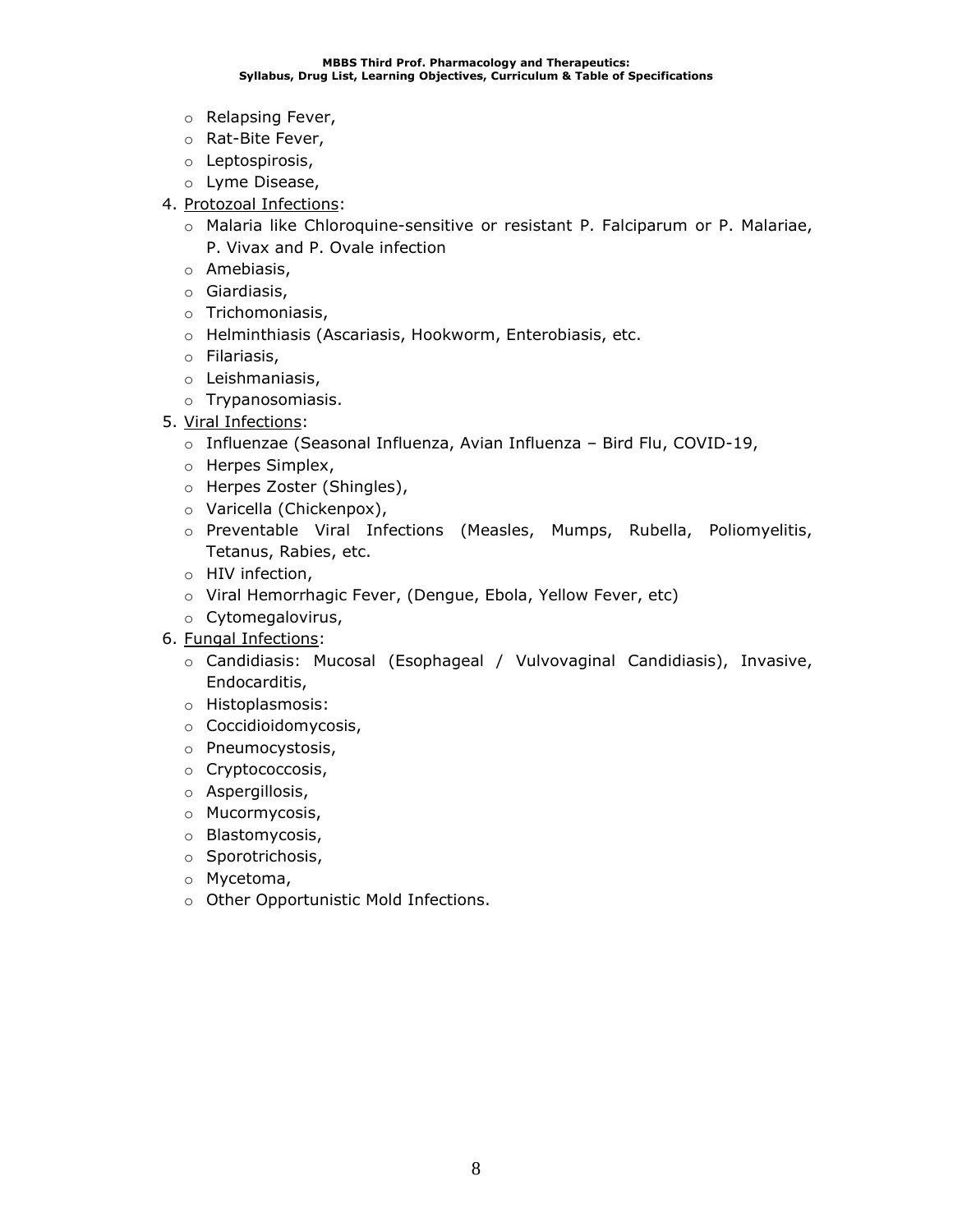### **Drugs useful / Pharmacological Effects in Oncology**

- Classification, common therapeutic uses and adverse effects of the following groups.
- Basic (Pharmacokinetic & Pharmacodynamics) and Clinical Pharmacology of:
	- o Alkylating Agents, Platinum Analogs,
	- o Antimetabolites: Antifolates, Fluoropyrimidines, Deoxycytidine Analogs, Purine Antagonists,
	- o Natural Chemotherapy Drugs: Vinca Alkaloids, Texans & Other Anti-Microtubule Drugs, Epipodophyllotoxins, Camptothecins,
	- o Antitumor Antibiotics: Anthracyclines, Mitomycin, Bleomycin,
	- $\circ$  Miscellaneous Anti-Cancer Drugs: Imatinib & Other Tyrosine Kinase Inhibitors, Growth Factor Receptor Inhibitors
- Enumerate the drugs used for:
	- o The Leukemias,
	- o Hodgkin's & Non-Hodgkin's Lymphomas,
	- o Breast Cancer,
	- o Prostate Cancer,
	- o Gastrointestinal Cancers,
	- o Lung Cancers,
	- o Ovarian Cancer,
	- o Testicular Cancer,
	- o Malignant Melanoma,
	- o Brain Cancer,
	- o Secondary Malignancies & Cancer Chemotherapy.

## **Section – 12**

### **Drugs useful / Pharmacological Effects in Endocrinology**

- Basic (Pharmacokinetic & Pharmacodynamics) and Clinical Pharmacology of:
	- o Pituitary and hypothalamic drugs.
	- o Adrenocorticoids and their antagonists.
	- o Thyroid and anti-thyroid drugs.,
	- o Parathyroid drugs and drugs affecting bone-mineral homeostasis.
	- o Pancreatic hormones (Insulin & Glucagon, etc) and oral anti diabetic drugs.
	- o Male & Female Sex Hormones.
- Drugs for:
	- o Acromegaly & Gigantism,
	- $\circ$  Inflammatory Systemic Diseases, Allergic Reactions, and Immunosuppression
	- o Hypothyroidism Hyperthyroidism
	- o Diabetes Mellitus.
	- o Drugs useful / Pharmacological Effects in Obstetrics & Gynaecology
		- Drugs contraindicated during Pregnancy (Teratogenic or Fetotoxic).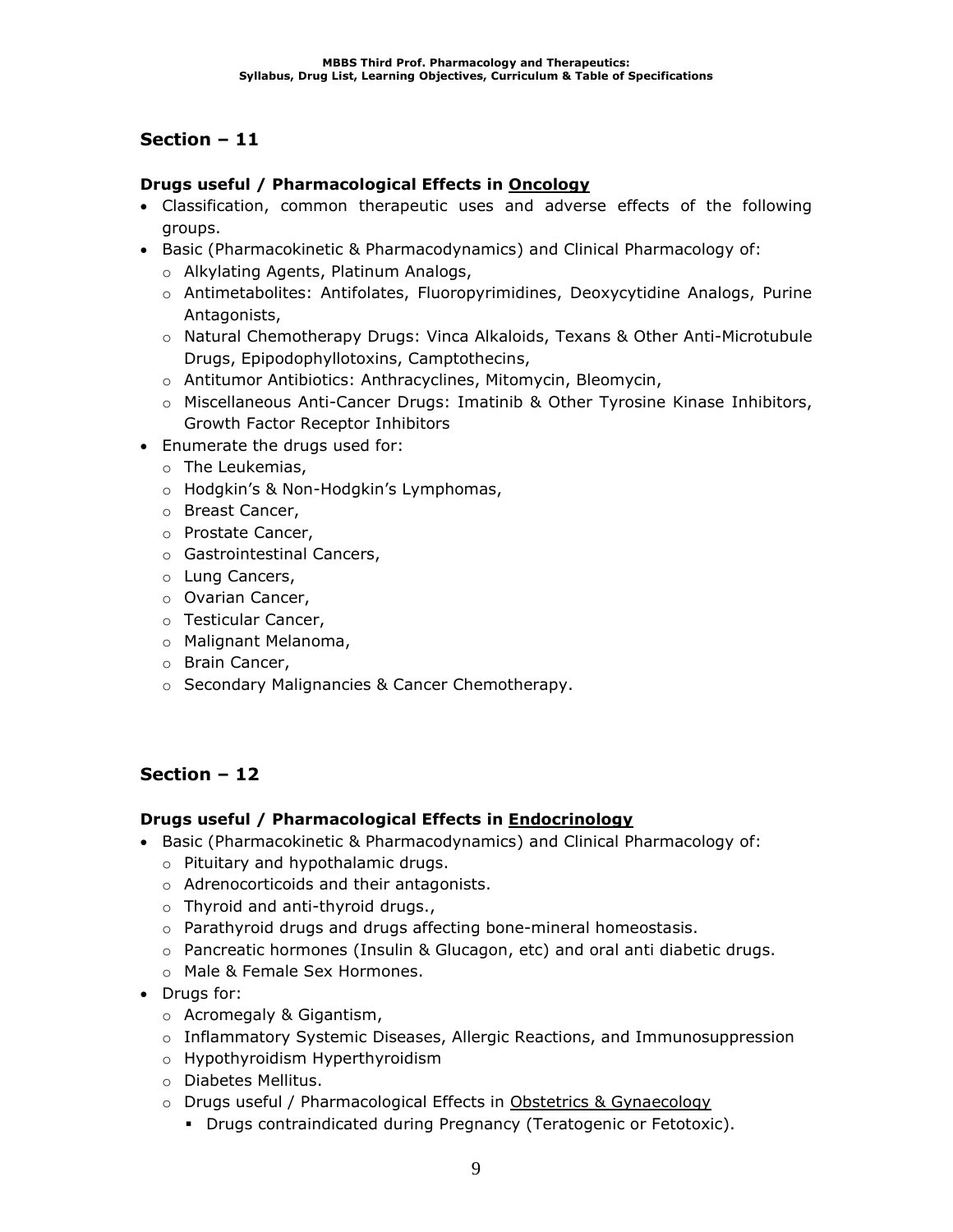- Drugs contraindicated during Lactation.
- Drugs causing uterine contraction & relaxation.
- Gonadal hormones and their antagonists.
- Drugs for Contraception.
- Anabolic steroids.
- o Drugs for Obstetric Problems:
	- **•** Prenatal Medication,
	- Spontaneous Abortion (Threatened Abortion),
	- Preterm Labor
	- Labor Induction
	- Postpartal Hemorrhage
	- Eclampsia & Pre-Eclampsia.
	- Conception,
	- Vomiting of Pregnancy & Hyperemesis Gravidarum
	- **.** List of Drugs having significant Teratogenic or Other Adverse Effects on the Fetus.
- o Drugs for Neonates & Children:
	- **·** Specific bioavailability in neonates,
	- **•** Specific elimination half-lives in neonates.
	- **•** Drug effects during lactation.
	- Paediatric Dosage Calculation.
- o Specific Problems during Pregnancy:
	- Anemia,
	- Diabetes Mellitus,
	- Chronic Hypertension,
	- Heart Disease,
	- Asthma,
	- **•** Thyroid Disease,
	- **·** Seizure Disorders,
	- Urinary Tract Infection,
	- **·** Tuberculosis,
	- **·** HIV/AIDS During Pregnancy,
	- Maternal Hepatitis B & C Carrier State,
	- Herpes Genitalis,
	- Syphilis, Gonorrhea, & Chlamydia Trachomatis Infection
- o Drugs for Gynaecological Problems:
	- Pelvic Inflammatory Disease (Salpingitis, Endometritis),
	- Pelvic Pain,
	- **Premenstrual Syndrome (Premenstrual Tension, Etc),**
	- Vaginitis,
	- **·** Endometriosis,
	- **Premenopausal Abnormal Uterine Bleeding,**
	- Postmenopausal Vaginal Bleeding,
	- Oligomenorrhea / Amenorrhea, Hypermenorrhagia,
	- Menopausal Syndrome & Contraception,
	- Male & Female Infertility,
	- Polycystic Ovary Syndrome.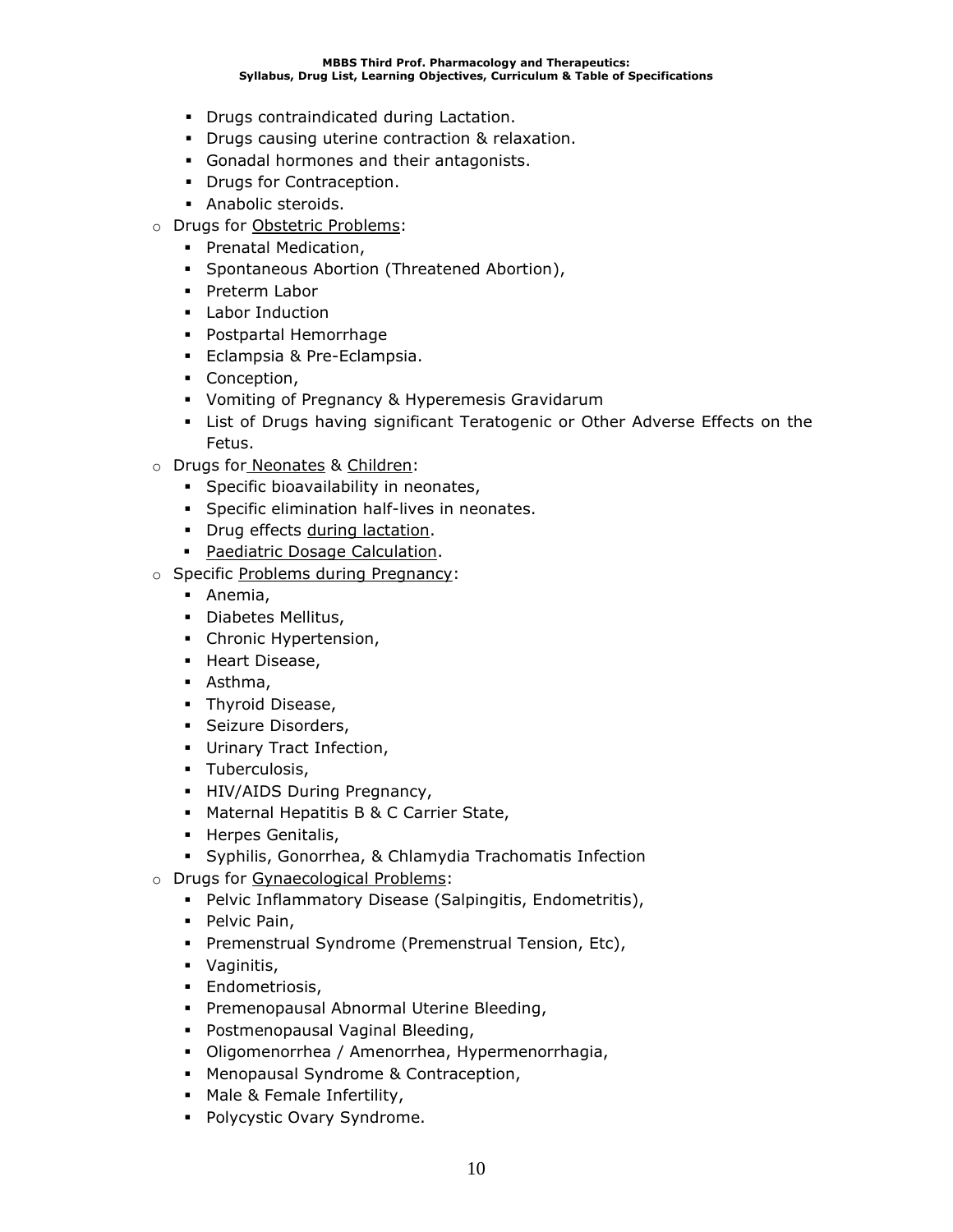### **Drugs useful / Pharmacological Effects in Ophthalmology.**

- Revision of Basic (Pharmacokinetic & Pharmacodynamics) and Clinical Pharmacology of drugs for:
	- o Allergic / Bacterial / Viral Conjunctivitis,
	- o Dacryocystitis,
	- o Viral Keratitis,
	- o Glaucoma,
	- o Hordeolum and Blepharitis,
	- o Chorioretinitis;
	- o Cyclitis;
	- o Endophthalmitis,
	- o Miosis in surgery,
	- o Post-Operative Inflammation.

## **Section – 14**

### **Drugs useful / Pharmacological Effects in Otorhinolaryngology.**

- Revision of Basic (Pharmacokinetic & Pharmacodynamics) and Clinical Pharmacology of drugs for:
	- o Cerumen Impaction: Detergent Ear Drops (3% Hydrogen Peroxide / 6.5% Carbamide Peroxide) and Irrigation.
	- o External Otitis: Otic Antibiotic Solution or Suspension (Aminoglycoside Neomycin/Polymyxin B) or Fluoroquinolone – Ciprofloxacin, with or without a Corticosteroid – Hydrocortisone.
	- o Pruritus of the External Auditory Canal: Topical Corticosteroid –Triamcinolone.
	- o Eustachian Tube / Serous Otitis Media:
	- o Blocked: Systemic & Intranasal Decongestants –Pseudoephedrine, Oxymetazoline, combined with Auto-inflation.
	- $\circ$  Allergy: Intranasal Corticosteroids Beclomethasone Dipropionate
	- $\circ$  Acute Otitis Media. Amoxiclav / Erythromycin + Sulfonamide
	- o Chronic Otitis Media: Ofloxacin / Ciprofloxacin + Dexamethasone

## **Section – 15**

### **Drugs useful / Pharmacological Effects in Dermatology**

- Revision of Basic (Pharmacokinetic & Pharmacodynamics) and Clinical Pharmacology of:
	- o Topical Corticosteroids,
	- o Demulcents, emollients, irritants, counter irritants, astringents.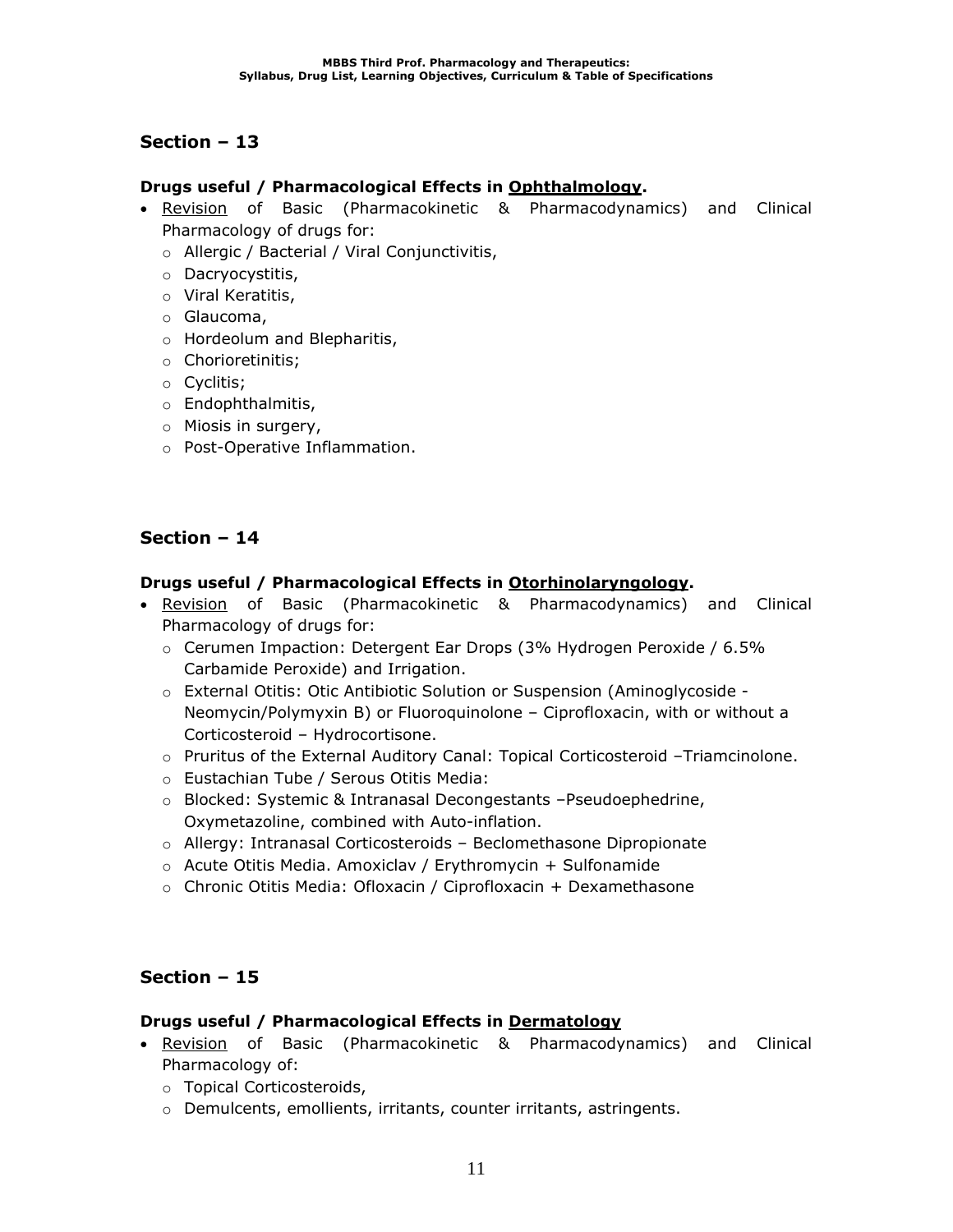- o Antiseptics and disinfectants.
- o Keratolytic & Destructive Agents
- o Antiseborrheic Drugs.
- o Anti-Scabies and Anti-Lice.
- o Antipruritic Agents
- Topical Antibacterial Drugs for:
	- o Wounds,
	- o Acne,
- Topical Antifungal Drugs for:
	- o Dermatophytes (Epidermophyton, Microsporum, and Trichophyton)
	- o Yeasts (Candida albicans and Pityrosporum orbiculare),
- Topical Antiviral Drugs For:
	- o Herpes Simplex,
	- o External Genital and Perianal Warts Immunomodulators
- Topical Ectoparasiticides for:
	- o Pediculosis,
	- o Scabies,
- Topical Drugs affecting Pigmentation
- Sunscreens,
- Acne Preparations,
- Drugs for Psoriasis,
- Androgenic Alopecia Trichogenic & Antitrichogenic Agents,
- Treatment of Melanoma Antineoplastic Agents.

### **Drugs useful / Pharmacological Effects in Immune Response Disorders,**

- Allergies/Allergic Disorders/ Reactions: Anaphylaxis, Food Allergy, Drug Allergy, Venom Allergy, Drug-Induced Hypersensitivity,
- Atopic Disease,
- Autoimmune Disorders,
	- $\circ$  Immunosuppressive agents' esp. useful in organ transplants. (classification and common therapeutic uses and adverse effects only).
- Hypersensitivity,
- Immunodeficiency.

### **Section – 17**

### **Miscellaneous Topics**

### **a) Drugs useful / Pharmacological Effects in Geriatric Problems**

- Importance of pharmacokinetic and pharmacodynamic changes with aging.
- Precautions in administering medications for: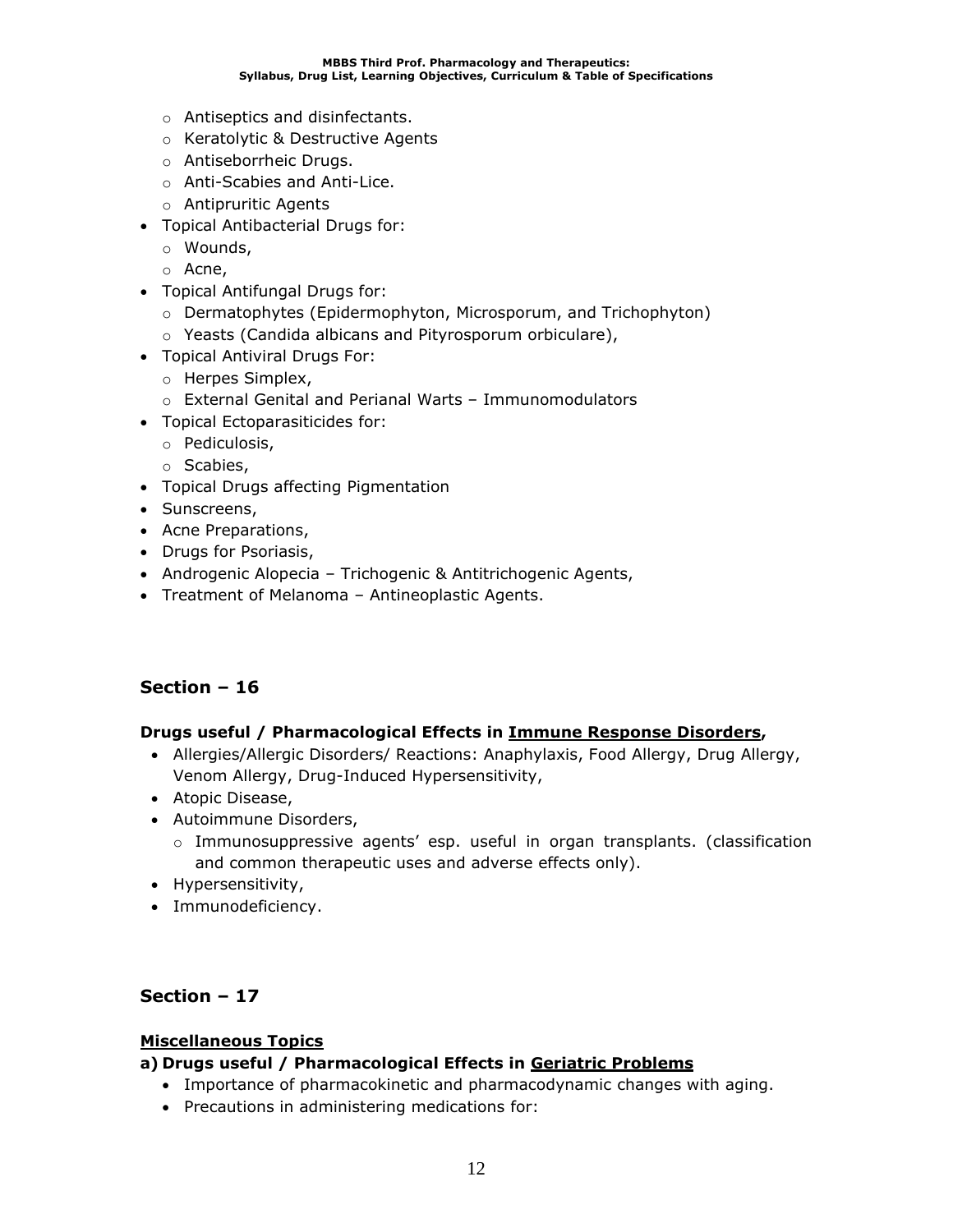- o Sedative-Hypnotics, Analgesics, Antipsychotic & Antidepressant Drugs, Drugs Used in Alzheimer's Disease,
- o Antihypertensive Drugs, Positive Inotropic Agents, Antiarrhythmic Agents,
	- **•** Antimicrobial Therapy,
	- **EXECT:** Anti-Inflammatory Drugs,
	- **Drugs Used in Glaucoma,**
	- Macular Degeneration.
- Adverse Drug Reactions in The Elderly
- Drugs for:
	- o Dementia
	- o Depression
	- o Delirium
	- o Urinary Incontinence
	- o Involuntary Weight Loss
	- o Pressure Injury
	- o Hearing Impairment
	- o Falls & Gait Disorders.

### **b) Drugs useful / Pharmacological Effects in Surgery**

- i. Pre surgical.
	- Pre-anesthetic Medication:
		- $\circ$  Acepromazine for psychic sedation primarily.
		- $\circ$  Atropine to minimize secretions.
		- $\circ$  Diazepam to fortify impotent anesthetics
		- $\circ$  Scopolamine for prophylaxis for suppression of vagal and other autonomic reflex activity.
	- Specific control of comorbid diseases like Diabetes Mellitus, Cardiac Problems, etc.
- ii. During Surgery.
	- Local Anesthetics:
		- $\circ$  Basic and Clinical Pharmacology (Pharmacokinetic & Pharmacodynamics) of Esters & Amides.
	- General Anesthetics:
		- o Basic and Clinical Pharmacology (Pharmacokinetic & Pharmacodynamics) of Neuromuscular Blockers.
		- o Basic and Clinical Pharmacology (Pharmacokinetic & Pharmacodynamics) of Gaseous & Parenteral General anesthetics.
	- Special care for infective surgeries, etc.
- **iii.** Post-surgical**.**
	- Opioids Postoperative Pain.
	- Diphenhydramine, Dimenhydrinate Postoperative Nausea & Vomiting,
	- Avoid NSAIDs, Warfarin, or Antiplatelets, etc. to avoid Postoperative Bleeding.
- **c) Drugs useful / Pharmacological Effects as Nutritional Supplements.**
	- Basic (Pharmacokinetic & Pharmacodynamics) and Clinical Pharmacology of:
		- o Iron,
		- o Vitamin B12,
		- o Folic Acid,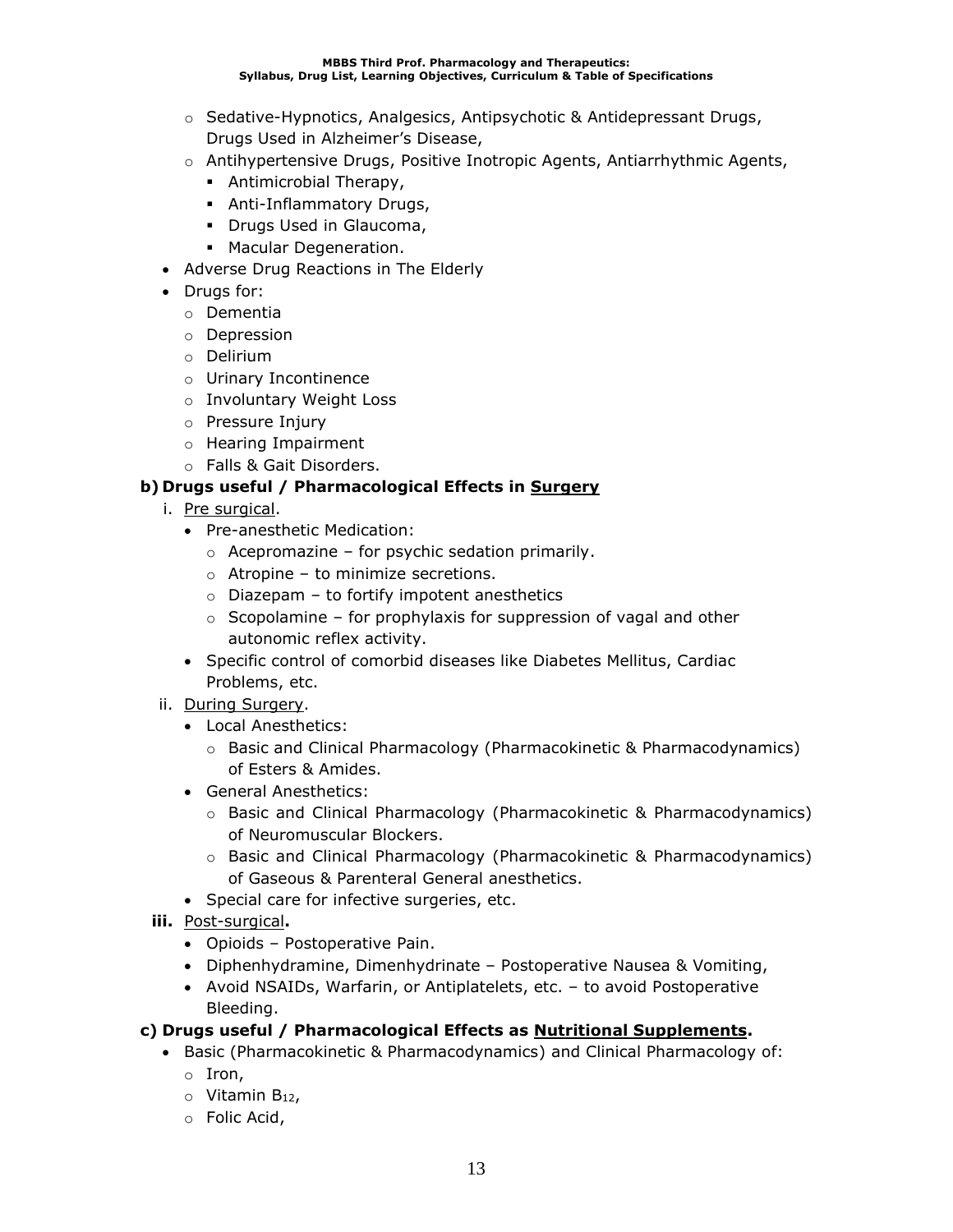- o Hematopoietic Growth Factors (Erythropoietin Alfa and Beta, Granulocyte Colony-Stimulating Factor (G-CSF), Granulocyte-Macrophage Colony-Stimulating Factor (GM-CSF), Interleukin 11 (IL-11), and Thrombopoietin Receptor Agonists (Romiplostim and Eltrombopag),
- o Myeloid Growth Factors (G-CSF and GM-CSF),
- o Megakaryocyte Growth Factors
- $\circ$  Different types of Vitamins (Vitamin B<sub>1</sub>, Vitamin B<sub>2</sub>, Vitamin B<sub>6</sub>, Vitamin C, Vitamin D Vitamin D<sub>3</sub>, Vitamin D<sub>2</sub>, Vitamin E, Vitamin K, Vitamin K<sub>1</sub>), Minerals (Calcium, Phosphate, Gallium Nitrate, Strontium, etc.) and Other **Supplements**
- Drugs for:
	- o Anemia; Haematopoietic Growth Factors;
	- o Thalassemia.
	- o Sickle Cell Anemia.
	- o Aplastic Anemia,
	- $\circ$  Vit B<sub>12</sub> & Folic Acid Deficiency,
	- o Neutropenia,
	- o Thrombocytopenia.

## **d) Drugs useful / Pharmacological Effects in Sports**

- Drugs for:
	- o Pain in Neck, Shoulder, Knee, Low Back, etc
	- o Shoulder Dislocation & Instability,
	- o Adhesive Capsulitis ("Frozen Shoulder"),
	- o Spinal Stenosis,
	- o Lumbar Disk Herniation,
	- o Carpal Tunnel Syndrome,
	- o Bursitis,
	- o Hip Osteoarthritis,
	- o Inversion Ankle Sprains.

## **e) Heavy Metals and Antidotes.**

- Pharmacokinetic & Pharmacodynamics of Heavy Metals:
	- o Lead,
	- o Arsenic & Arsine Gas,
	- o Mercury,
	- o Cadmium,
	- o Chromium,
- Antidots:
	- o Heavy Metal Chelators: Dimercaprol, Unithiol, Succimer, Calcium Disodium Ethylenediaminetetraacetic Acid,
	- o Copper Chelators: Penicillamine, Trientine,
	- o Iron Chelators: Deferoxamine, Deferasirox, Deferiprone, Ferric Hexacyanoferrate.

## **f) Drug Interactions.**

- Predictability of Drug Interactions:
- Pharmacokinetic Mechanisms,
- Pharmacodynamic Mechanisms,
- Combined Toxicity.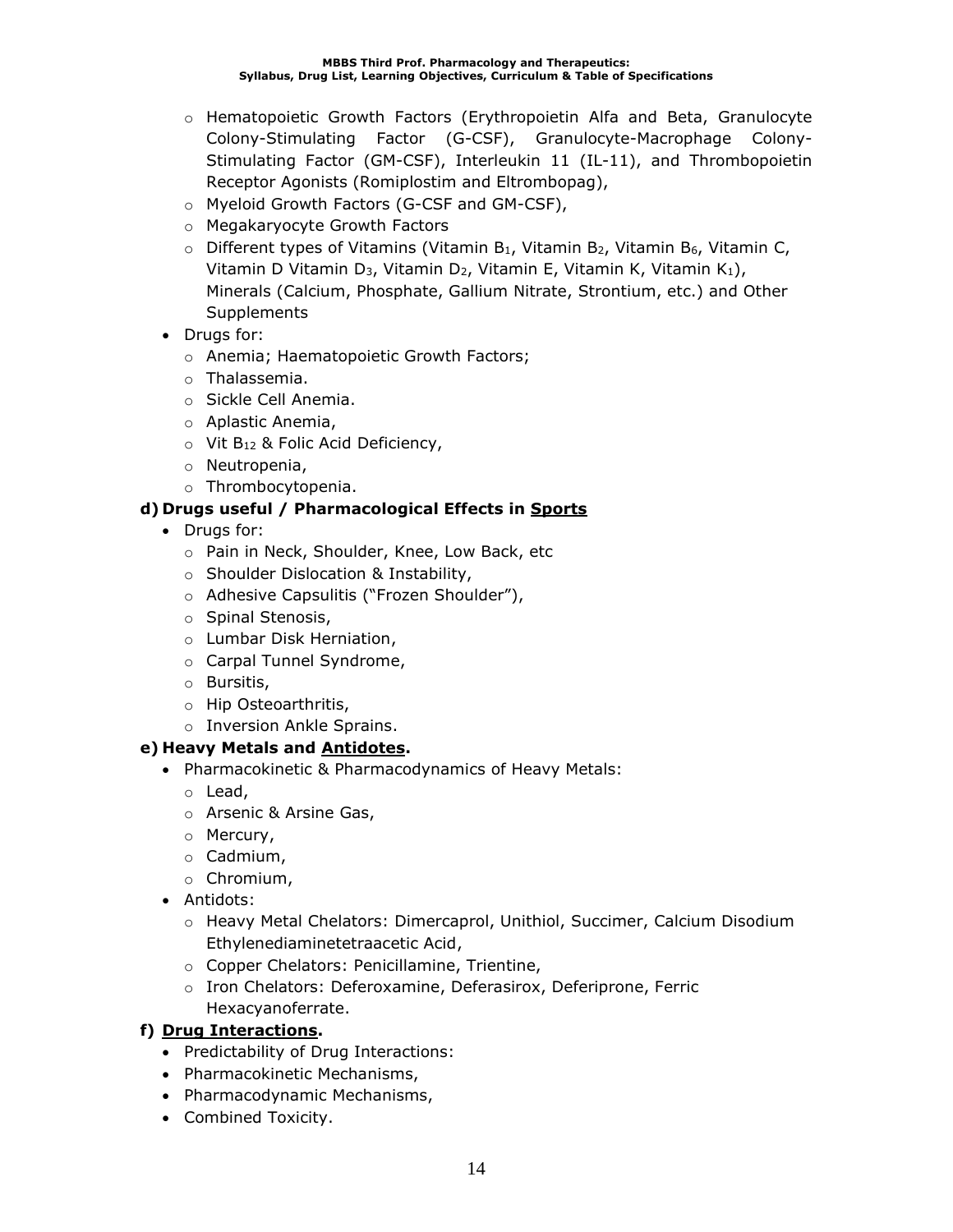# **Rational Prescribing, P-drug & Prescription Writing**

- General Principles and Guideline for Prescription Writing & Drugs Rational Use
- Elements of the Prescription,
- Prescribing Errors,
- Omission of Information Omission of Information Omission of Information,
- Poor Prescription Writing,
- Inappropriate Drug Prescriptions,
- E-Prescribing,
- Compliance,
- Legal Factors,
- Classification of Controlled Substances (Risk Evaluation and Mitigation Strategy),
- Labeled & Off-Label Uses of Drugs,
- Socioeconomic Factors (The Cost of Prescriptions, Generic Prescribing, Other Cost Factors).

# **Clinico-Pharmacological Scenario / Multidisciplinary Seminars**

- Acid Peptic Disease
- Acute attack of asthma & Status Asthmaticus
- Status Epilepticus
- Rheumatoid Arthritis
- Acute Angina and Prophylaxis
- Hypertension and Acute Hypertensive Crisis
- Left Ventricular Failure
- Anaphylactic and Cardiogenic Shocks
- Tuberculosis, Primary and complicated (like in HIV patients, etc.)
- Malaria
- Typhoid Fever, with resistant cases management.
- Amoebiasis
- Glaucoma
- Urinary Tract Infection
- Round Worm Infestation
- Acute watery diarrhea
- Bacillary dysentery
- Acute streptococcal pharyngitis
- Iron deficiency anemia
- Allergic rhinitis
- Migraine
- Hepatitis B / C
- Bird-Flu,
- Dengue,
- COVID 19 etc.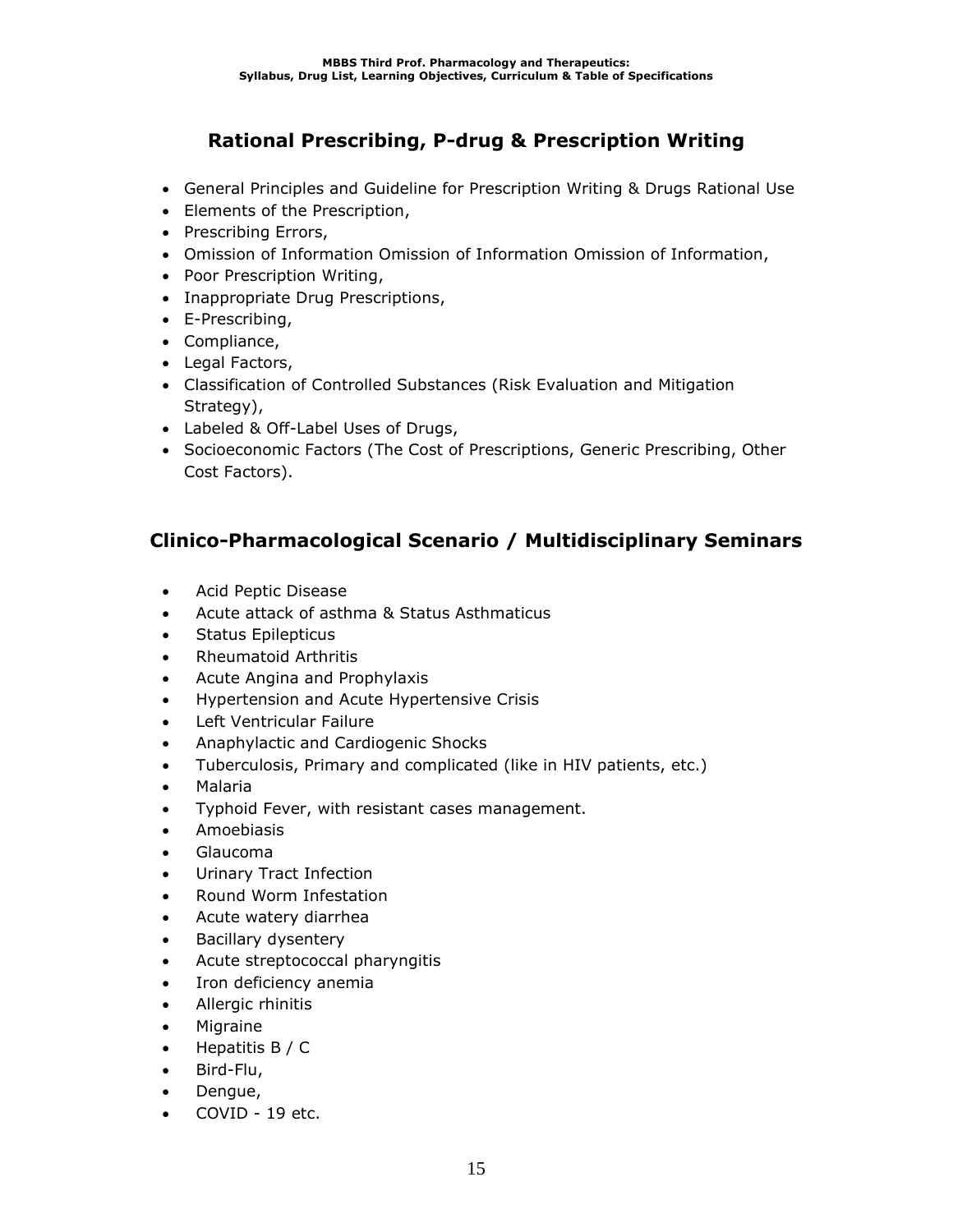# **PRACTICALS**

### **Experimental Pharmacology**

- Experiments designed to observe the action of drugs on intact animals and isolated tissue.
	- 1. Effects of a known drugs on frog's heart in situ.
	- 2. Effects of drugs on rabbit's eye.
	- 3. Dose Response Curve with acetylcholine on isolated rabbit's ileum
	- 4. Effects of agonists & antagonist (Acetylcholine, Atropine) on isolated rabbit ileum.
	- 5. To find out unknown drug having stimulatory or inhibitory effect on frog heart (ACh, Atropine, Epinephrine, Propranolol).
	- 6. Effects of neuromuscular blocking agents on frog rectus abdominus.
	- 7. Biostatistics including calculation of mean, mode, median, range, standard deviation, standard error of mean and Student t-test and their significance (Heart Rate, BP, Wt. & Height).

### **Pharmacy**

- 1. Weights and measures used clinically.
- 2. Abbreviations used clinically.
- 3. Definitions with examples of various dosage forms available for clinical use.
- 4. Routes of Drug Administration.
- 5. Calculations for preparation of:
	- a. Saline and Dextrose (different strengths) / Ringer's Lactate Solutions
	- b. ORS powder.
	- c. Sulphur ointment
	- d. Carminative mixture.
	- e. KMnO<sup>4</sup> lotion.
- 6. Dose calculation for clinical uses, according to age, weight, body surface area.
- 7. Pharmacokinetic calculations Loading Dose and Maintenance Dose, Half-Life and Volume of Distribution.
- 8. Calculation of rate of IV infusions.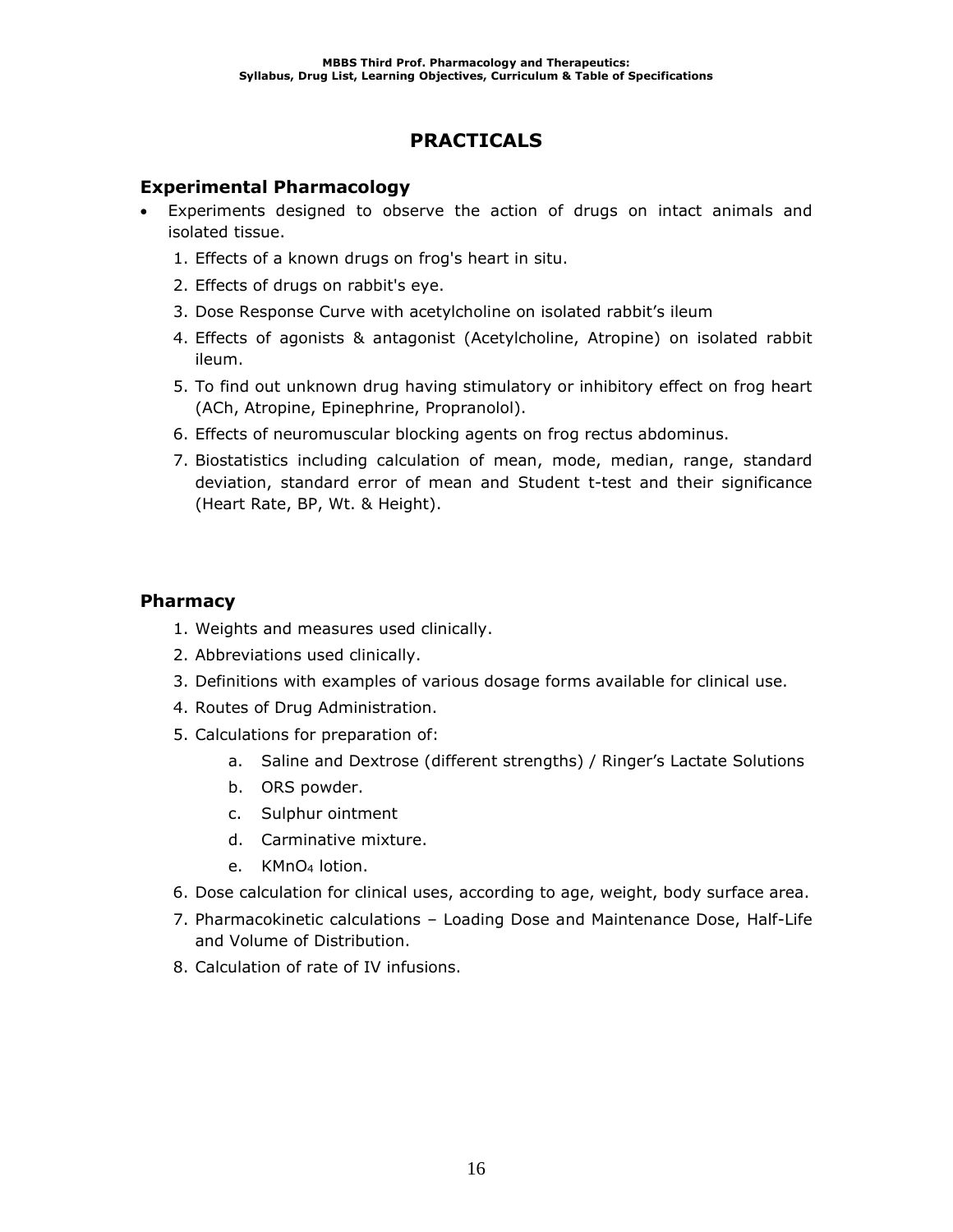# **Recommended Books**

- 1. Basic and Clinical Pharmacology by Katzung, Latest Edition, Mc Graw-Hill.
- 2. Pharmacology Examination and Board Review by Katzung and Trevor, Latest Edition, Mc Graw-Hill. (for MCQs)
- 3. Pre-test pharmacology self assessment and review. (for MCQs)
- 4. Current Medical Diagnosis & Treatment, Latest Edition (for Clinical Pharmacology).

### **Reference Book**

5. Goodman & Gilman's The Pharmacology Basis of Therapeutics, Latest Edition.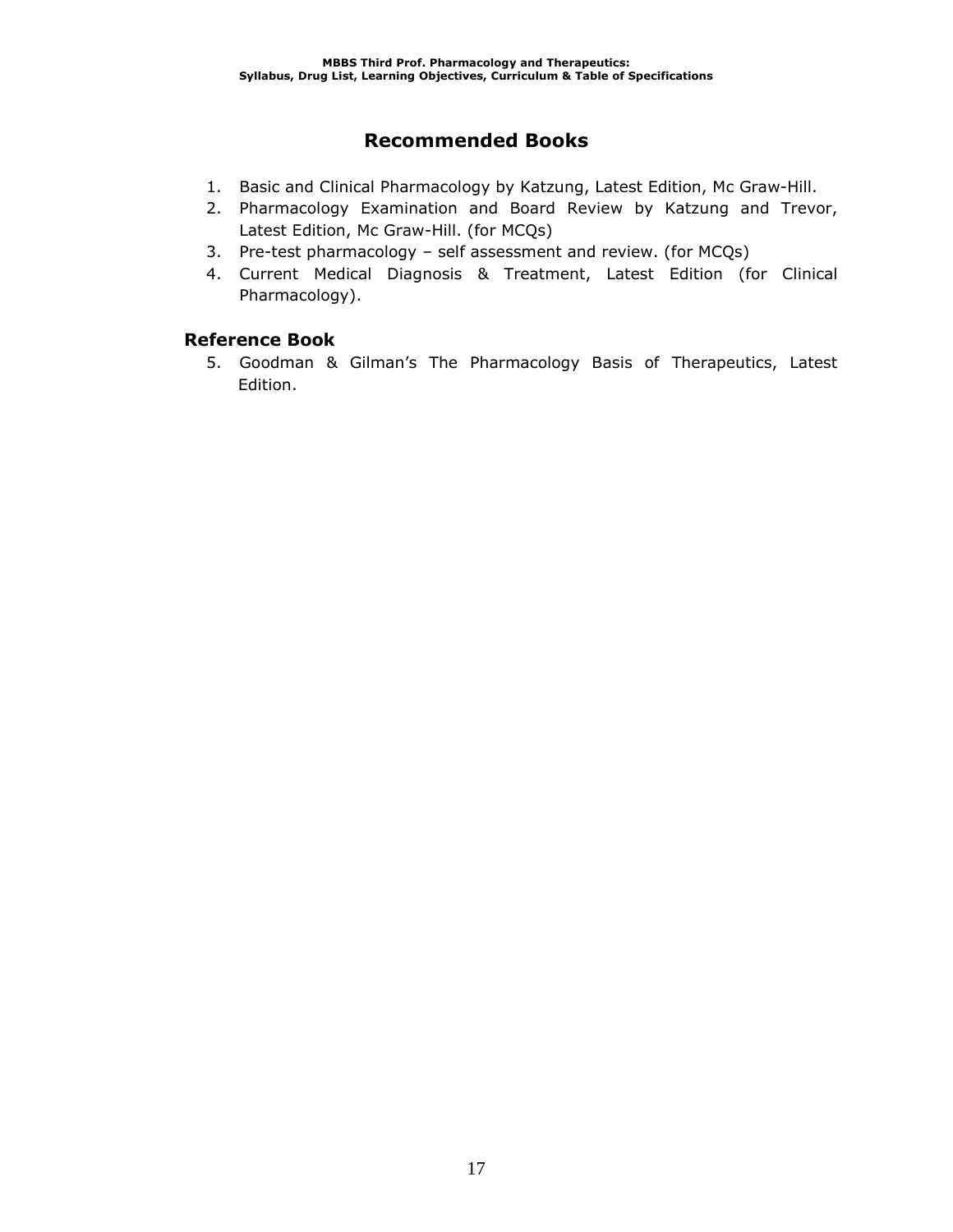## **List of Drugs for teaching to MBBS students (for session 2022-24)**

**To be revised every 3 years** (one year before the effective year)

## **Autonomic Nervous System**

### **Cholinoceptor – activating & cholinesterase – inhibiting drugs:**

- **Prototype:** Acetylcholine
- **Others:** (only characteristic pharmacokinetic & pharmacodynamic points) of Pilocarpine, Methacholine, Carbachol, Muscarine, Nicotine, Cevimeline, Varenicline, Edrophonium, Neostigmine, Physostigmine, Parathion, Malathion, Sarin.

### **Cholinoceptors Blocking Drugs:**

- **Prototype:** Atropine
- **Others:** (only characteristic pharmacokinetic & pharmacodynamic points) of Scopolamine, Dicyclomine, Oxybutynin, Darifenacin, Tolterodine, Trospium, Glycopyrrolate, Ipratropium, Aclidinium, Homatropine, Tropicamide, Pirenzepine, Pralidoxime.

### **Adrenoceptor Agonists & Sympathomimetic Drugs:**

- **Prototype:** Epinephrine
- **Others:** (only characteristic pharmacokinetic & pharmacodynamic points) of Norepinephrine, Dopamine, Dobutamine, Isoproterenol, Phenylephrine, Ephedrine, Amphetamines, Methylphenidate, Midodrine, Terbutaline, Albuterol (Salbutamol), Salmeterol, Methoxamine, Brimonidine, Apraclonidine, Clonidine, Methyldopa, Fenoldopam, Dexmedetomidine, Tizanidine.

## **Adrenoceptor antagonist drugs:**

- **α - blocker: Prototype** Prazosin **Others:** (only characteristic pharmacokinetic & pharmacodynamic points) of Tamsulosin, Yohimbine, Phentolamine, Phenoxybenzamine.
- **β - blocker: Prototype** Propranolol **Others:** (only characteristic pharmacokinetic & pharmacodynamic points) of Pindolol, Timolol, Atenolol, Metoprolol, Bisoprolol, Labetalol, Carvedilol, Esmolol, Nebivolol.
- **Adrenergic Neurons Blockers:** Metyrosine, Reserpine, Guanethidine.
- **Ganglion Blocker:** Trimethaphan, Mecamylamine.

## **Cardiology**

### **Diuretic agents:**

- **Thiazides:** Hydrochlorothiazide, Indapamide, Metolazone.
- **Loop diuretics:** Furosemide, Ethacrynic Acid.
- **Potassium-Sparing Diuretics:** Spironolactone, Eplerenone, Triamterene, Amiloride.
- **Carbonic Anhydrase Inhibitors:** Acetazolamide.
- **Osmotic Non-Electrolytes:** Mannitol
- **SGLT2 Inhibitors:** Canagliflozin

### **Vasodilators:**

• **Direct:** Minoxidil, Diazoxide, Na-Nitroprusside, Hydralazine, Sildenafil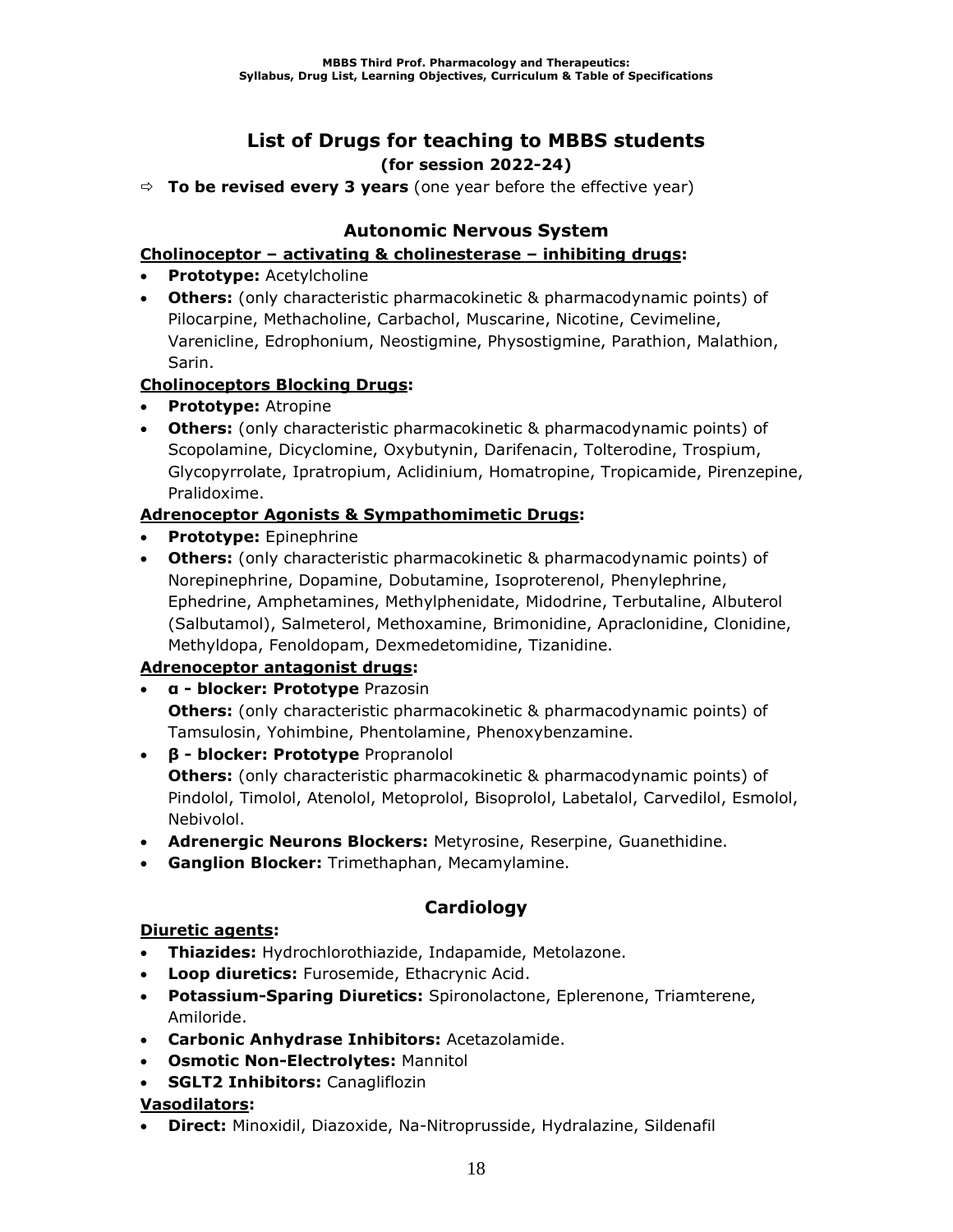- **Calcium Channel Blockers:** Amlodipine, Felodipine, Nifedipine, Nimodipine, Clevidipine, Diltiazem, Verapamil.
- **ACE - Inhibitors & angiotensin receptor blockers:** Captopril, Enalapril, Losartan.
- **Renin inhibitors:** Aliskiren
- **Nitrates & Nitrites:** Nitroglycerin

## **Drugs used in Angina:**

- **Nitrates:** Nitroglycerine, Isosorbide dinitrate & Isosorbide mononitrate (Short & Long-Acting Preparations)
- **Calcium Channel Blockers**
- **Beta Blockers**
- **Others:** Ranolazine, Trimetazidine, Ivabradine

**Anti-Hypertensives:** Diuretics, Methyldopa, Clonidine, Guanethidine, β blockers, α blockers, Vasodilators, Calcium channel blockers, ACE inhibitors & ARBs.

**Drugs used in CCF:** Digoxin, Milrinone, Inamrinone, Dobutamine, Thiazides, Furosemide, Spironolactone, Captopril, Enalapril, Losartan, Isosorbide dinitrate, Hydralazine, Nitroprusside, Carvedilol, Metoprolol, Bisoprolol, Nebivolol.

**Drugs used in Cardiac Arrhythmias:** Disopyramide, Procainamide, Quinidine, Lidocaine, β blockers, Amiodarone, Sotalol, Calcium channel blockers, Adenosine, Digoxin, Magnesium, Potassium, Atropine.

## **Haematology**

**Fibrinolytics (Thrombolytics):** Streptokinase, Anistreplase, Alteplase **Drugs used in Bleeding Disorders:** Vitamin K, Aminocaproic Acid, Tranexamic Acid, Desmopressin acetate

**Anticoagulants:** Heparin, Protamine Sulfate, LMWH (Enoxaprin), Rivaroxaban, Dabigatran, Lepirudin, Argatroban, Warfarin

**Antiplatelet Agents:** Aspirin, Clopidogrel, Ticlopidine, Abciximab, Eptifibatide, Tirofiban, Dipyridamole.

**Anti-hyperlipedemics:** Lovastatin, Niacin, Gemfibrozil, Fenofibrate, Cholestyramine, Ezetimibe.

**Agents for Cytopenias:** Iron Preparations, Deferoxamine, Epoetin, Filgrastim, Sargramostim, Romiplostim.

**Agents used as Nutritional Supplements:** Vitamins B Complex, Vit. C, D, E, etc.

## **Neurology & Psychiatry**

## **Sedative (Anxiolytics) - Hypnotic agents:**

- **Benzodiazepines:**
	- **Prototype:** Diazepam,

**Others:** (only characteristic pharmacokinetic & pharmacodynamic points) of Temazepam, Nitrazepam, Chlorazepate, Lorazepam, Oxazepam, Alprazolam, Chlordiazepoxide, Midazolam.

- **Newer agents:** Zolpidem, Eszopiclone.
- **Serotonin-Agonists:** Buspirone
- **Melatonin Receptors Agonists:** Ramelteon
- **Barbiturates:** Phenobarbitone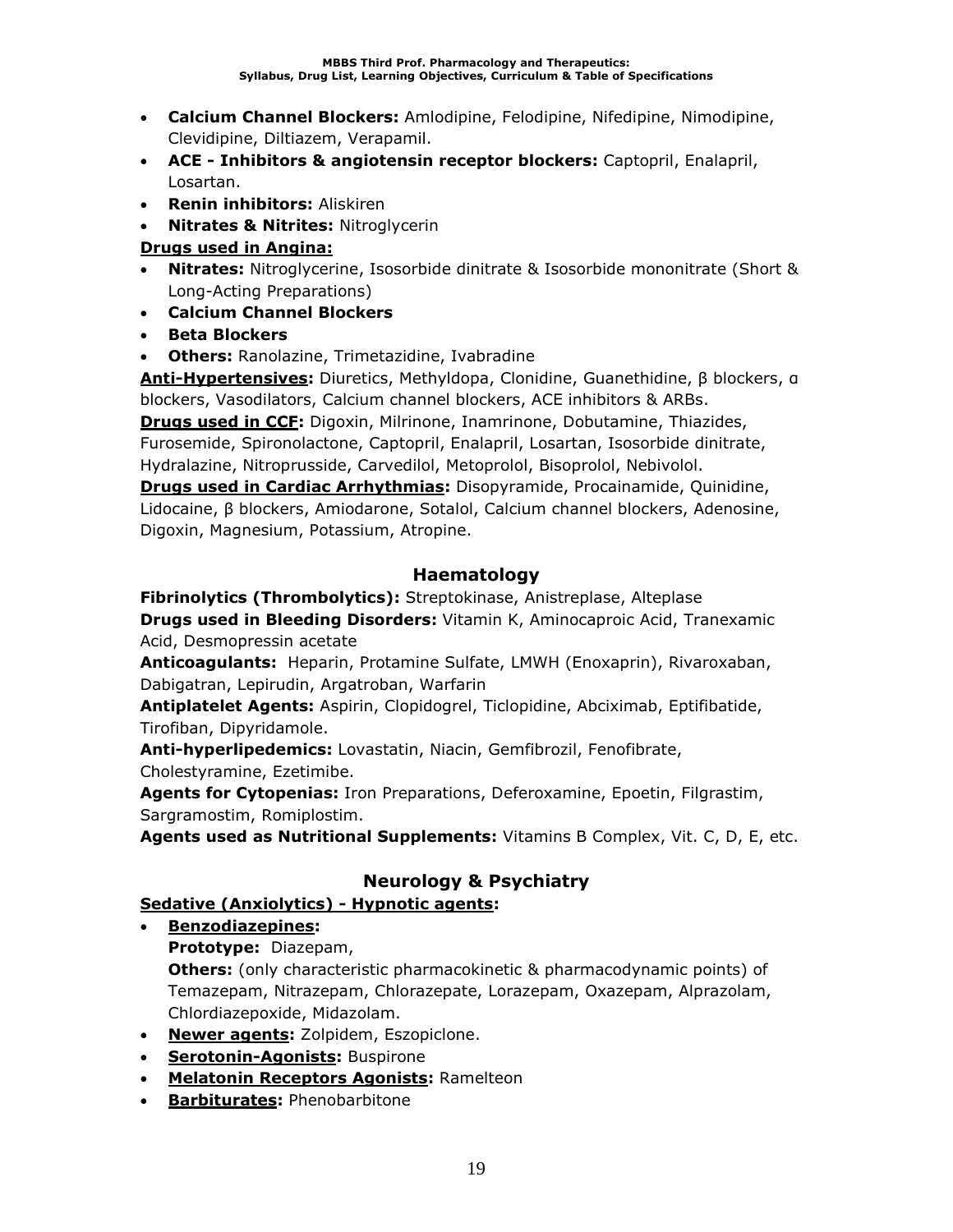**Anti-seizure drugs:** Phenytoin, Carbamazepine, Primidone, Vigabatrin, Gabapentin, Lamotrigine, Levetiracetam, Topiramate, Ethosuximide, Valproic Acid, Diazepam, Clonazepam, Acetazolamide, Zonisamide.

**Anti-psychotic agents:** Chlorpromazine, Promethazine, Thioridazine, Haloperidol, Clozapine, Risperidone, Olanzapine.

**Anti-maniac:** Lithium, Valproic acid, Carbamazepine.

**Anti-depressant agents:** Amitriptyline, Imipramine, Maprotiline, Venlafaxine, Fluoxetine, Citalopram, Phenelzine, Tranylcypromine.

**Anti-Parkinsonian Drugs:** Levodopa, Carbidopa, Apomorphine, Bromocriptine, Pramipexole, Entacapone**,** Benztropine, Selegiline, Amantadine.

## **Opioid analgesics and antagonists:**

- **Prototype:** Morphine,
- **Others:** (only characteristic pharmacokinetic & pharmacodynamic points) of Heroin, Methadone, Meperidine, Fentanyl, Levorphanol, Codeine, Nalbuphine, Buprenorphine, Pentazocine, Tramadol, Dextromethorphan, Diphenoxylate, Loperamide, Tramadol
- Naloxone, Naltrexone.

**Drugs of Abuse:** Alcohols, Morphine, Heroin, Marijuana, LSD, Nicotine, Ketamine, Phencyclidine, Cocaine, Amphetamines, Ecstasy (M-D-Methamphetamine)

## **Anesthesiology**

**Local Anesthetics:** Cocaine, Benzocaine, Lidocaine, Prilocaine, Bupivacaine. **General Anesthetics:** Nitrous oxide, Halothane, Isoflurane, Sevoflurane, Thiopental, Midazolam, Propofol, Ketamine, Dexmedetomidine, Etomidate, Fentanyl & Droperidol.

## **Skeletal Muscle Relaxants**

## **Non-depolarizing neuromuscular blocking agents:**

• **Prototype:** Tubocurarine **Others:** (only characteristic pharmacokinetic & pharmacodynamic points) of Atracurium, rocuronium, Cisatracurium, Pancuronium, vecuronium.

• **Reversal Agents:** Neostigmine, Sugammadex

**Depolarizing neuromuscular blocking agents:** Succinylcholine.

**Centrally acting spasmolytic drugs:** Baclofen, Diazepam, Orphenadrine,

Cyclobenzaprine, Tizanidine.

**Direct acting muscle relaxants:** Dantrolene.

# **Rheumatology and Gout**

## **NSAIDs:**

• **Prototype:** Aspirin

**Others:** (only characteristic pharmacokinetic & pharmacodynamic points) of Ibuprofen, Diclofenac, Naproxen, Mefenamic acid, Piroxicam, Indomethacin, Celecoxib, Meloxicam, Acetaminophen.

**DMARDs**: Methotrexate, Adalimumab, Etanercept, Leflunomide, Penicillamine, Hydroxychloroquine, Aurothiomalate.

**Drugs used in Gout:** Colchicine, Indomethacin, Probenecid, Allopurinol, Febuxostat, Pegloticase, Glucocorticoids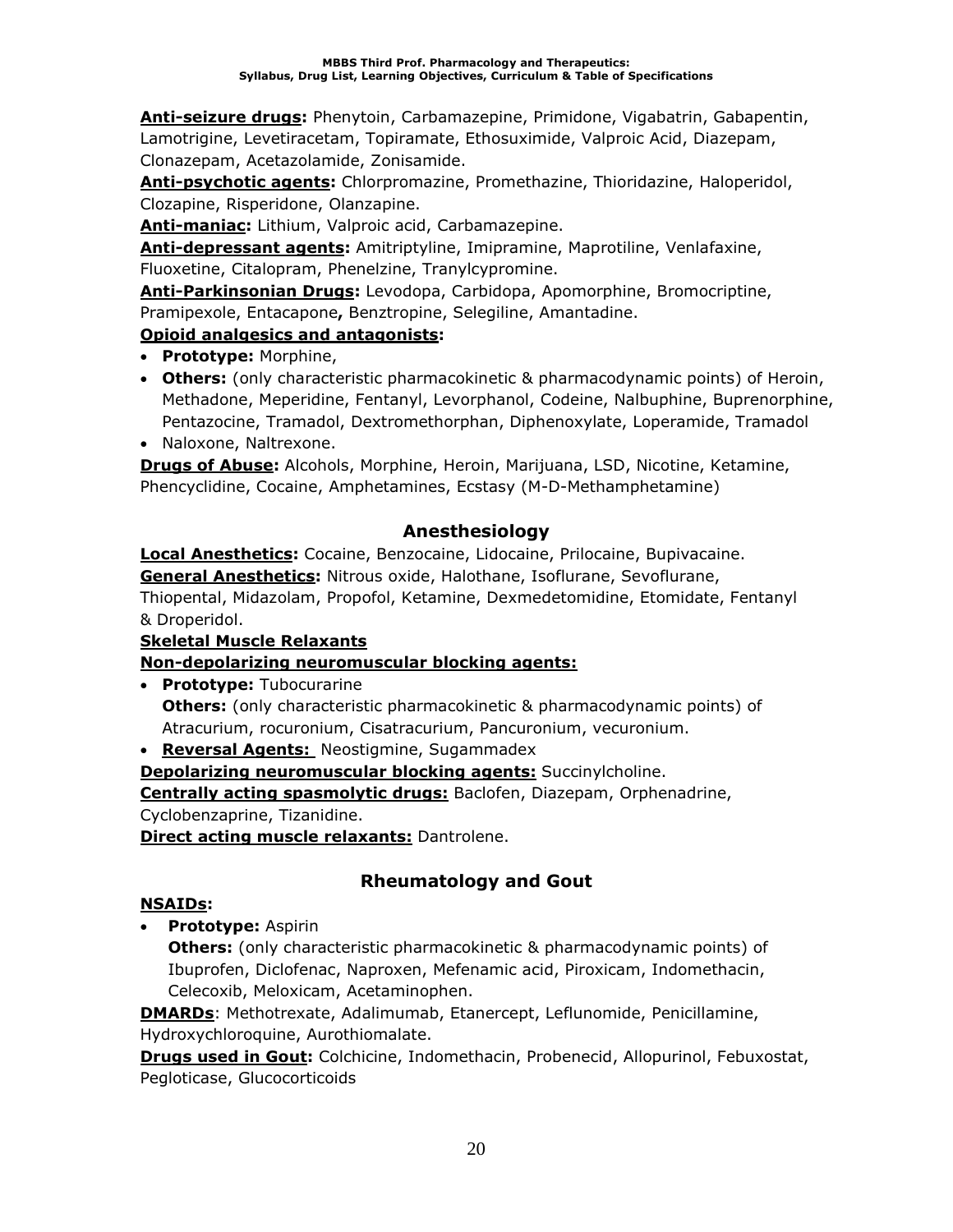## **Drugs useful in Pulmonology & acting on Smooth Muscle**

- **Drugs used in Asthma:** Epinephrine, Albuterol, Terbutaline, Salmeterol, Theophylline, Aminophylline, Ipratropium, Aclidinium, Cromolyn, Nedocromil, Ketotifen, Zafirlukast, Montelukast, Zileuton, Beclomethasone, Omalizumab.
- **Anti-allergics & Decongestants:** Loratadine, Fexofenadine, Phenylephrine, Xylometazoline, Pseudoephedrine.
- **Antitussives:** Codeine, Dextromethorphan, Noscapine.
- **Expectorants and Mucolytics:** Ammonium Chloride, Guaiphenesin, Acetylcysteine, Bromhexine.
- **H<sup>1</sup> Anti-histamines:** Chlorpheniramine, Diphenhydramine, Cyclizine, Meclizine, Fexofenadine, Loratadine, Cetirizine
- **Serotonin Agonists:** Sumatriptan
- **Serotonin Antagonists:** Cyproheptadine, Ketanserin, Ondansetron.
- **Ergot Alkaloids:** Ergotamine, Ergonovine.
- **Eicosanoids:** Alprostadil (PGE<sub>1</sub>), PGE<sub>2</sub> and PGF<sub>2</sub>, Prostacyclin (PGI<sub>2</sub>), Misoprostol (PGE<sup>1</sup> derivative), Latanoprost, Lubiprostone, Carboprost, Dinoprostone, Epoprostenil
- **Leukotriene antagonists:** Montelukast, Zafirlukast, Zileuton.
- **Vasoactive Peptides:** Angiotensin II, Vasopressin, Bradykinin
- **Inhibitors of Endothelin:** Bosentan.

## **Gastroenterology**

**Anti-emetic Agents:** Metoclopramide, Diphenhydramine, Dimenhydrinate, Meclizine, Hyoscine, Ondansetron, Prochlorperazine, Promethazine, Droperidol, Aprepitant, Dronabinol, Dexamethasone, Lorazepam

**Prokinetics:** Domperidone, Metoclopramide, Neostigmine, Erythromycin

### **Drugs Used in Acid-Peptic Diseases:**

- *Antacids:* Magnesium Hydroxide, Aluminum Hydroxide, Sodium Bicarbonate, Calcium Carbonate,
- *H2-Receptor Antagonists:* Cimetidine, Ranitidine, Famotidine, Nizatidine
- *Proton Pump Inhibitors:* Omeprazole, Lansoprazole,
- *Mucosal Protective Agents:* Sucralfate, Misoprostol, Bismuth salts
- **For Eradication of H. Pylori:** PPI, Bismuth Compounds, Clarithromycin, Amoxicillin, Metronidazole, Tetracycline
- **Anti-diarrheal Agents:** Loperamide, Diphenoxylate, Hydrated Magnesium Aluminum Silicate (Attapulgite), Kaolin plus Pectin

**Laxatives:** Psyllium (Ispaghol), Methylcellulose, Docusate, Lactulose, Senna, Bisacodyl, Polyethylene glycol, Liquid paraffin (mineral oil), Glycerine, Magnesium salts, Lubiprostone, methylnaltrexone

**Drug used to treat Inflammatory Bowel Disease:** Sulfasalazine, Mesalamine, Budesonide, Methotrexate, Corticosteroids, Cyclosporine, Adalimumab, Infliximab **Drugs used to treat Irritable Bowel Syndrome:** Dicyclomine, Alosetron, Lubiprostone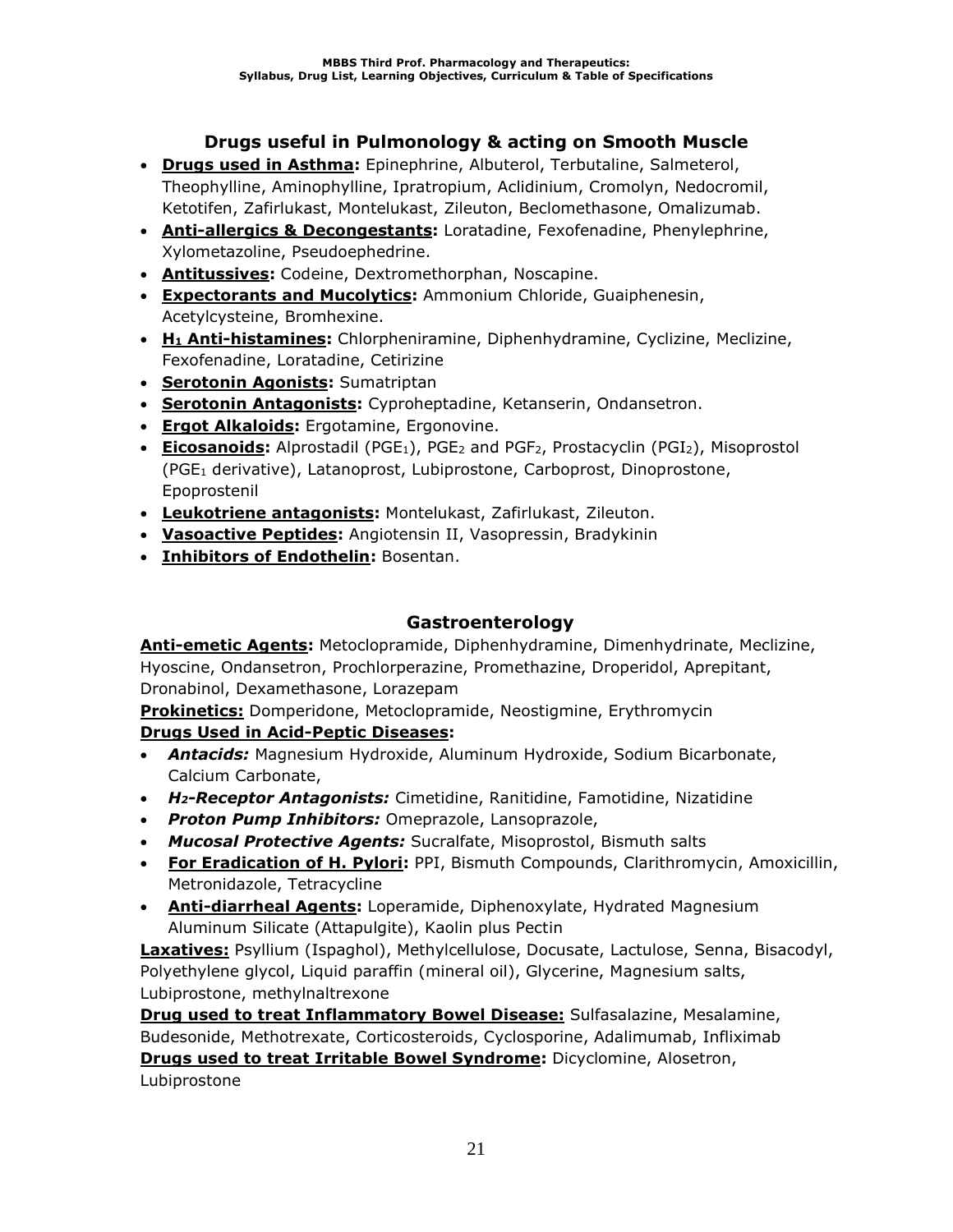## **Chemotherapeutic Drugs**

### **Beta lactam and other cell walls and membrane active antibiotics Penicillins:**

- **Prototype:** Penicillin G (Long acting: Procaine penicillin, Benzathine Penicillin),
- **Others:** (only characteristic pharmacokinetic & pharmacodynamic points) of Ampicillin, Amoxicillin, Methicillin, Cloxacillin, Nafcillin, Carbenicillin, Piperacillin, Ticarcillin, Amoxicillin + Clavulanic Acid

**Cephalosporins:** Cefazolin, Cephradine, Cephalexin, Cefaclor, Cefuroxime, Cefotetan, Ceftriaxone, Cefotaxime, Ceftaidime, Cefixime, Cefoperazone, Cefepime, Ceftaroline. **Monobactams:** Aztreonam

**Carbapenems:** Imipenem, (Imipenem plus Cilastin) Meropenem, Ertapenem **Other cell walls synthesis inhibitors:** Vancomycin, Fosfomycin, Daptomycin, Bacitracin, Cycloserine.

**Tetracyclines:** Tetracycline, Demeclocycline, Doxycycline, Minocycline, Tigecycline. **Macrolides:**

- **Prototype:** Erythromycin
- **Others:** (only characteristic pharmacokinetic & pharmacodynamic points) of Clarithromycin, Azithromycin.

### **Clindamycin:**

### **Quinupristin-dalfopristin:**

### **Chloramphenicol:**

### **Linezolid:**

## **Aminoglycosides:**

- **Prototype:** Streptomycin
- **Others:** (only characteristic pharmacokinetic & pharmacodynamic points) of Gentamicin, Tobramycin, Amikacin, Neomycin.

## **Spectinomycin:**

## **Anti-Folate drugs:**

- **Sulfonamides:** Sulfadiazine, Sulfacetamide, sulfasalazine, sulfadoxine
- Trimethoprim, Pyrimethamine
- Sulfamethoxazole + Trimethoprim (Co-trimoxazole)
- Sulfadoxine plus Pyrimethamine (Fansidar)

## **DNA Gyrase inhibitors:**

### **Quinolones:** Nalidixic Acid

### **Flouroquinolones:**

- **Prototype:** Ciprofloxacin
- **Others:** (only characteristic pharmacokinetic & pharmacodynamic points) of Norfloxacin, Ofloxacin, Levofloxacin, Gatifloxacin, Moxifloxacin

**Urinary Antiseptics:** Nitrofurantoin, Methenamine, Nalidixic acid.

**Disinfectants/antiseptics (Topical):** Ethanol, Chlorhexidine, Povidone, Na hypochlorite, Phenol.

### **Anti-mycobacterial Drugs:**

• **Drugs used in tuberculosis**: Isoniazid (INH), Rifampin, Ethambutol, Pyrazinamide, Streptomycin, Amikacin, Ciprofloxacin, Linezolid, Ethionamide, Cycloserine, Rifabutin,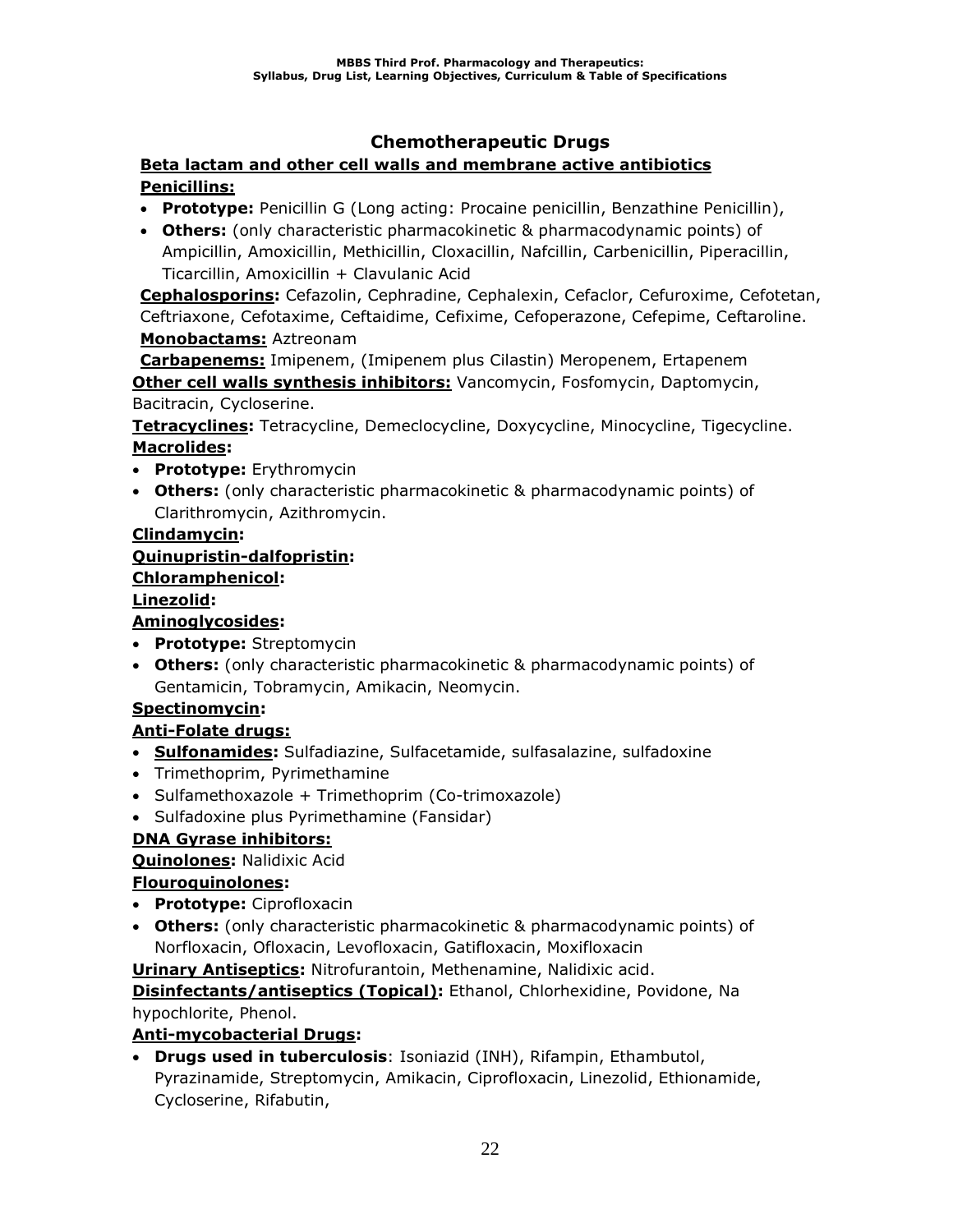• **Drugs used in Leprosy:** Dapsone, Rifampin, Clofazimine.

**Antifungals:** Amphotericin B, Ketoconazole, Fluconazole, Clotrimazole, Itraconazole, Flucytosine, Griseofulvin, Terbinafine, Nystatin, Caspofungin.

**Antivirals:** Acyclovir, Gancyclovir, Zidovudine, Lamivudine, Indinavir, Enfuvirtide, Interferon alpha - 2α & pegylated interferon alpha, Ribavirin, Amantadine, Oseltamivir, Sofosbuvir, Daclatasvir, Dasabuvir, Simeprevir, Raltegravir

### **Antiprotozoal drugs:**

- **Anti-malarials:** Chloroquine, Amodiaquine, Artemether, Artesunate, Quinine, Quinidine, Mefloquine, Primaquine, Atovaquone, Pyrimethamine plus Sulfadoxine, Proguanil, Halofantrine, Lumefantrine, Doxycycline
	- o Sulfadoxine plus Pyrimethamine (Fansidar)
	- o Atovaquone plus proguanil (Malarone)
- **Antiamoebics:** Metronidazole, Diloxanide furoate, Iodoquinol, Emetine & Dehydroemetine, Chloroquine, Paromomycin, tetracycline, erythromycin
- **Anthelmintics:** Albendazole, Ivermectin, Mebendazole, Niclosamide, Pyrantel pamoate, Piperazine, Levamisole, Praziquantel.

## **Oncology**

Cyclophosphamide, Methotrexate, Cisplatin, Procarbazine, Dacarbazine, Mechlorethamine, Mercaptopurine, Fluorouracil, Vincristine, Vinblastine, Bleomycin, Doxorubicin & Daunorubicin, Prednisolone, Radioactive Iodine, Tamoxifen, Interferon gamma, Antitumor MABs –Adalimumab.

### **Immunosuppressive Agents**

Prednisolone, Cyclosporine, Hydroxychloroquine, methotrexate, Monoclonal Antibodies (MABS): Antitumor MABs –Adalimumab, Etanercept, Rituximab, Sirolimus, Tacrolimus

## **Endocrine Drugs**

### **Hypothalamic & Pituitary hormone Agonist & Antagonists:**

- **Growth Hormone:** Somatropin
- **Somatostatin Analog:** Octreotide
- **FSH Analogs:** Follitropin alfa
- **GnRH Analogs**: Goserelin, leuprolide
- **GnRH Antagonist**: Ganirelix
- **Prolactin Antagonists**: Bromocriptine
- **Oxytocin**
- **Vasopressin Analog**: Desmopressin
- **Vasopressin Antagonist**: Conivaptan

**Thyroid & Anti-thyroid drugs:** Levothyroxine, Liothyronine, Propylthiouracil,

Methimazole, Carbimazole, Potassium iodide, Radioactive Iodine<sup>131</sup>

**The Gonadal Hormones & Inhibitors:** Estradiol, Diethylstilbestrol,

Progesterone, Norethindrone acetate, Levonorgestrel, Methyltestosterone,

Nandrolone, Oxandrolone, Anastrozole, Tamoxifen, Raloxifene, Clomiphene, Danazol, Mifepristone, Flutamide, Finasteride

**Hormonal contraceptives:** Combinations of estrogens and progestins **Drugs acting on uterus:**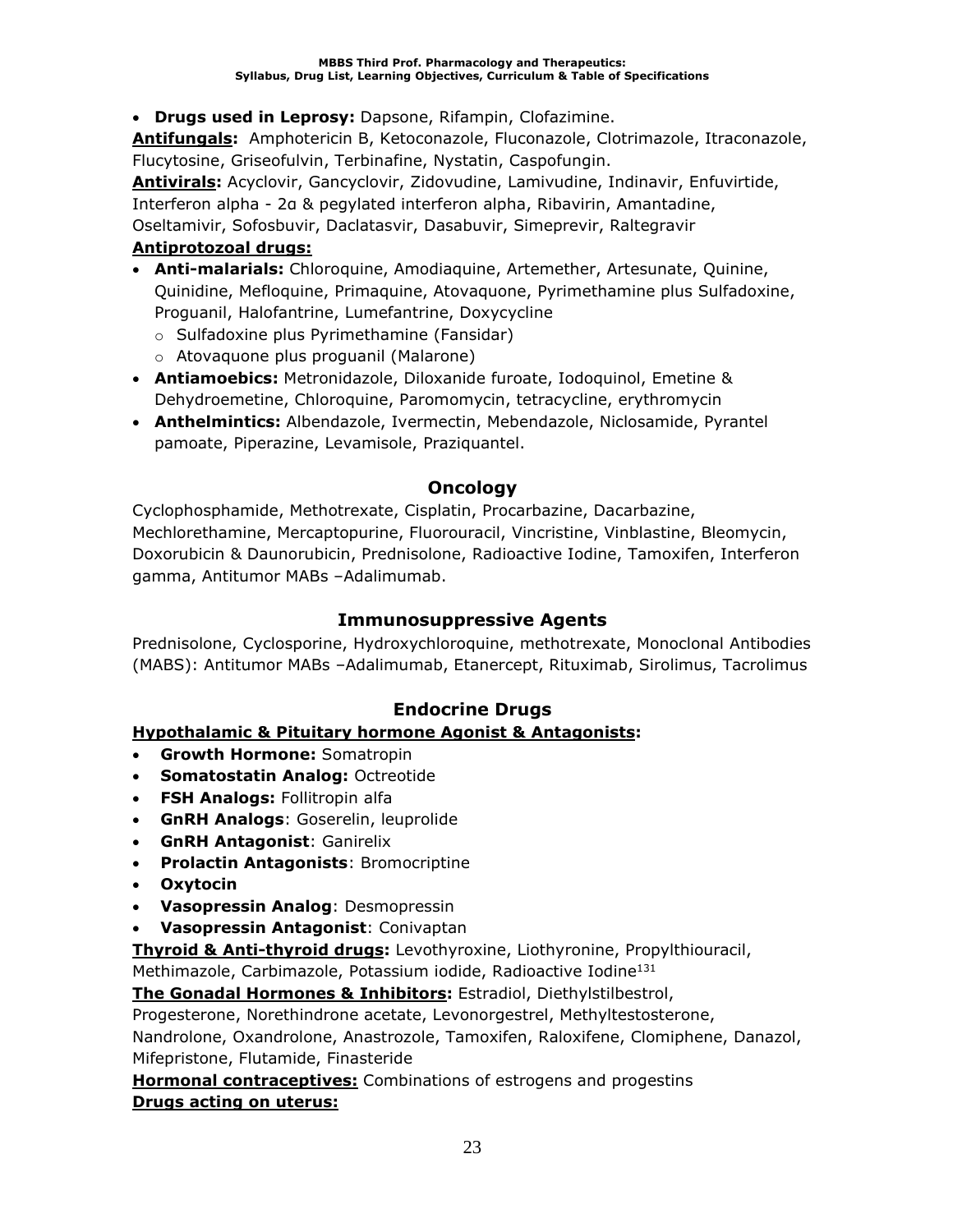• **Uterine stimulants** *(Ecbolics):* Oxytocin, Dinoprostone, Carboprost, Misoprostol, Ergonovine (Ergometrine)

• **Uterine relaxants** *(tocolytics):* Albuterol (Salbutamol), Ritodrine, Atosiban **Adrenocorticosteroids and adrenocortical antagonists:** Hydrocortisone, Prednisone, Triamcinolone, Betamethasone, Dexamethasone, fludrocortisone. Aminoglutethimide, Spironolactone, Ketoconazole, Metyrapone

## **Pancreatic hormones and Anti-diabetic drugs:**

## **Insulins:**

- **Prototype:** Regular Insulin
- **Others:** (only characteristic pharmacokinetic & pharmacodynamic points) of Insulin Lispro, Insulin Aspart, Insulin Glulisine, NPH, Insulin Glargine, Insulin detemir

**Other antidiabetic agents:** Chlorpropamide, Glipizide, Repaglinide, Nateglinide, Metformin, Pioglitazone, Acarbose, Pramlintide, Exenatide, Sitagliptin, Canagliflozin. **Glucagon:** 

## **Agents that affect bone mineral homeostasis:**

- **Vitamin D preparations:** Cholecalciferol, Calcitriol
- **Calcium Preparations:** Calcium Gluconate, Calcium Chloride
- **Hormones:** Calcitonin, Teriparatide
- **Bisphosphonate:** Alendronate

## **Dermatology**

**Ectoparasiticides (Antilice & Scabies) –** Permethrin, Sulfur, Malathion, **Acne Preparation –** Retinoic acid, benzoyl peroxide **Keratolytic & Destructive Agents –** Salicylic acid **Antipruritic Agents –** Doxepin

## **Miscellaneous Topics**

- o **Heavy Metals and Antidotes**.
- o **Vitamins:** Enlist Different Vitamin Groups; Describe the possible Mechanism of Action of different Vitamins. Describe uses of different Vitamins; Enlist possible adverse effects of different Vitamins
- o **Paediatric Pharmacology**
- o **Drugs useful during Pregnancy, Lactation, etc.**
- o **Geriatric Pharmacology**
- o **Sports Medicine**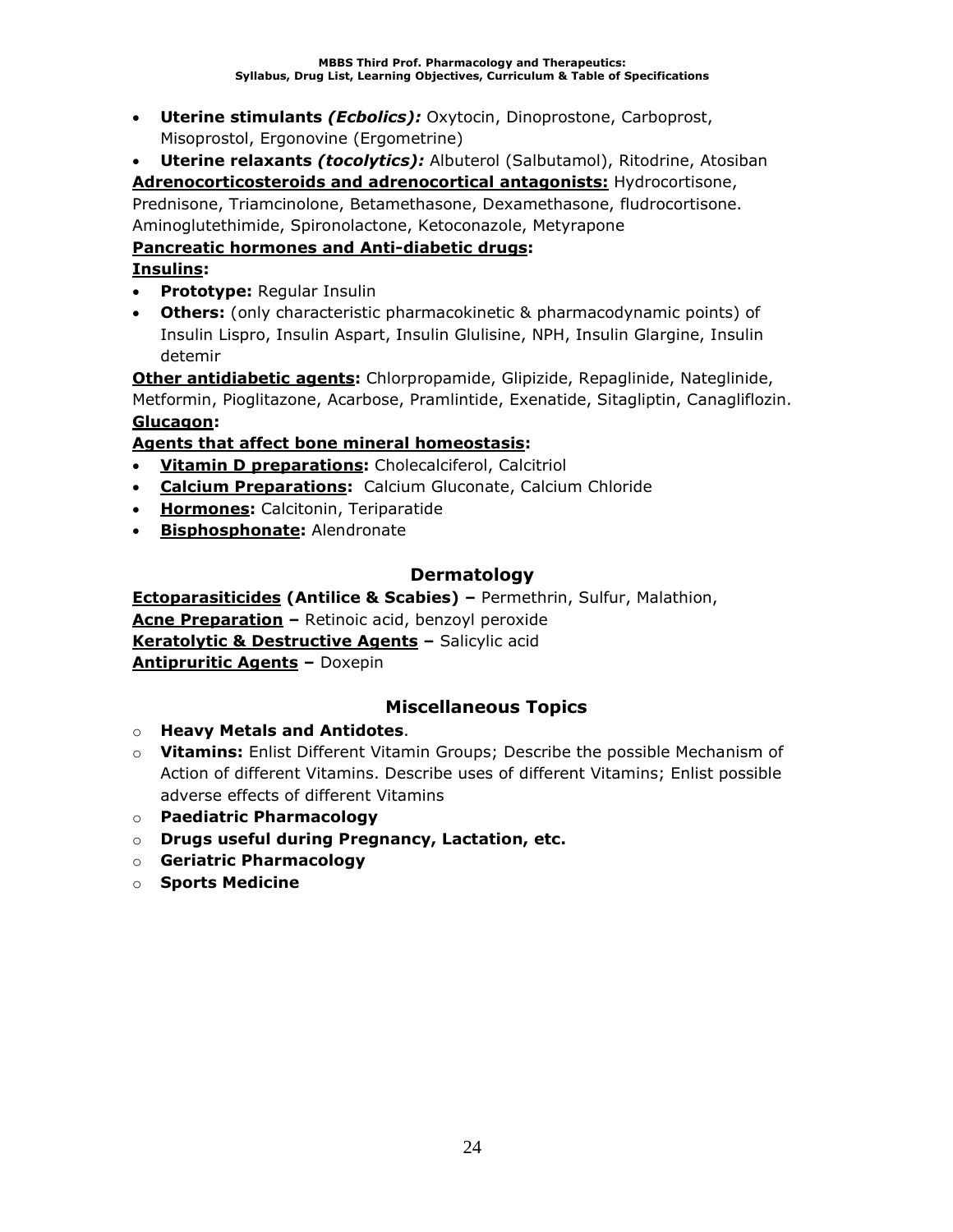# **Learning Objectives, Curriculum & Table of Specification**

## **Pharmacology and Therapeutics / Clinical Pharmacology MBBS, Third Professional (2021)**

## **RATIONALE**

- 1. Pharmacology is an essential component of the modern undergraduate medical curriculum.
- 2. There is however, a large gap between the basic science of pharmacology and its practical application in every day of medical practice.
- 3. Recently clinical pharmacology has developed both as an academic and as a service discipline to fill the gap in most developed countries; clinical pharmacology has become a permanent feature of their medical curricula and is an integral component of their qualifying examination system.
- 4. Undergraduate teaching programs in clinical pharmacology should seek to provide students with knowledge of the scientific basis of its application.
- 5. Students are required to know the pharmacokinetic and dynamic aspects of drugs detailed hereunder.
- 6. To prescribe a drug safely and effectively students need to know its pharmacological aspects including their common preparations. They also need to know the prescriptions for the common disorders.
- 7. Students should be familiar with the rational use of drugs, which includes costeffectiveness, appropriate dosage regime and compliance.
- 8. The knowledge of classification of drugs as per syllabus.
- 9. The experimental work in pharmacology should aim at demonstration of actions of drugs in experimental animals and application of this knowledge in human beings.
- 10. The students should have an exposure to various formulations / preparations of the commonly used drugs.
- 11. Group actions with emphasis on the prototype drug and its variants should be taught.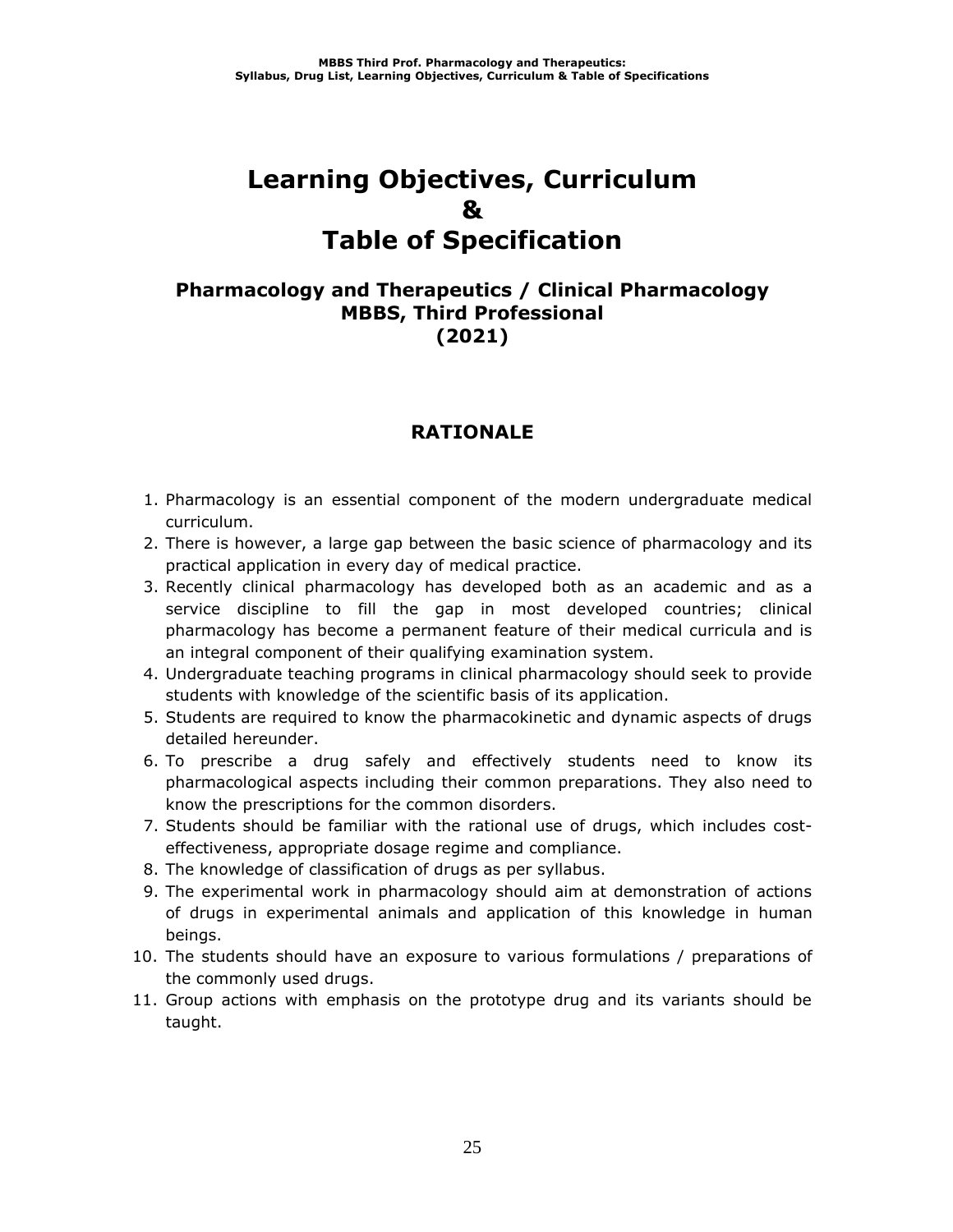# **LEARNING METHODOLOGIES**

The teaching of the subject will consist of:

- a) Traditional Learning through Class Lectures and Interactive Sessions / Small Group Discussions
- b) Flipped Learning: Home Learnings through Videos / Online Lectures, etc followed by Interactive Leaning during class and Self-Assessment.
- c) Clinico-Pharmacological Seminars.
- d) Scenario-Based Learning (SBL)
- e) Demonstrations and Experiments

# **LEARNING OBJECTIVES**

# **General Objectives**

It is expected that by the end of the course, the students should be able to:

- Know the general principles of the two major branches of Pharmacology: Pharmacokinetics and Pharmacodynamics
- Understand kinetics, mechanism of action, pharmacological actions, indications, contraindications, drug interactions and adverse drug reactions of the various drugs (especially protocol drugs or as a group) acting on different body systems
- Classify drugs as per syllabus based on their chemistry, mechanism of action, therapeutic uses or other means specified in the specific objectives
- Clinical Pharmacology of all the drugs useful in different systemic and nonsystemic disease; so, describe rationale of prescribing of drugs for selected disorders of different body systems.
- Describe signs, symptoms and management of over-dosage of selected drugs
- Perform various Practicals conducted throughout the course
- Prescribe a drug safely and effectively, knowing students need to know its pharmacological & therapeutic aspects.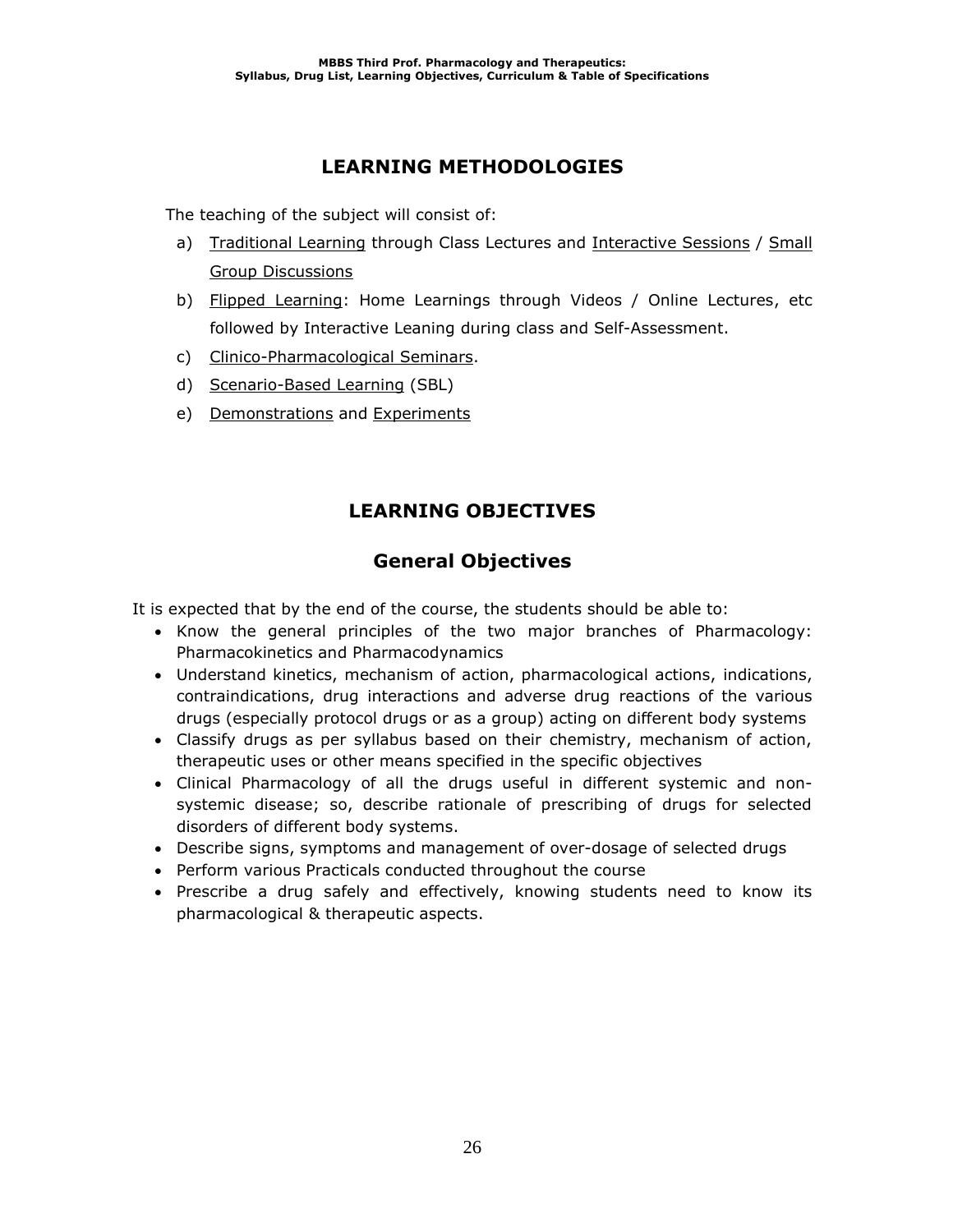# **Specific Objectives**

## **Section – 1**

After the completion of this section, it is expected that the students should be able to know about **different aspects of General Pharmacology**, including:

### **A. Introduction to Pharmacology,** and to

- Define pharmacology
- Define drug
- Describe the different branches of pharmacology
- Describe different Pharmacopoeias and their clinical usefulness.
- Describe drug nomenclature
- Identify the Sources & Active Principles of Drugs with *Clinical Applications of Active Principles.*
- Describe different sources of drugs
- Tabulate differences between fixed oils and volatile oils as sources of drugs
- Routes of Drug Administration; enlist different routes of drug administration with their merits & demerits.
- Describe the factors that influence the route of administration of a drug
- Understand the *Clinical Relevance of the Selection of Routes of Administration.* understanding routes of administration clinically through "observing the patient".
- Transport of Drugs across Cell Membranes
- Enlist the different processes by which drugs are transported across cell membranes
- Describe and differentiate each transport process

## **B.** Absorption, and to

- Describe drug absorption
- Describe drug-based factors affecting rate and extent of drug absorption
- Predict the relative *permeation of a clinically useful weak acid or a weak base* from knowledge of its pKa, the pH of the medium using the Henderson-Hasselbalch equation.
- Determine percentage of drug ionized or unionized when placed in a certain pH media
- Explain ion trapping
- Describe patient-based factors affecting rate and extent of drug absorption
- Describe the *Clinical Significance of Drug Absorption* Understanding clinically through "observing the patient".

## **C.** Bioavailability, and to

- Explain bioavailability
- Describe factors affecting bioavailability
- Explain first pass elimination
- Explain extraction ratio
- Understand that how *bioavailability and the first pass effect, affect the different clinical conditions.*

understanding clinically through "patient demonstration".

• Explain bioequivalence and therapeutic equivalence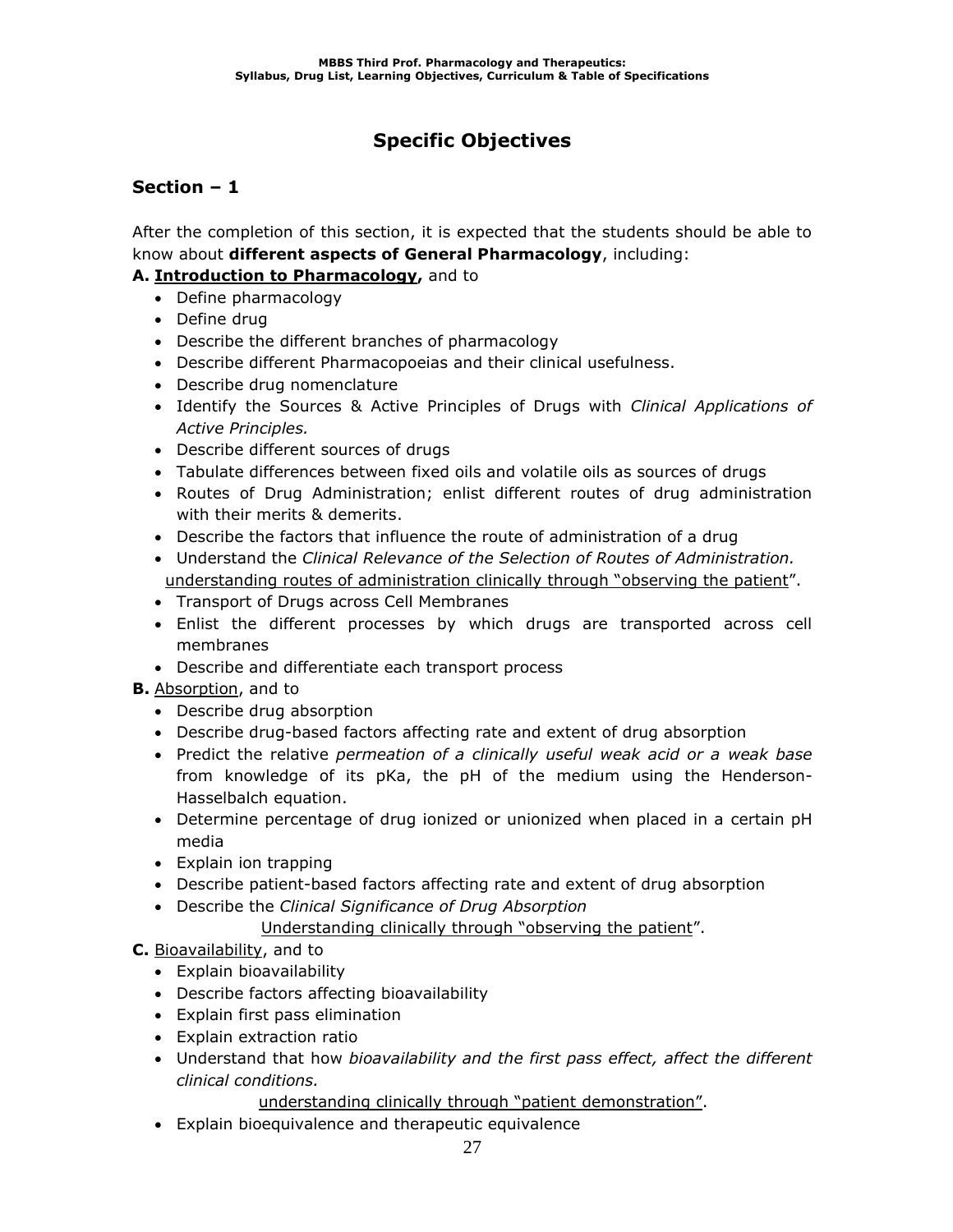### **D.** Distribution, and to

- Explain drug distribution
- Describe the distribution of a drug through various body compartments
- Describe drug reservoirs
- Explain selective distribution
- Describe factors affecting distribution of a drug
- Explain volume of distribution (Vd) and how to calculate Vd.
- Understand the clinical significance of Vd
- Explain the characteristics of a drug that is bound to plasma proteins
- Describe the clinical consequences of displacement of a drug from plasma protein binding
	- *How redistribution is clinically applicable, esp. in drugs acting on CNS?* understanding clinically through "patient during anesthesia".
- **E.** Metabolism & Biotransformation, and to
	- Explain metabolism and biotransformation
	- Describe the aims and outcomes of metabolism and biotransformation
	- Explain a 'prodrug'
	- Enlist phase I and phase II metabolic & biotransformation reactions
	- Describe characteristics of Phase 1 reactions
	- Describe characteristics of Phase 2 reactions
	- Describe microsomal and non-microsomal biotransformation reactions
	- Describe the microsomal oxidation system
	- Explain Hoffman's elimination
	- Describe factors effecting metabolism & biotransformation
	- Describe the *clinical significance of enzyme induction and enzyme inhibition with their examples.*

Understanding clinically through "patient drug study".

- Describe the *clinical significance of metabolism & biotransformation*
- Describe *clinical significance of enterohepatic recycling of drugs*
- **F.** Plasma Half-Life, and to
	- Understand the concept of plasma half life
	- Describe factors affecting half life
	- Explain *clinical significance of plasma half life*
		- Understanding clinically through "patient drug schedule".
- **G.** Steady State Concentration
	- Explain steady state plasma concentration
	- Explain *Clinical Significance of Steady State plasma concentration*
- **H.** Elimination and First & Zero Order Kinetics, and to
	- Explain Elimination and Orders of Elimination First & Zero Order Kinetics with examples
	- Describe *Clinical Significance of First & Zero Order Kinetics* Understanding elimination through "drug infusion".
	- Tabulate differences between First order kinetics and Zero Order Kinetics
- **I.** Maintenance Dose & Loading Dose, and to
	- Explain Maintenance and Loading doses
	- Calculate maintenance dose and loading dose using appropriate formula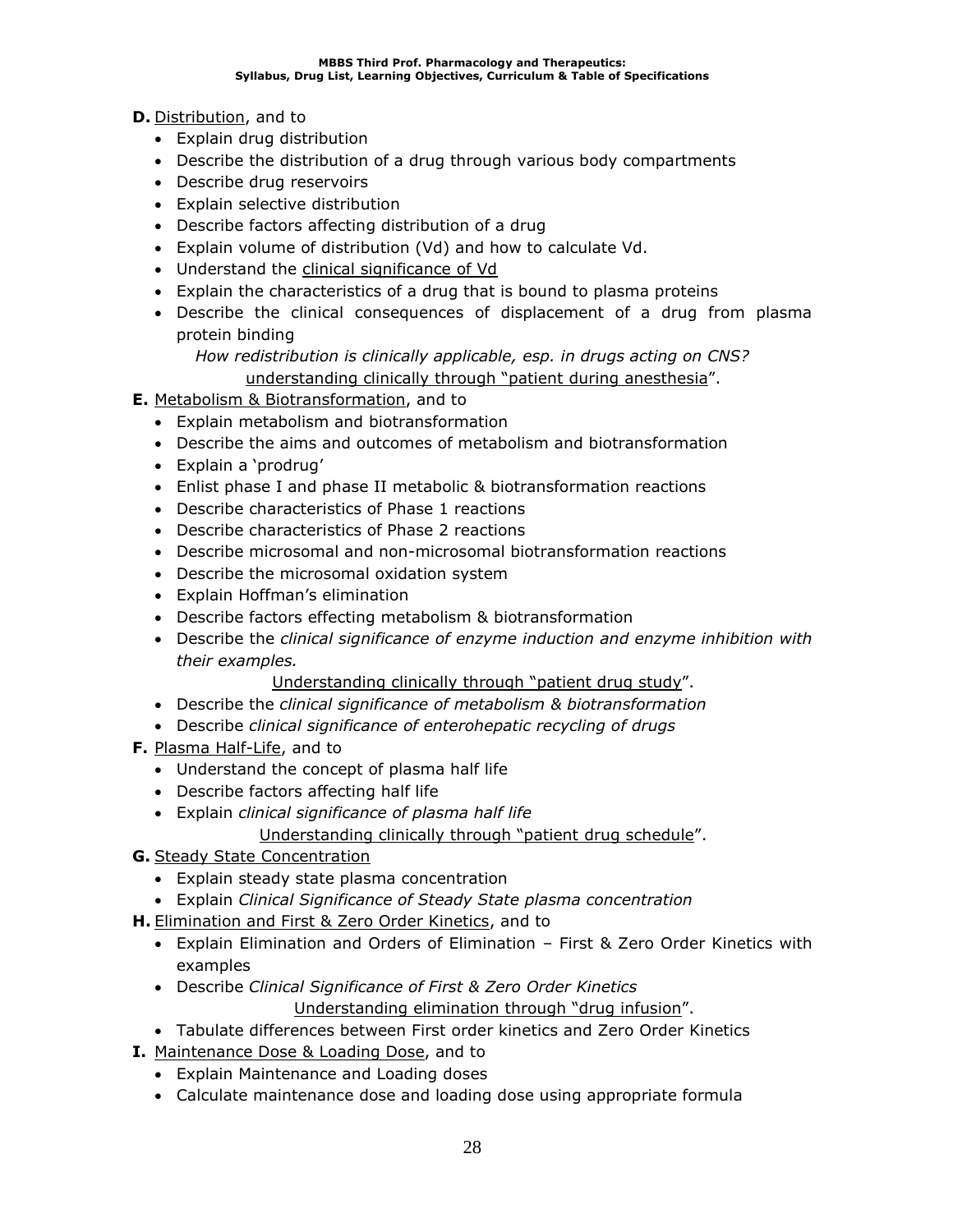#### **MBBS Third Prof. Pharmacology and Therapeutics: Syllabus, Drug List, Learning Objectives, Curriculum & Table of Specifications**

• Describe *Clinical Significance of Maintenance Dose and Loading Doses* with examples

Understanding clinically through "Patient Drug Schedule".

- **J.** Drug Excretion, and to
	- Describe drug excretion
	- Enlist routes of drug excretion
	- Describe processes of drug excretion through the kidneys
	- Describe factors effecting glomerular filtration & tubular reabsorption
	- Describe the *Clinical Significance of Glomerular Filtration, Active Tubular Secretion and Passive Tubular Reabsorption of Drugs*
- **K.** Drug Clearance, and to
	- Understand the concept of drug clearance
	- Describe factors affecting drug clearance
	- Explain the *Clinical Significance of different values of Drug Clearance*
- **L.** Introduction to Pharmacodynamics and to
	- Explain the term 'pharmacodynamics'
	- Describe the general mechanisms by which drugs act and role of different types of "bonds" involved in drug-receptor complex.

**M.**Drug Receptor Interactions, and to

- Explain the terms affinity, efficacy, intrinsic activity & potency
- Describe the different types of ligands
- *Explain Clinical Effects of a Partial Agonist in presence and absence of a Full Agonist*

Understanding clinically through "Patient Drug combinations".

- Receptor Transduction Mechanisms
- Describe the five receptor signaling mechanisms
- Describe the role of  $2^{nd}$  messengers in receptor signaling
- Describe the significance of receptor signaling
- Describe spare receptors, explain the temporal spareness of receptors
- Explain the significance of spare receptors

**N.** Graded Dose Response Curve, and to

- Describe Graded Dose response curve
- Describe the *Clinical Informations obtained from a Graded Dose Response Curve* Understanding clinically through "Patient during Anesthesia".
- Compare efficacy and potency of two drugs on the graded dose response curve
- Explain the significance of the log-dose response curve
- **O.** Quantal Dose Response Curve, and to
	- Explain Quantal Dose Response Curve
	- Describe the *Clinical Informations obtained from a Quantal Dose Response Curve*
	- Tabulate differences between Graded and Quantal Dose Response Curve
	- Explain Clinical Significance of Therapeutic Index and Therapeutic Window
- **P.** Abnormal Drug Responses, like

Drug Antagonism, and to

- Describe the different types of antagonism with examples
- Explain difference between Inverse Agonist and Pharmacological Antagonist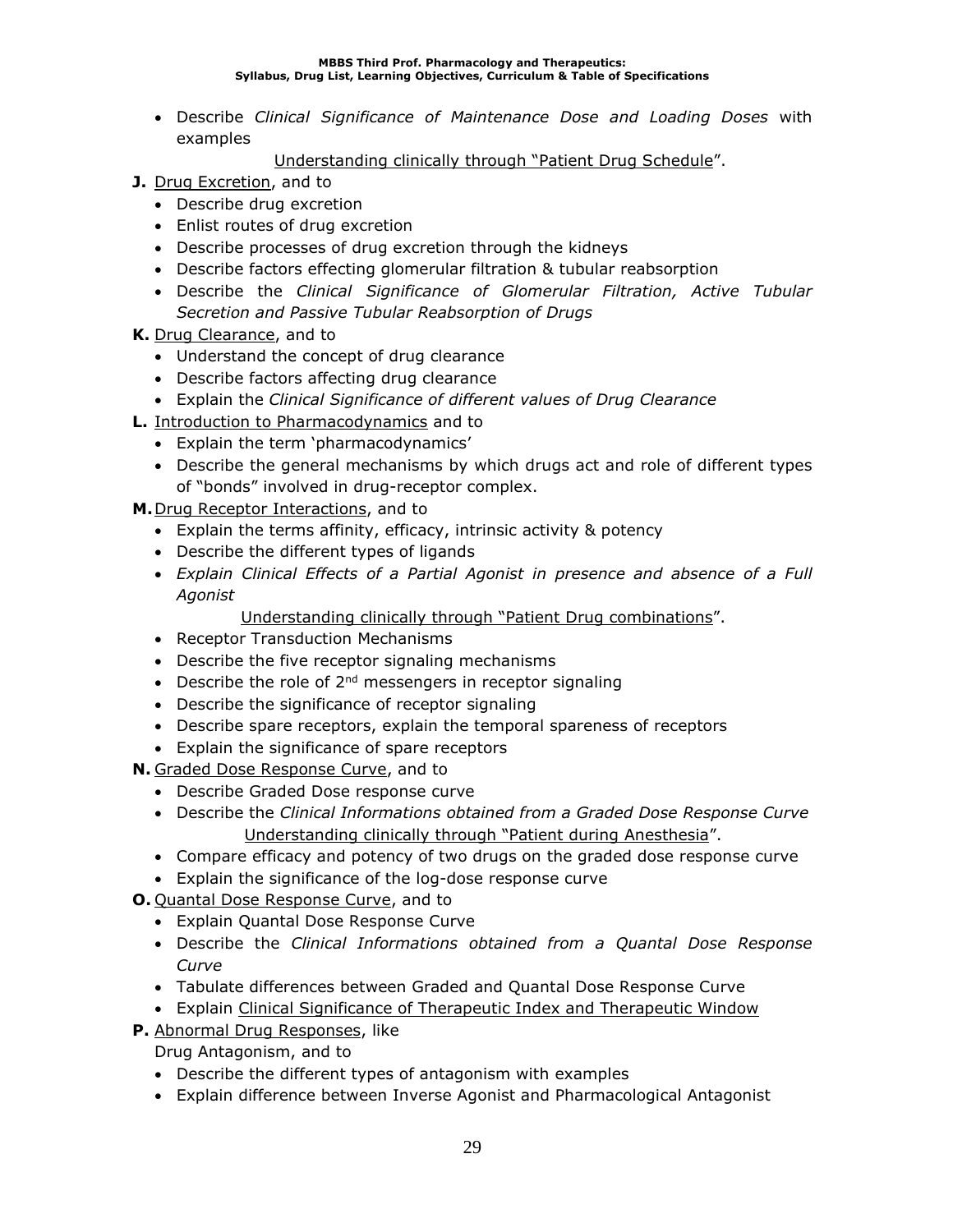- Describe reversible and irreversible pharmacological antagonism with help of dose response curves
- Tabulate differences between reversible and irreversible pharmacological antagonism
- *How Drug-Antagonism is Clinically Useful?*
	- Understanding clinically through "Patient Drug Combinations".
- Describe Tolerance with clinical examples
- Explain mechanisms of development of tolerance
- Explain difference between Pharmacokinetic and Pharmacodynamic Tolerance
- Explain cross tolerance
- Describe Tachyphylaxis
- Explain mechanisms of development of Tachyphylaxis
- Tabulate differences between Tolerance and Tachyphylaxis and differences between Tolerance, and desensitization of receptors.
- Explain *Clinical Significance of Tolerance, Tachyphylaxis, Supersensitivity, Hypersensitivity, Idiosyncrasy, Iatrogenic effect; Down Regulation & Up-Regulation of Receptors.*
- Pharmacogenetics and Clinical Importance of Pharmacogenetics
- Explain examples of difference in response to drugs due to genetic variation Understanding clinically through "patient drug effects study"
- **Q.** Adverse Drug Reactions, and to
	- Define adverse drug reaction, adverse and side effects
	- Identify differences between adverse effect and side effect
	- Tabulate differences between Type A and Type B adverse drug reactions.
	- Describe relationships between toxic & therapeutic effects of drugs
	- Explain the *Clinical Importance of Adverse Drug Reaction, Adverse and Side Effects*
		- Understanding clinically through "Patient Drug Effects Study".
	- Describe different categories of drugs based on their teratogenic potential with examples
- **R.** Factors Affecting Dose and Action of a Drug, and to
	- Enumerate the factors affecting dose and action of a drug
	- State the formulae for calculating the dose of a drug according to age and weight
	- Explain Synergism, Summation and Potentiation
	- Explain *Clinical Significance of Drug Interaction, Contraindication, and Drug Accumulation*

## Understanding clinically through "Patient Drug Combinations".

- **S.** Drug Interactions, and to
	- Enlist types of drug interactions
	- Describe pharmacokinetic and pharmacodynamic interactions with examples
	- Explain beneficial and harmful drug interactions with examples.
- **T.** New Drug Development & Regulation, and to
	- Describe approaches in drug discovery
	- Describe screening of new drugs
	- Describe the *4 Phases of Clinical Trials of a New Drug*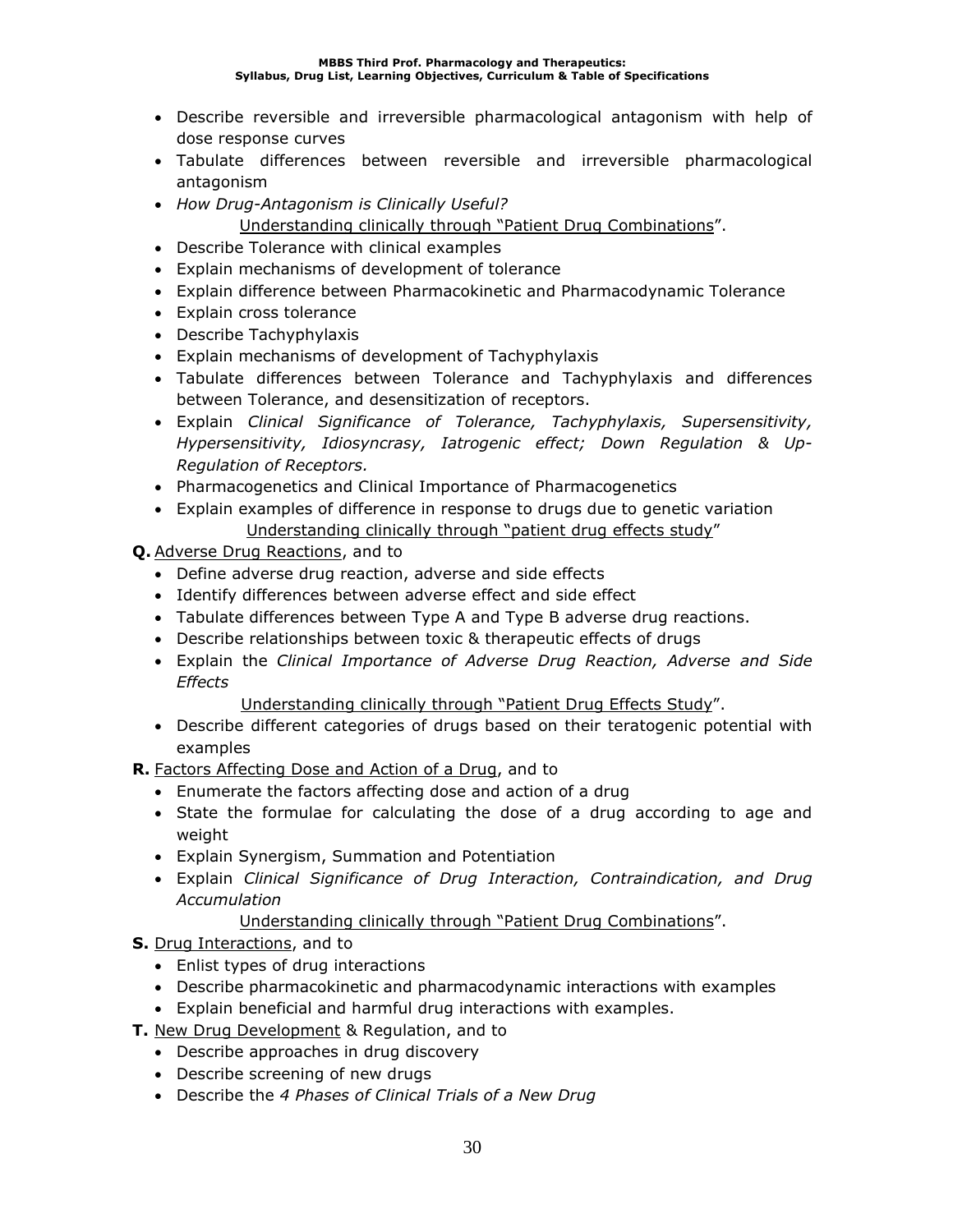After the completion of this section, it is expected that the students should be able to know about the **drugs useful (or Role of Clinical Pharmacology) in different aspects of Autonomic Nervous System**, including:

### **I. Introduction to ANS**

- Explain the term 'Autonomic Pharmacology' and Describe brief related Anatomy and Physiology of ANS
- Understand Neurotransmitter substances of Autonomic Nervous System, Enteric Nervous System, Somatic Nervous System, and other Non-adrenergic, Noncholinergic Neurons with their Sites and Functions and their Signaling Mechanisms
- Describe steps in cholinergic & adrenergic synaptic transmissions.
- Identify the differences in sympathetic & parasympathetic nervous system
- Understand the major sites and functions of Autonomic Presynaptic & Post-Synaptic Receptors with Auto-Receptors and Hetero-Receptors, and their Regulation.
- Integration and regulation of autonomic function at central and peripheral levels, esp. at cardiovascular and ophthalmic levels.
- Identify the effects of some drugs at different steps of autonomic transmission.

### **II. Basic Pharmacology:**

a) Cholinomimetics / Parasympathomimetics / Cholinoceptor-activating & Cholinesterase-Inhibiting Drugs.

Direct and Indirect-acting Cholinoceptor Stimulants

- $\circ$  Describe the synthesis, storage, release and breakdown of acetylcholine, with the drugs that block each step of acetylcholine synthesis and release
- $\circ$  Identify the locations, functions, the signaling mechanisms of postreceptor subtypes of cholinoceptors.
- o Classify parasympathomimetics
- $\circ$  Understand the structural differences, pharmacological actions on different organs and systems, uses, adverse effects, contraindications and drug interactions of parasympathomimetics, esp. acetylcholine as a prototype substance.
- o Describe the pharmacodynamic differences between direct-acting and indirect-acting cholinomimetics.
- o Tabulate differences between neostigmine and physostigmine
- b) Anti-Muscarinics
	- o Classify anti-muscarinics
	- o Understand their structural differences, pharmacological actions on different organs and systems, uses, adverse effects, contraindications and drug interactions.
- c) Anti-Nicotinics:

Ganglion Stimulants & Ganglion Blockers:

o Classify Ganglion Stimulants & Ganglion Blockers.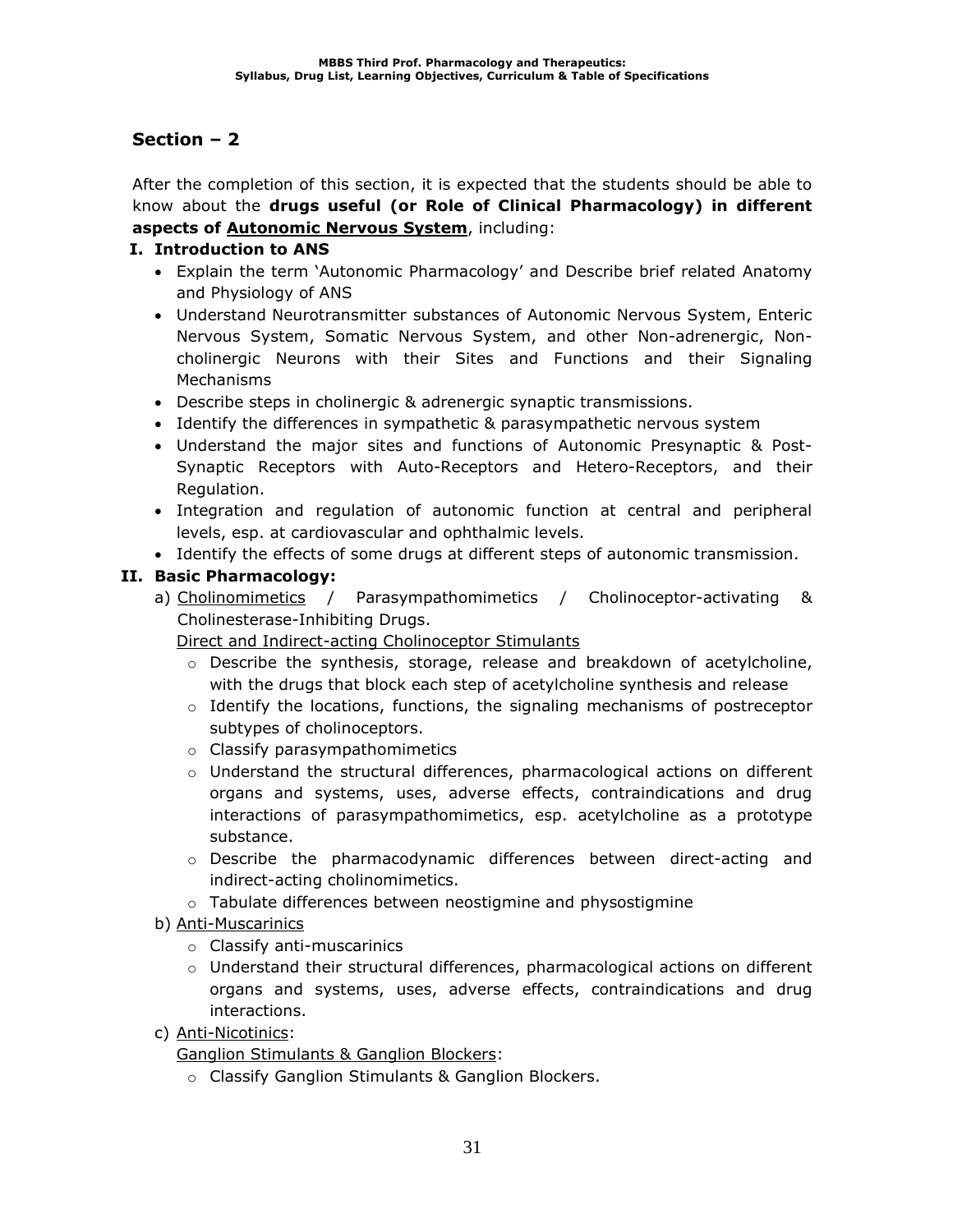- $\circ$  Understand their structural differences, pharmacological actions on different organs and systems, uses, adverse effects, contraindications and drug interactions of a prototype stimulants.
- $\circ$  Understand their pharmacological actions on different organs and systems, *clinical applications,* adverse effects, contraindications and drug interactions of Ganglion Blockers.

Neuromuscular Blockers:

- o Classify Neuromuscular Blockers
- o Understand their pharmacokinetic aspects, pharmacological actions on different organs and systems, uses, adverse effects, contraindications and drug interactions.

d) Sympathomimetics:

- Describe the synthesis, storage, release, breakdown & reuptake of catecholamines, with the drugs that block each step of noradrenaline synthesis, release & reuptake.
- Identify the locations, functions, the signaling mechanisms of postreceptor subtypes of adrenoceptors.
- Classify Sympathomimetics
- Understand the structure activity relationship of different sympathomimetics
- Understand the pharmacological actions on different organs and systems, uses, adverse effects, contraindications and drug interactions of "endogenous sympathomimetics", - adrenaline, noradrenaline and dopamine.
- Describe the pharmacodynamic differences between direct-acting and indirectacting sympathomimetics.
- Explain the vasomotor reversal phenomena of Dale
- Tabulate differences in CVS actions of a pure α-agonist, a pure β-agonist, and a mixed α and β-agonist.
- Explain the actions of dopamine in various doses
- e) Sympatholytics:
	- 1. Alpha Blockers.
		- o Classify Alpha Blockers.
		- $\circ$  Understand the pharmacological actions, uses, adverse effects, contraindications and drug interactions of alpha blockers
		- o Know, why non-selective alpha blockers cause more tachycardia than selective alpha-1 blockers.
	- 2. Beta Blockers.
		- o Explain ISA and MSA.
		- o Classify Beta Blockers based upon ISA & MSA activity and their Receptor Selectivity.
		- $\circ$  Understand the pharmacological actions, uses, adverse effects, contraindications and drug interactions of beta blockers
		- o Know the clinical significance of cardio-selective beta blockers.

## **III. Clinical Pharmacology:**

a) Parasympathomimetics / Cholinomimetics**.**

• What and How the Cholinomimetics are Clinically Applicable for Glaucoma, Paralytic Ileus, Neurogenic / Atonic Bladder, Alzheimer's Disease,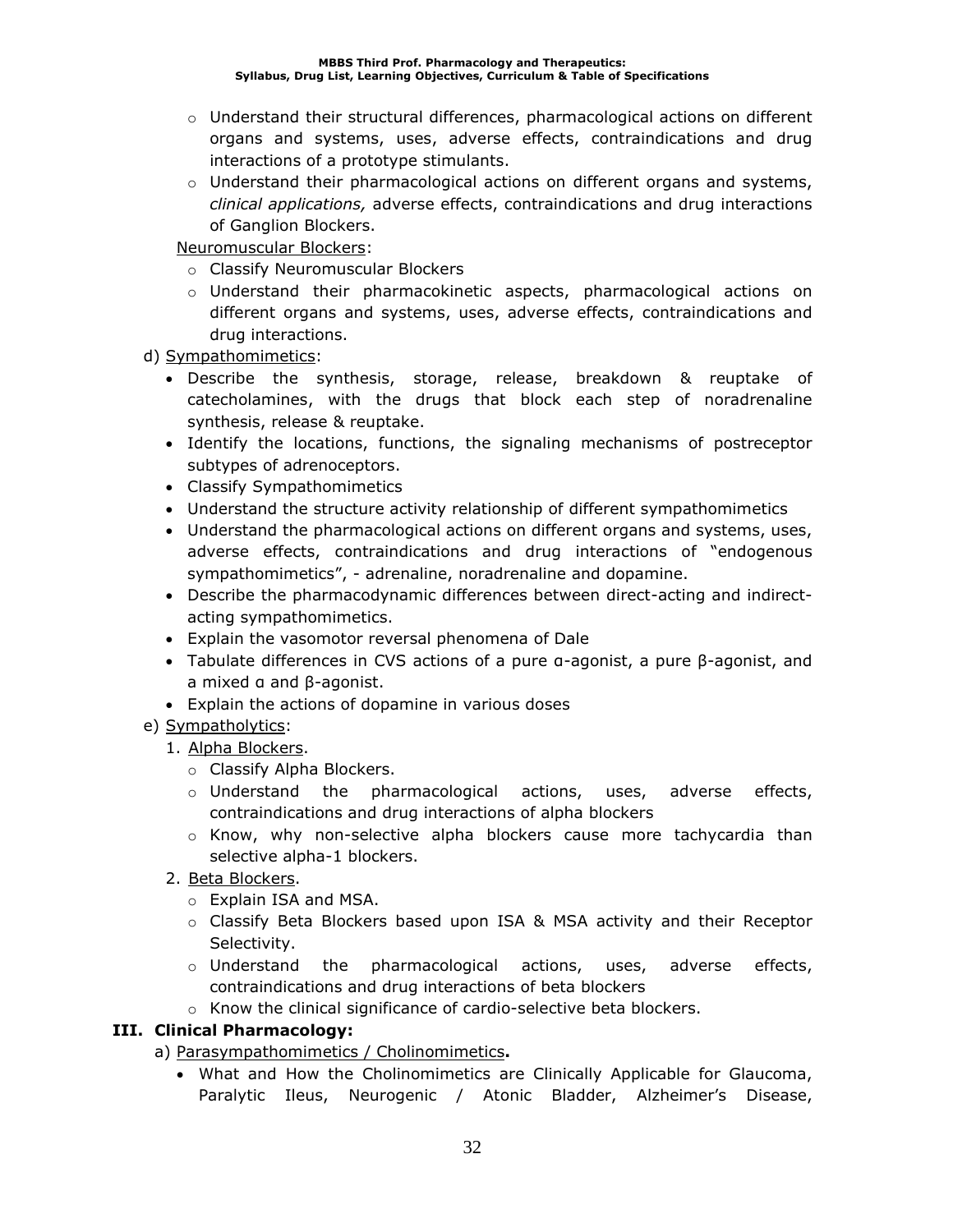Anticholinergic Toxicity / Organophosphorus Poisoning, and Myasthenia Gravis

Understanding clinically through "Patient related Problems".

- How Myasthenic & Cholinergic Crisis can be diagnosed and managed?
- Describe the clinical features and management of Organophosphorus Compound (OPC) Poisoning.

Understanding clinically through "such patient".

- What is the clinical significance of ageing? Explain the mechanism of action of Oximes
- Describe feature of acute nicotine toxicity
- b) Anti-Muscarinics**.**
	- How Antimuscarinics are Clinically Important in Parkinsonism, Motion Sickness, various Ophthalmological, Respiratory, Gastrointestinal, Urinary Problems, Other Smooth Muscles Spasmodic States and Cholinergic Poisoning?

Understanding clinically through "patient related problems".

- Describe atropine poisoning & its treatment
- c) Anti-Nicotinics**.**
	- How Antinicotinics are Clinically Important in hypertension, anesthesia, and other muscular painful states

Understanding clinically through "patient related problems".

- d) Sympathomimetics**.**
	- What and How the Direct and Indirect Sympathomimetics are Clinically Applicable for Shock, Anaphylaxis, Acute Heart Failure, Orthostatic Hypotension, Cardiac Arrest, Bronchial Asthma, & Ophthalmic, Genitourinary and Neurological Problems?

Understanding clinically through "patient related problems".

- e) Sympatholytics.
	- Alpha Receptors Blockers.
		- $\circ$  What is the clinical pharmacology of alpha blockers in pheochromocytoma, hypertensive emergency, chronic hypertension, peripheral vascular diseases, urinary obstruction (esp. benign prostatic hyperplasia), and erectile dysfunction?

Understanding clinically through "patient related problems".

- $\circ$  What will be the Proper Approach to treat the Pheochromocytoma?
- $\circ$  Role of Alpha<sub>2</sub> Blockers in Type 2 Diabetes Mellitus and Psychiatric depression.
- Beta Receptors Blockers.
	- $\circ$  What and How the beta blockers are clinically applicable for hypertension, ischemic heart diseases, cardiac arrythmias, cardiac failure, obstructive cardiomyopathy, dissecting aneurysm, glaucoma, hyperthyroidism, migraine, performance anxiety, esophageal varices and infantile hemangioma, etc?

Understanding clinically through "patient related problems".

o To choose the proper Beta Blockers after *assessing their safety and clinical state of the patient.*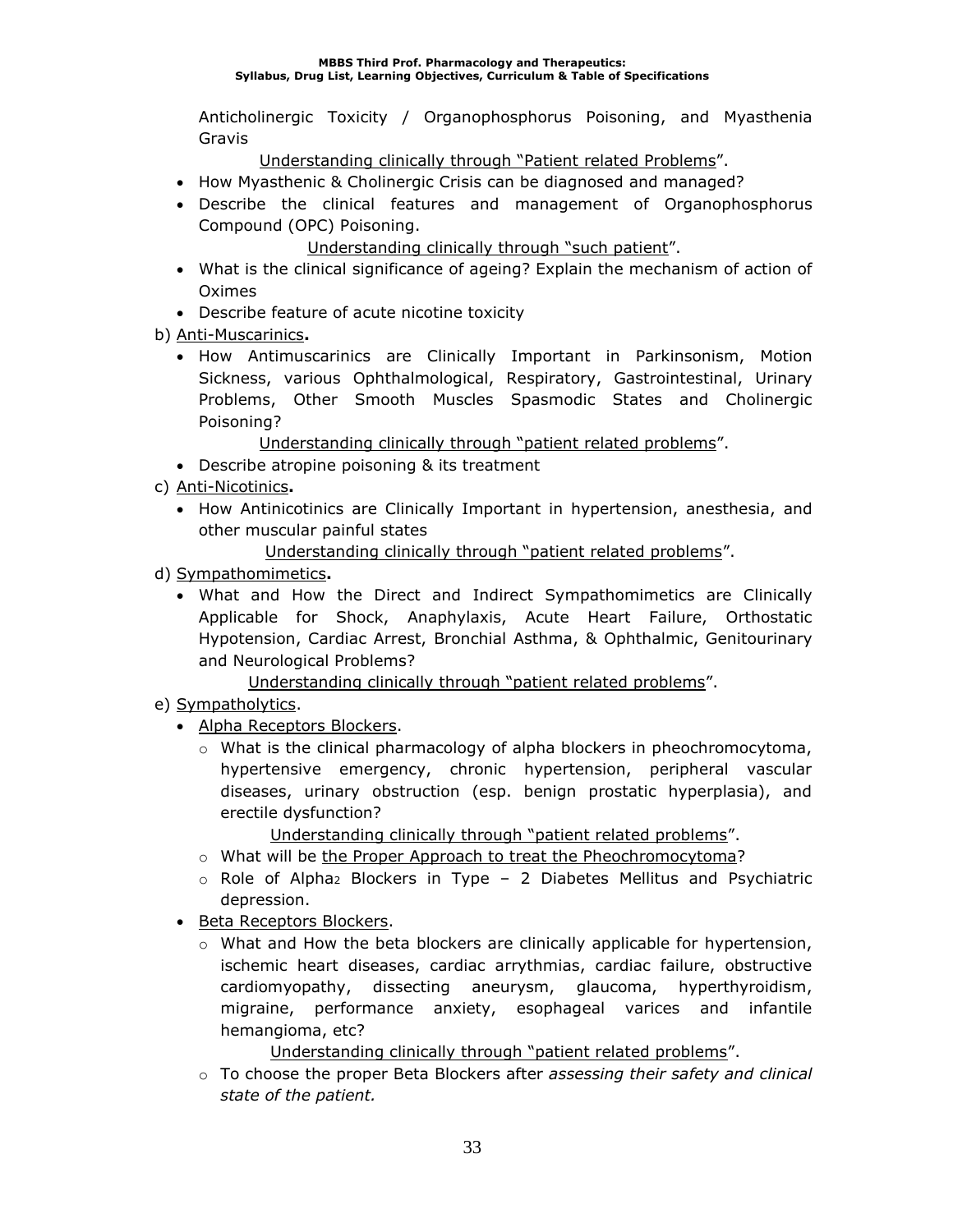After the completion of this section, it is expected that the students should be able to know about the **Drugs Useful (or Role of Clinical Pharmacology) in Cardiology** including related concepts of cardiovascular physiology.

### **I. Basic Pharmacology of:**

a) Vasodilators

- Identify the various groups of vasodilators; describe their mechanisms of vasodilation production, and their common actions, uses and adverse effects with their role in the treatment of hypertension.
- Identify the compensatory responses to antihypertensive drugs.
- b) Calcium Channels Blockers
	- Classify Calcium Channel Blockers; explain their hemodynamic effects, uses, adverse effects with the rationale for their use in Hypertension
	- Explain / tabulate differences between Dihydropyridines & Non-Dihydropyridines
- c) Drugs affecting Renin Angiotensin Aldosterone System (RAAS).
	- Classify drugs affecting the RAAS; describe the mechanism of action of Angiotensin Converting Enzymes Inhibitors (ACEIs) and Angiotensin Receptors Blockers (ARBs).
	- Rationalize the uses, adverse effects & contraindications of ACEIs & ARBs with their role in hypertension, cardiac failure, and diabetic nephropathy
	- Explain why ACE inhibitors cause dry cough, wheezing and angioedema
	- Tabulate differences between ACE Inhibitors & ARBS
- d) Central Sympathoplegics.
	- Enlist the centrally acting Sympathoplegics; identify their uses, and adverse
- e) Renal Pharmacology, including, classification of Diuretics, with:
	- 1. Carbonic Anhydrase Inhibitors
		- o Enumerate Carbonic Anhydrase Inhibitors and describe their Mechanism of Action, Pharmacological Effects, Uses, Adverse Effects, Contraindications and Drug Interactions of Carbonic Anhydrase Inhibitors
		- o Explain why Carbonic Anhydrase Inhibitors are not effective diuretics and hence are not used in treatment of Hypertension
	- 2. Loop Diuretics
		- o Enumerate Loop Diuretics and describe their Mechanism of Action, Pharmacological Effects, Uses, Adverse Effects, Contraindications and Drug Interactions of Carbonic Anhydrase Inhibitors
		- o Explain the term High-Ceiling Diuretics in regard to loop diuretics
	- 3. Thiazide Diuretics
		- $\circ$  Enumerate Thiazide and Thiazide-like Diuretics and describe their Mechanism of Action, Pharmacological Effects, Uses, Adverse Effects, Contraindications and Drug Interactions of Carbonic Anhydrase Inhibitors
		- o Explain use of thiazide diuretics in treatment of Hypertension, Nephrogenic Diabetes Insipidus, Nephrolithiasis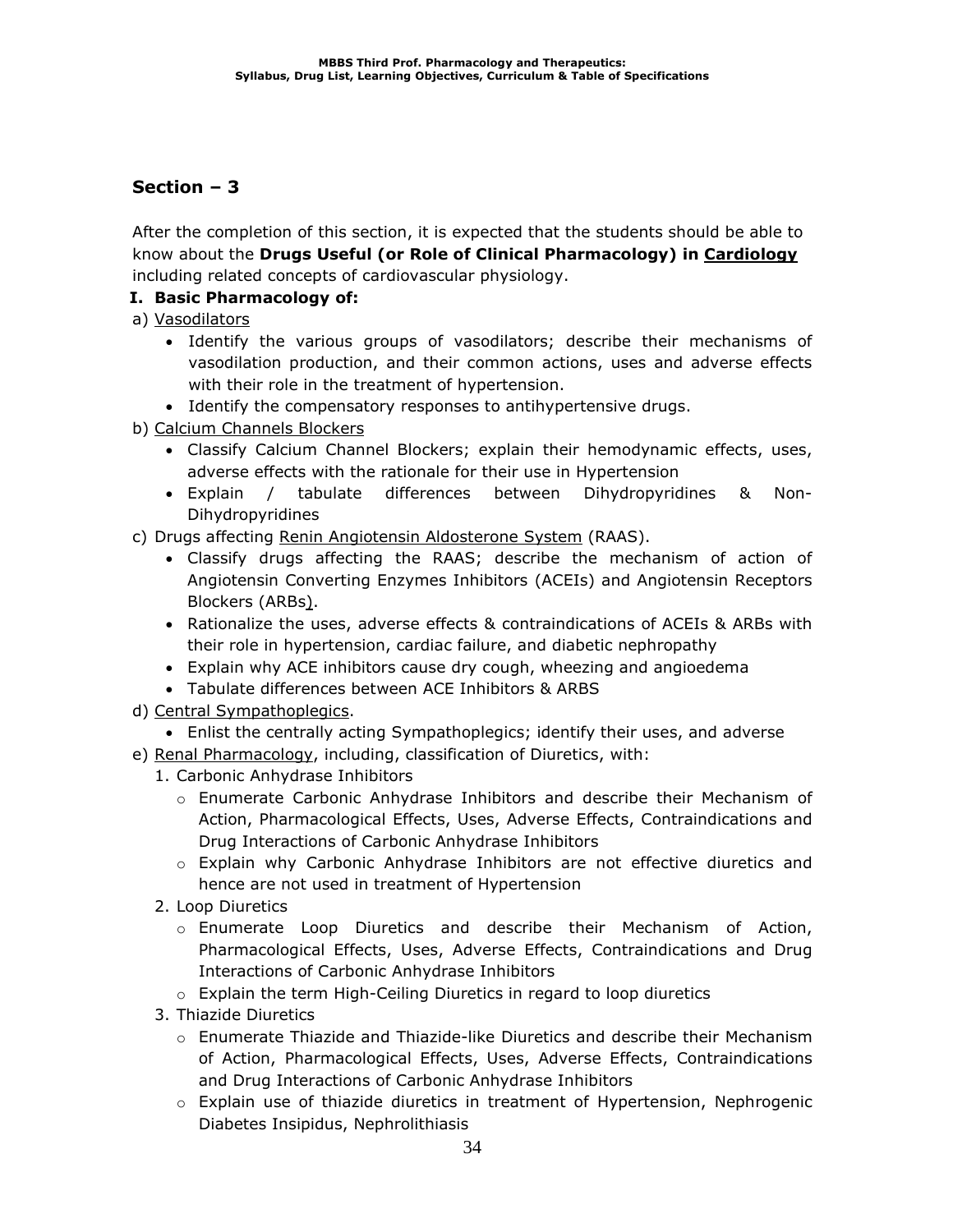- 4. Potassium Sparing Diuretics
	- o Enumerate Potassium Sparing Diuretics and describe their Mechanism of Action, Pharmacological Effects, Uses, Adverse Effects, Contraindications and Drug Interactions of Carbonic Anhydrase Inhibitors
	- o Explain the use of Potassium Sparing Diuretics in Hyperaldosteronism states
- 5. Osmotic Diuretics
	- o Enumerate Osmotic Diuretics and describe their Mechanism of Action, Pharmacological Effects, Uses, Adverse Effects, Contraindications and Drug Interactions of Carbonic Anhydrase Inhibitors
	- o Explain the use of mannitol in cerebral edema
	- o Describe mechanism of action, uses & adverse effects of ADH agonists and ADH antagonists
- f) Anti-Hypertensive Drugs.
	- Understand the relationship of hypertension and normal regulation and etiology of blood pressure.
	- Know the rational of drugs affecting the cardiac output, and peripheral resistance.
	- Classify Anti-Hypertensive Drugs and enlist the sites where anti-hypertensive drugs act to understand their pharmacological strategies in hypertension.
	- Know the basic pharmacology of diuretics, beta blockers, ACEIs / ARBs, vasodilators, central & peripheral sympathoplegics.

### **II. Clinical Pharmacology of:**

- a) Vasodilators.
	- Rationalize the clinical applications and the reflex adverse effects of different types of vasodilators?

### Understanding Vasodilators clinically through "patient related

### problems".

• Rationalize the drug combinations used with vasodilators to address the compensatory responses?

Understanding clinically through "patient related problems".

How One person's toxicity may become another person's therapy in relation to drugs like minoxidil and diltiazem

- b) Calcium Channels Blockers (CCB).
	- Rationalize the clinical applications and the related adverse effects of calcium channels blockers?

Understanding CCB clinically through "patient related problems".

• Rationalize the drug combinations used with calcium channels blockers in ischemic heart disease and hypertension?

Understanding clinically through "patient related problems".

- c) Drugs affecting the Renin Angiotensin Aldosterone System (RAAS).
	- Rational of the clinical applications of ACEIs & ARBs esp. with their role in the microvascular damages.

Understanding ACEIs / ARB clinically through "patient related problems".

- Why ACE inhibitors cause dry cough, wheezing and angioedema? What is the alternative approach to ACEIs & ARBS?
- d) Central Sympathoplegics.
	- What is the current role of central Sympathoplegics in hypertension?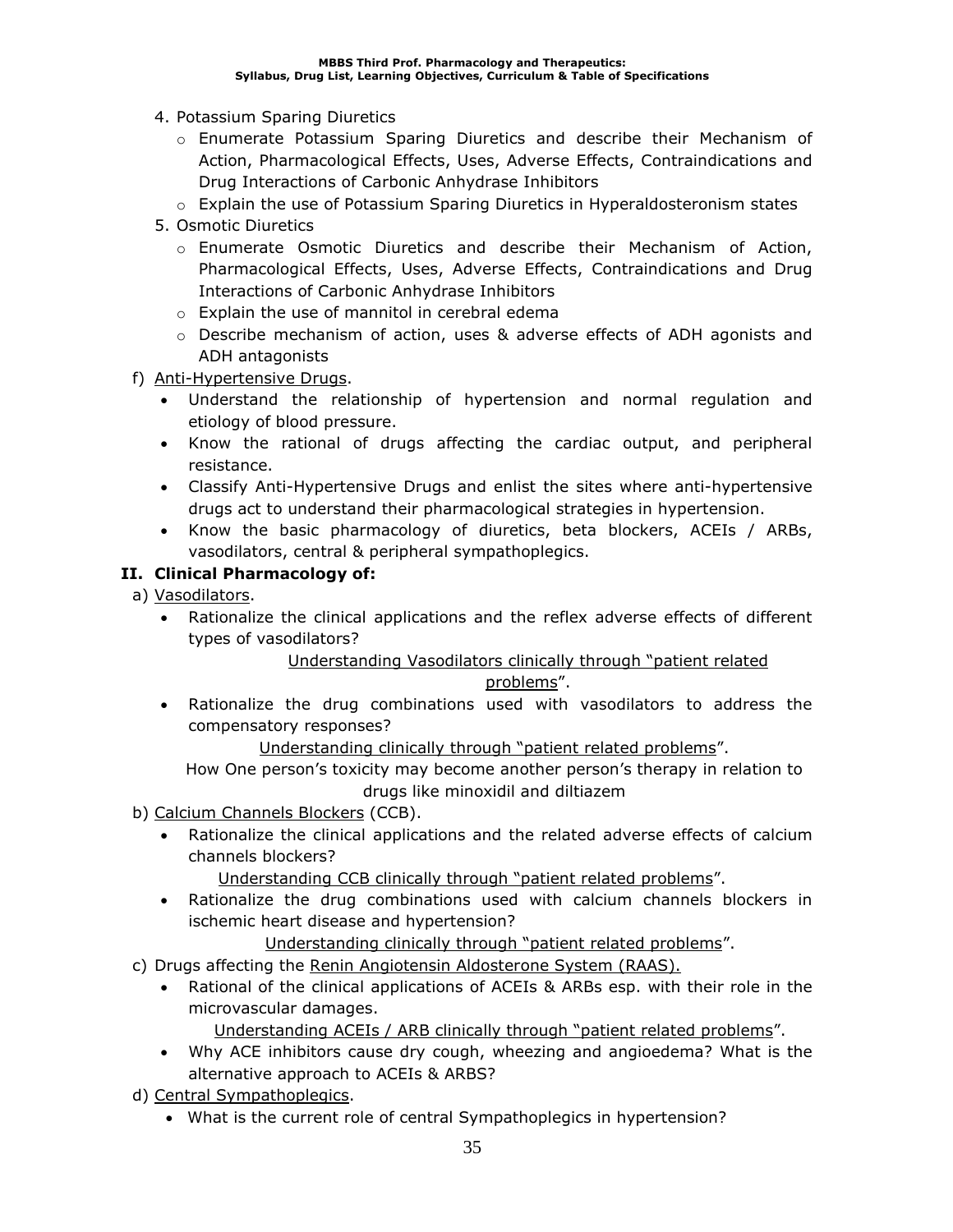## e) Diuretics

• Explain the Role of diuretics in cardiovascular Problems.

## **III. Clinical Pharmacology & Cardiovascular Problems**

- a) Hypertension**.**
	- Develop the stepwise approach in treatment and management of hypertensive patients in OPD clinics.
		- Understanding clinically through "Hypertensive Patient Assessment".
	- What special pharmacological considerations are taken in hypertensive emergencies, malignant hypertension, IHDs, cardiac failure, cardiomyopathies, coarctation of aorta, diabetes mellitus, chronic renal diseases, Cerebrovascular Disease, Dementia, and pregnancy, etc.

Understanding clinically through "Patient related Problems".

- How the hypertension is managed in relation to elders, females, and blacks?
- How the non-responding / resistant hypertension is managed?
- b) Coma.
	- What is the general approach to manage such patient and what is the medical treatment of Coma, Hypotension, Circulation and Hypothermia?
		- Understanding Shock clinically through management of "such Patient".
- c) Syncope.

How to avoid predisposing situations? And what counterpressure maneuvers may help in symptomatic atrial or ventricular arrhythmias; what is the role of Permanent Pacemaker Implantation.

Understanding Syncope clinically through "such Patient Assessment".

d) Ischemic Heart Diseases

Understanding IHDs clinically through "these Patient Assessment"

Angina:

- How the *antianginal drugs address the pathophysiology* of different types of angina by decreasing preload & afterload.
- Explain strategies used in pharmacological treatment of angina
- Classify anti-anginal drugs and describe the mechanism of action, uses, adverse effects and interactions of nitrates and nitrites, Beta Blockers, and Calcium Channel Blockers.
- Explain the role of Fatty Acid Oxidation Inhibitors in the treatment of Angina.
- How the *Coronary Steal Phenomenon is addressed*?
- 1. What will be the pharmacological approach in Acute Coronary Syndrome with (STEMI – ST Elevation MI) and without *ST-Segment Elevation* (NSTEMI – Non-ST Elevation MI; and

What will be the *Role of*?

- o Antiplatelets Anticoagulant Therapy Nitroglycerin, Beta-Blockers Calcium Channel Blockers Statins, etc.
- 2. What is the Pharmacological approach in Acute Myocardial Infarction; What will be the Role of?
	- o Analgesia, Reperfusion Therapy, Fibrinolytic Therapy, Low-Molecular-Weight Heparin, Unfractionated Heparin,

How Assessment of Myocardial Reperfusion, Recurrent Ischemic Pain, & Reinfarction is done?

3. What is the Pharmacological approach in Post MI Long Term Management?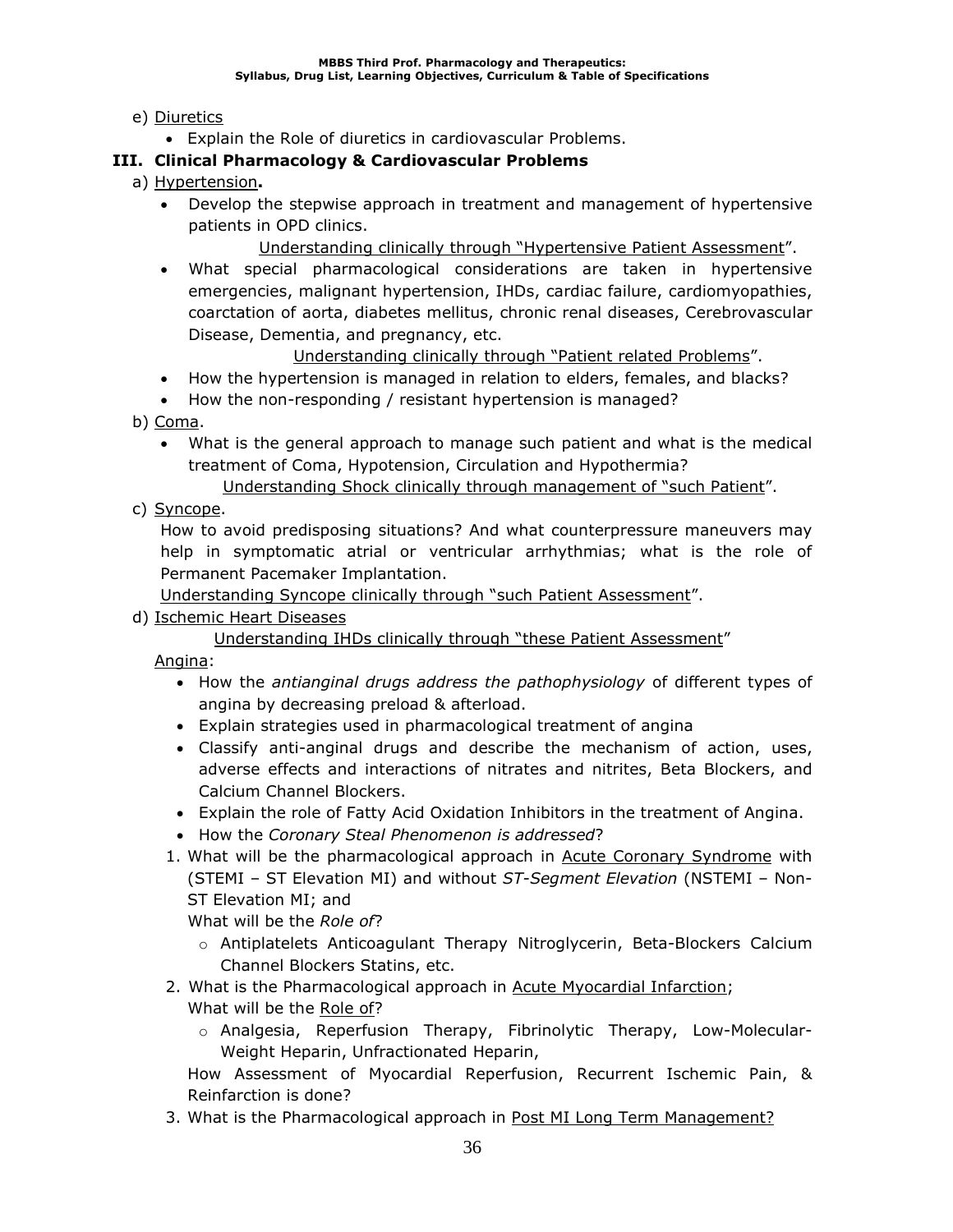Understanding clinically through "Post MI Patient Assessment"

Role of Antithrombotic Therapy,

- in Post MI Patients with Coronary Stent:
- Dual Therapy with Aspirin & Clopidogrel or
- Triple Therapy with Aspirin, Clopidogrel & Warfarin / Rivaroxaban or Dabigatran.
- ACE Inhibitors & AR Blockers for short- and long-term improvement in survival
- Aldosterone Antagonists (Spironolactone) reduce the mortality rate of patients with advanced heart failure
- Calcium Channel Blockers only if Nitrates & Beta Blockers fail to respond and if not contraindicated.
- 4. What is the Pharmacological approach in to manage Post MI Complications:
	- Recurrent Ischemia
	- Acute Left Ventricular Failure
	- Hypotension or Shock
	- Prophylactic Therapy against Gastrointestinal Bleeding
- Arrhythmias
- e) Cardiac Arrythmias:
	- Explain strategies used in pharmacological treatment of cardiac arrhythmias.
	- Classify drugs used in cardiac arrhythmias; describe their mechanism of action, uses, adverse effects and drug interactions.

Understanding clinically through "Arrhythmic Patient Assessment".

Specific Antiarrhythmic Approach for:

- Sinus bradycardia, Supraventricular Tachyarrhythmias, Supra Ventricular Tachycardia / Atrial Tachycardia, Atrial Fibrillation, Atrial Flutter, Premature Ventricular Contractions (PVCs), Ventricular Tachycardia, Ventricular Fibrillation, or AV block:
- Hemodynamically Unstable Patient (Shock or Severe Hypotension, Pulmonary Edema, or Ongoing Myocardial Infarction or Ischemia),
- Hemodynamically Stable Patient;
- Anticoagulant Therapy to avoid thromboembolism events like stroke:
- f) Cardiac Failure.

Understanding Cardiac Failure clinically through "such Patient Assessment".

- Explain strategies used in pharmacological treatment of cardiac failure (CCF).
- Classify drugs used in cardiac failure and describe their mechanism of action, pharmacological effects, uses, adverse effects, interactions and contraindications.
- Describe the cardiovascular effects of Dopamine, Dobutamine, Phosphodiesterase Enzyme Inhibitors, ACE Inhibitors and ARBs, Beta Blockers, directly acting vasodilators in Cardiac Failure.
- How the *drugs used in cardiac failure address the pathophysiology* of cardiac failure by decreasing preload & afterload and increasing force of contraction.
- Role of:
	- o Diuretics, Renin–Angiotensin–Aldosterone System Inhibitors, Betablockers, Digitalis glycosides, Nitrates and Hydralazine, Ivabradine and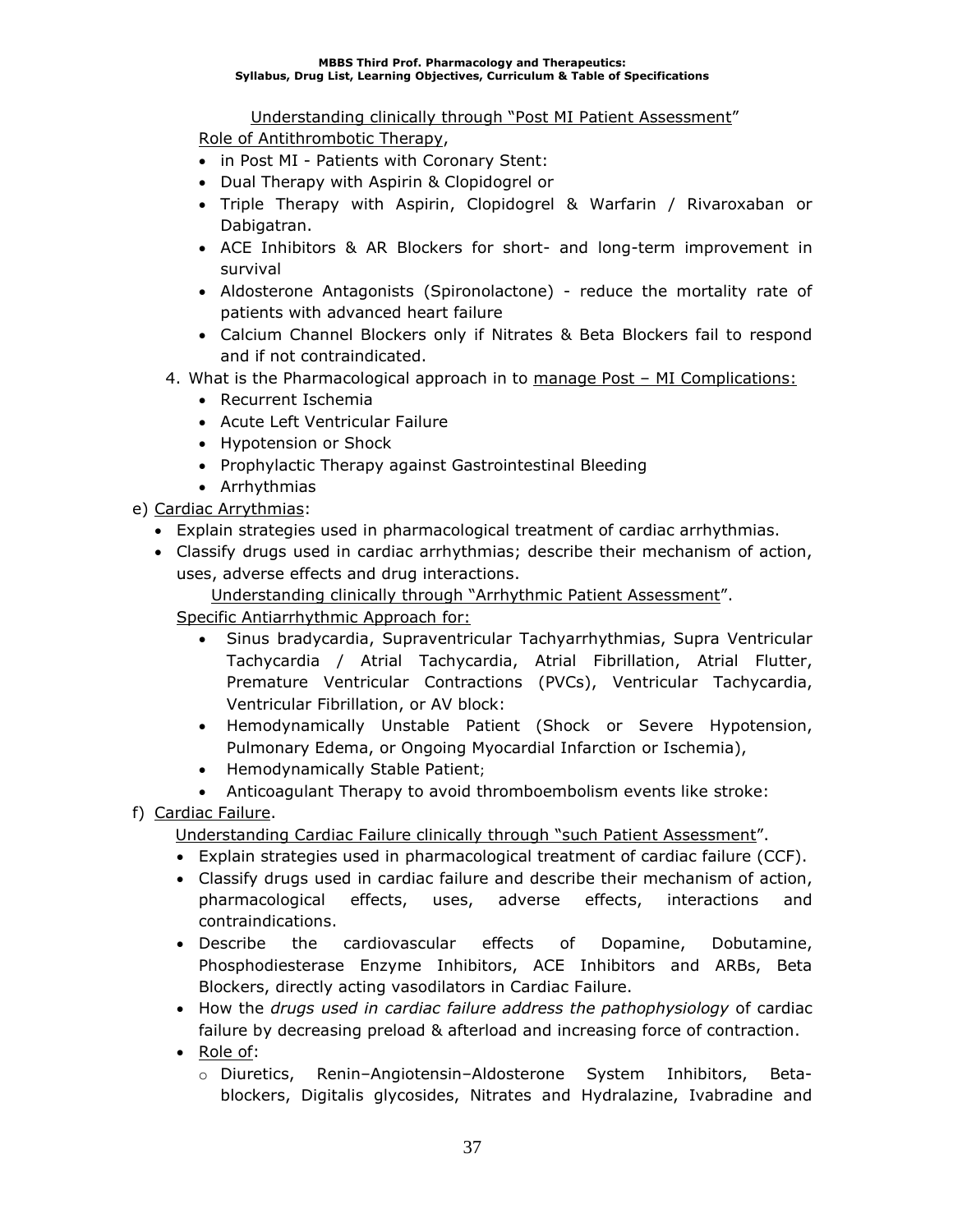their combination; Anticoagulation, Antiarrhythmic therapy, and Statin, etc.

- Which Treatments may cause harm in heart failure with reduced LVEF,
- Nonpharmacologic Treatment:
	- o Implantable Cardioverter Defibrillators.
	- o Biventricular Pacing.
	- o Coronary Revascularization.
	- o Cardiac Transplantation
	- o Other Surgical Treatment Options (Like Continuous Flow Devices).
	- o Palliative Care.

g) Acute Cardiac Failure & & Acute Pulmonary Edema:

Understanding Acute Cardiac Failure & Pulmonary Edema clinically through "Patient Assessment & Management".

- Role of:
	- o Morphine, Intravenous diuretic, Nitrate, Nesiritide, Aminophylline and inhaled Beta-Adrenergic Agonists.

### **Section – 4**

After the completion of this section, it is expected that the students should be able to know about **the Drugs Useful (or Role of Clinical Pharmacology) in Haematology**, including:

### **I. Basic Pharmacology.**

- a) Anti-Anemic Drugs
	- o Enumerate the anti-anemic drugs
	- o Enlist the different oral & parenteral iron preparations, their Pharmacokinetics, Uses, Adverse Effects and Drug Interactions.
	- o Describe features and treatment of Acute and Chronic Iron Toxicity
	- $\circ$  Enlist the Vitamin B<sub>12</sub> preparations, and therapeutic uses of vitamin B12
	- $\circ$  Why folic acid alone is contraindicated in the treatment of pernicious anemia
	- o Enlist uses of folic acid
- b) Haematopoietic Growth Factors
	- o Explain the term 'Hematopoietic Growth Factor'
	- o Enumerate hematopoietic growth factors, their mechanism of action, uses and adverse effects of different hematopoietic growth factors
- c) Anti-Coagulants
	- o Classify Anti- coagulants
	- o Describe their mechanism of Action, Uses, Adverse Effects, Contraindications and Drug Interactions
	- o Tabulate differences between HMWH & LMWH and differences between Heparin and Warfarin
	- o Enlist advantages and disadvantages of newer oral anti-coagulants
- d) Anti-Platelet Drugs
	- o Classify Anti-platelet Drugs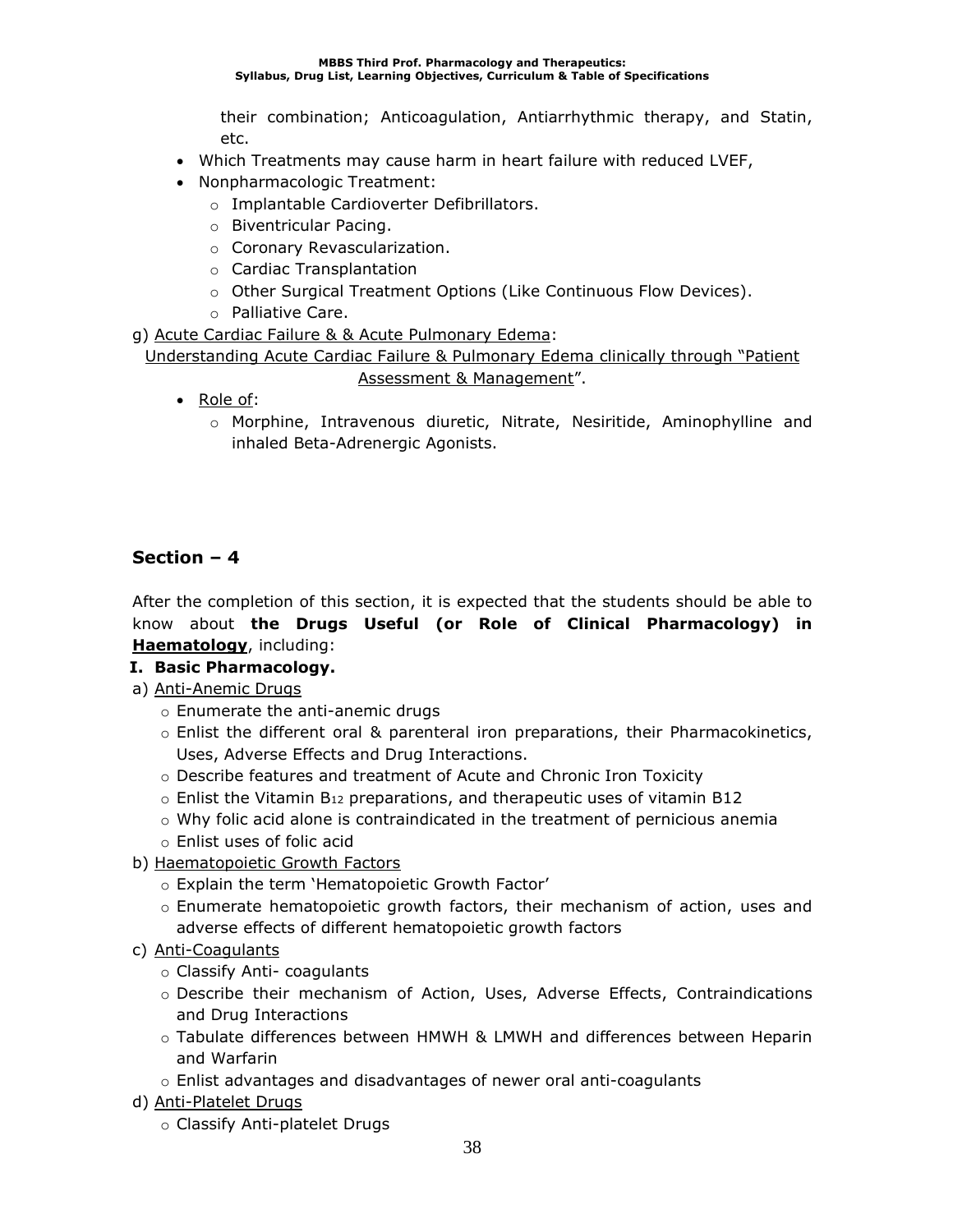- o Describe their Anti-Platelet Mechanism, Uses and Adverse Effects.
- o Describe differences between Clopidogrel and Ticlopidine
- e) Fibrinolytics (Thrombolytics)
	- o Enumerate Fibrinolytics
	- o Describe their Mechanism of Action Uses and Adverse Effects
	- o Tabulate differences between Streptokinase & recombinant tissue plasminogen activators
- f) Drugs Used in Bleeding Disorders
	- o Classify drugs used in treatment of Bleeding Disorders
	- o Describe their Mechanism of Action and Adverse
- g) Anti-Hyperlipidemics / Anti-Dyslipidemics
	- $\circ$  Know the brief biochemistry of Lipoproteins and different types of Hyperlipidemias
	- o Classify Anti-Hyperlipidemics
	- o Describe their Mechanism of Action, Uses, Adverse Effects and Drug Interactions
	- o Enlist combination therapies for treatment of hyperlipidemias

### **II. Clinical Pharmacology in Blood Disorders**

- Understanding clinically through "patient related problems".
- Iron Deficiency Anemia.
	- o Use of Oral Iron (Ferrous Sulfate) and reason of its refractoriness and intolerance.
	- o Parenteral Iron (Iron Dextran, Ferric pyrophosphate citrate)
- Chronic Severe Anemia.
	- o Red Blood Cell Transfusions or Parenteral Recombinant Erythropoietin (Epoetin Alfa Or Darbepoetin).
- Thalassemia.
	- o Alpha Thalassemia Trait
	- o Thalassemia H
	- o Beta-Thalassemia Major
- Vit B<sub>12</sub> Deficiency Macrocytic anemias.
- **Folic Acid Deficiency Macrocytic anemias (Normal Vit B12 levels)**
- Sickle Cell Anemia.
- Aplastic Anemia
- Deep Veins Thrombosis or Pulmonary Embolism: treatment and Primary or Secondary Prevention?
- **Fibrinolytics in Acute Myocardial Infarction:** Role of Alteplase, Reteplase, Tenecteplase and Streptokinase and the Post-fibrinolytic Management?
- Coagulation / Bleeding Disorders:
	- o Congenital Disorders:
		- Hemophilia A: deficiency of coagulation factor VIII.
		- Hemophilia B (Christmas Disease): deficiency of coagulation factor IX
		- Hemophilia C: Factor XI deficiency
	- o Acquired Hemophilia A: (antibodies against factor VIII). Severe and Refractory Cases,
	- o Severe Hypoprothrombinemia and Bleeding: antibodies to Factor II (prothrombin), - accelerated clearance, PT is prolonged and levels of factor II are low.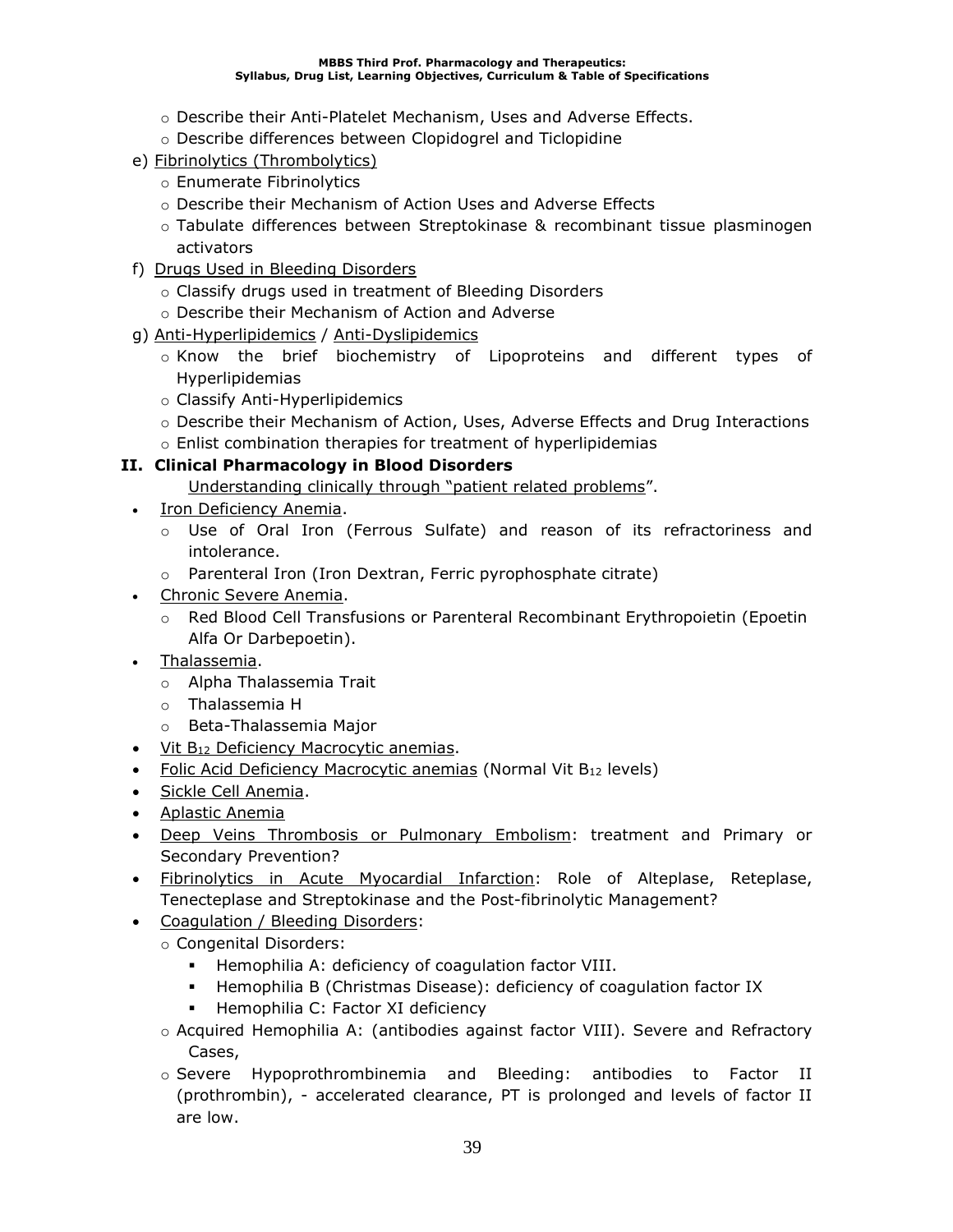- o von Willebrand Disease (vWD) increase in vWF and factor VIII
- o Vitamin K Deficiency, Warfarin Bleeding, Postsurgical Gastrointestinal or Postprostatectomy Bleeding.
- Lipid Disorders with or without Cardiovascular Diseases.

### Understanding clinically through "Patient Related Problems".

### Role of

- o Atorvastatin in persons with risk factors.
- o Statins in reductions of cardiovascular events, deaths, in men and women with coronary artery disease, or
- $\circ$  Statins in Patients with cardiovascular disease without disturbed lipid levels.
- $\circ$  Statins in women with known heart disease, prevent recurrent myocardial infarctions.
- o Statins in Prevention of Cardiovascular Diseases.

## **Section – 5**

After the completion of this section, it is expected that the students should be able to know about **the Drugs Useful (or Role of Clinical Pharmacology) in Neurology & Psychiatry** including:

### **I. Basic Pharmacology.**

- a) Sedative Hypnotics
	- Define Sedative, Hypnotic & Anxiolytic
	- Classify Sedative/Hypnotics
	- Describe their mechanism of action, pharmacological effects, uses, adverse effects, drug interactions and contraindications.
	- Tabulate differences between benzodiazepines and barbiturates, benzodiazepines and imidazopyridines and benzodiazepines and Buspirone

### b) Opioids

- Classify Opioids
- Describe their mechanism of action, pharmacological effects, uses, adverse effects, drug interactions and contraindications.
- Describe peripheral actions, stimulatory and inhibitory actions of opioids and their antagonists.
- Describe symptoms and pharmacological management of opioid withdrawal and the Opioid Poisonin*g.*
- Describe opioid antagonists Compare pethidine with morphine
- c) Anti-Depressants
	- Classify Anti-depressants.
	- Describe their mechanism of action, pharmacological effects, uses, adverse effects, drug interactions and contraindications.
	- Differentiate between typical & atypical anti-depressants

d) Mood Stabilizers

• Enumerate Mood Stabilizers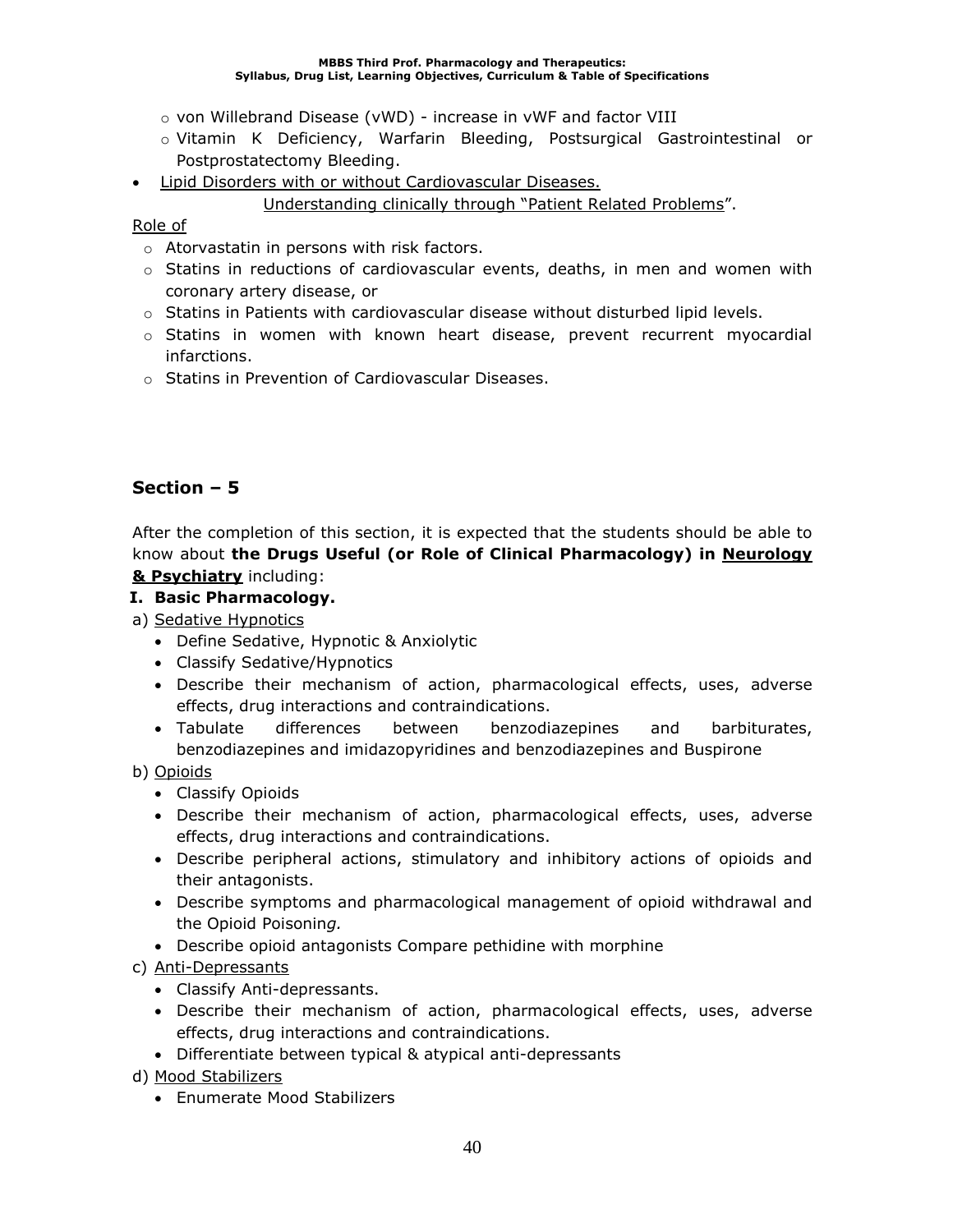- Describe their mechanism of action, pharmacological effects, uses, adverse effects, drug interactions and contraindications.
- e) Anti-psychotics
	- Classify Anti-Psychotics
	- Describe their mechanism of action, pharmacological effects, uses, adverse effects, drug interactions and contraindications.
	- Tabulate the differences between High potency & Low potency anti-psychotics and typical and atypical anti-psychotics
- f) Anti-Epileptics
	- Classify Anti-epileptics based on their mechanism of action
	- Describe their mechanism of action, pharmacological effects, uses, adverse effects, drug interactions and contraindications.
	- Enlist differences between Na Valproate, Phenytoin, Carbamazepine, Gabapentin, Lamotrigine and Ethosuximide
- g) Drugs for Treatment of Parkinsonism
	- Classify Drugs used in the Treatment of Parkinson's Disease
	- Describe their mechanism of action, pharmacological effects, uses, adverse effects, drug interactions and contraindications.
	- Describe the advantages and disadvantages of adding Carbidopa to Levodopa
	- Describe the On-Off Phenomena and its treatment
- h) Alcohol
	- Describe the mechanism of action, pharmacological effects, uses, adverse effects, drug interactions and contraindications of Ethyl Alcohol.
	- Describe the fetal alcohol syndrome caused by alcohol
	- Describe pharmacological treatment of acute alcohol intoxication, alcohol withdrawal syndrome and alcoholism
	- Describe treatment of methanol poisoning with alcohol
	- Describe the Disulfiram reaction, which drugs produce disulfiram-like effect when taken with alcohol.

## **II. Clinical Pharmacology in Disorders of Central Nervous System.**

- Understanding clinically through the following "Patient Related Problems".
- Sleep Disorders: Insomnia, Hypersomnia (Excessive Sleepiness):
- Chronic Pain Disorders.
- Adjustment Disorders / Acute Anxiety / Sadness/ Fear/ Rage/ Guilt/ and Shame, etc.
- Post-traumatic Stress Disorder (PTSD) / Post Severe Anxiety or Traumatic or Life-Threatening Events (usually occur with comorbid depression or panic disorder): Role of Psychotherapy & Pharmacotherapy:
- Anxiety Disorder:
	- o Generalized Anxiety Disorder (GAD) / Persistent Excessive Anxiety or Chronic Fear and associated Behavioral Disturbances:
	- o Panic Disorders: Panic Attacks: (intense surges of anxiety with marked physiologic manifestations); Agoraphobia, Sleep Panic Attacks, Anticipatory Anxiety.
	- o Phobic Disorders: Social and Specific Phobias
- Schizophrenia
	- o Delusional Disorder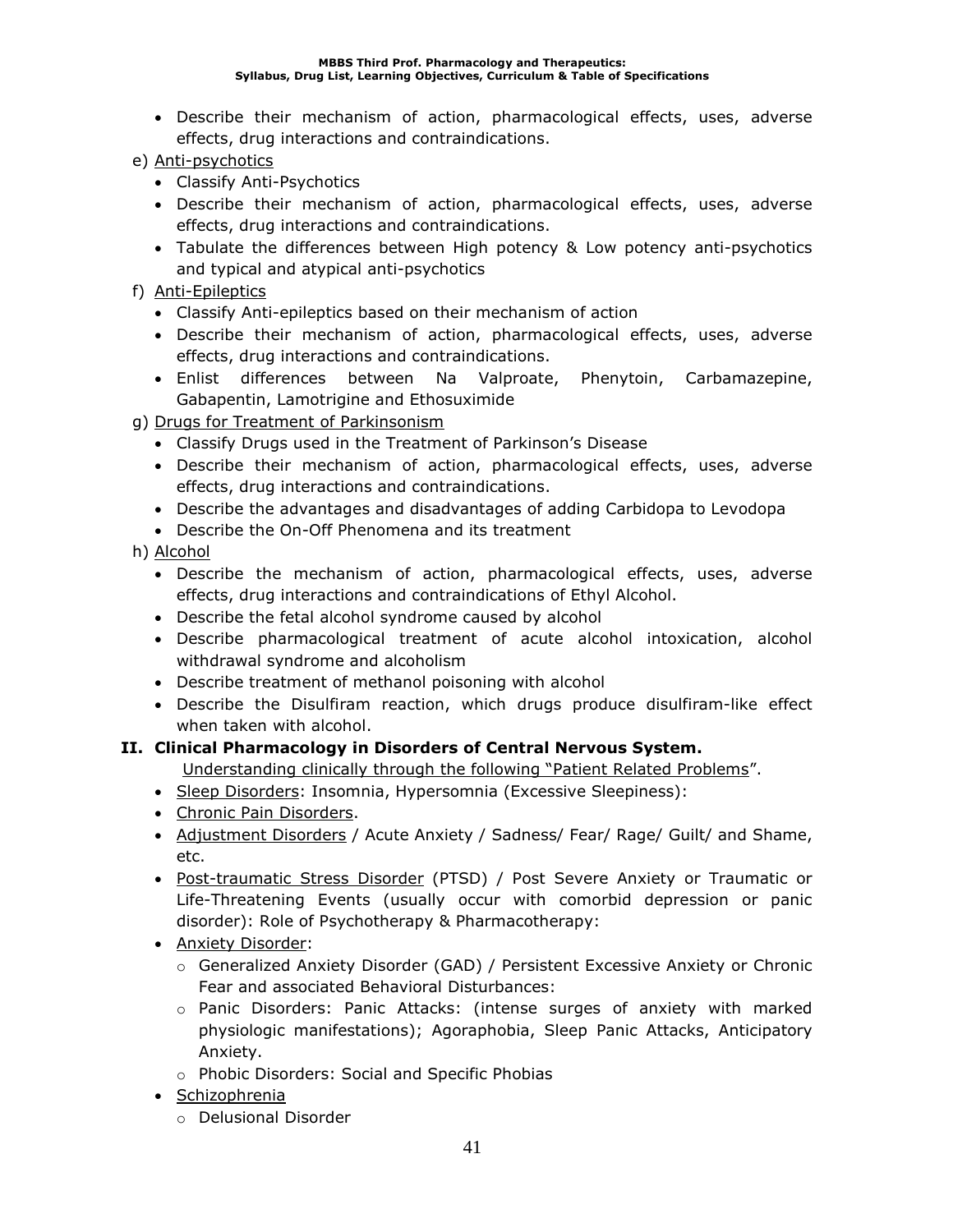- $\circ$  Schizophreniform Disorders (schizophrenic symptoms are from 1 6 months)
- o Brief (Acute) Psychotic Disorders.
- Obsessive-Compulsive Disorder & Related Disorders.
	- $\circ$  Role of SSRIs, Clomipramine and Antipsychotics, Topiramate Deep Brain Stimulation in refractory OCD patients.
- Mood Disorders (Depression & Mania).
	- o Adjustment Disorder with Depressed Mood
	- o Major Depressive & Bipolar Disorder: Bipolar-I (Manic Episodes); Bipolar-II (Hypomanic Episodes): Mania, Cyclothymic Disorders.
	- o Bipolar Disorder, Manic & Depressive Episodes:
	- o Secondary Mood Disorders
	- o Psychotic Depression
	- o Major Depression with Atypical Features or Seasonal Onset
	- o Melancholic Depression
- Attention-Deficit/Hyperactivity Disorder:
- Migraine:
- Trigeminal Neuralgia:
- Epilepsy:
	- o Focal (Partial Onset) Seizures
	- o Focal Seizures & Certain Generalized Onset Seizure Types
	- o Generalized Onset Seizures
	- o Generalized Absence Seizures
	- o Myoclonic Seizures
	- o Atonic Seizures
	- o Severe Myoclonic Epilepsy of Infancy
	- o Infantile Spasms
	- o Status Epilepticus Convulsive / Nonconvulsive / Focal
	- o Acute Repetitive Seizures (Seizure Clusters)
- Movement Disorders:
	- o Essential (Familial) Tremor:
	- o Parkinson Disease:
- Ischemic Attacks of CNS:
	- o Transient Ischemic Attacks (TIAs):
	- o Stroke:
- Dementia / Alzheimer disease:
- Multiple Sclerosis:
- Bell Palsy:
- Psychosexual Disorders
	- o Penile Erectile Dysfunction
	- o Female Hyposexual Desire Disorder
- Substance Use Disorders
	- o Alcohol Use Disorder (Alcoholism): Minimal, Mild, Moderate and Severe withdrawal:
	- o Opioids: Overdosage, Withdrawal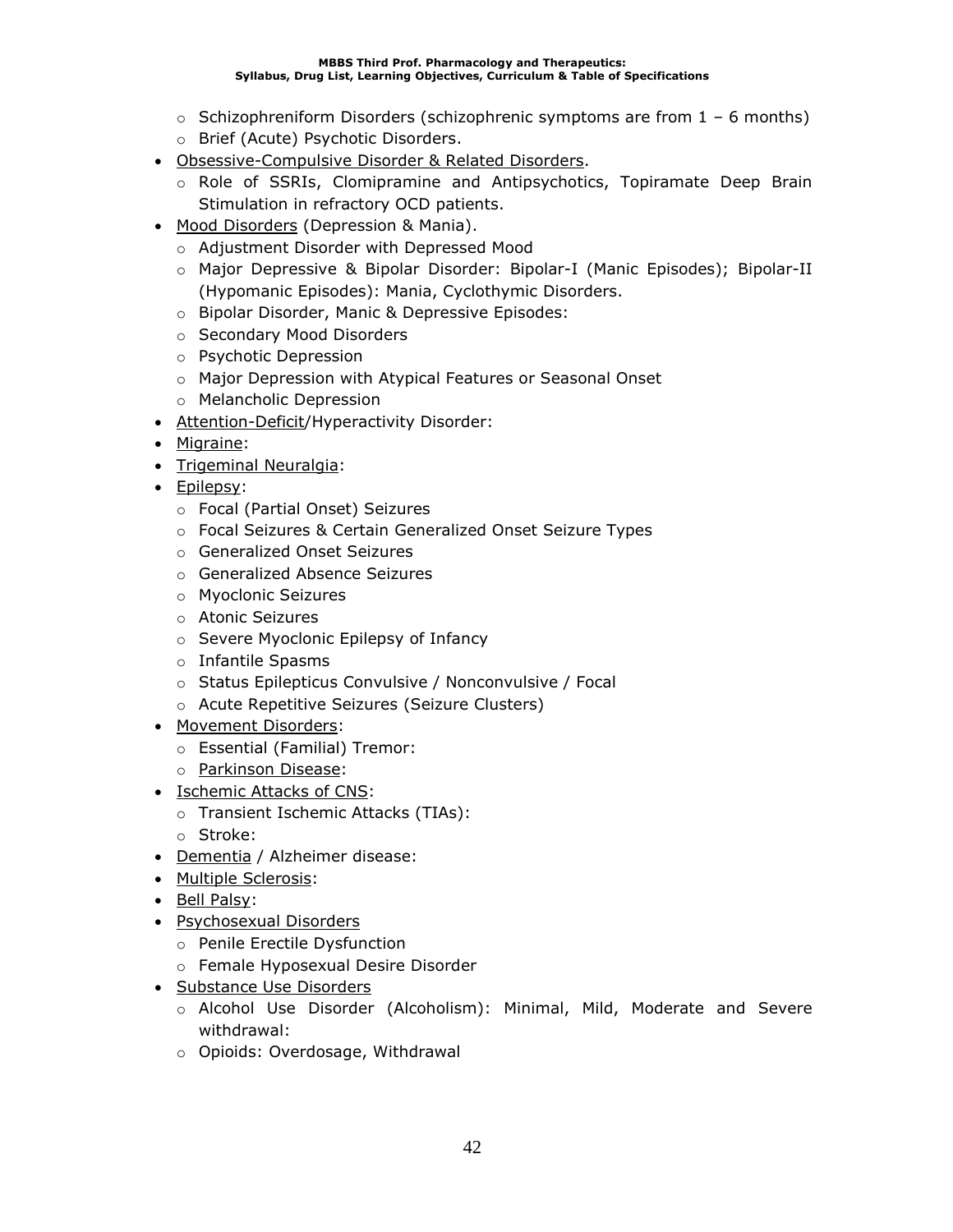After the completion of this section, it is expected that the students should be able to know about **the Drugs Useful (or Role of Clinical Pharmacology) in Anaesthesiology**

## **I. Basic Pharmacology.**

- a) Local Anesthetics
	- Classify local anesthetics
	- Describe their mechanism of action, pharmacological effects, uses, adverse effects, drug interactions and contraindications.
	- Tabulate differences between amide and ester local anesthetics
	- Describe the advantages & disadvantages of adding a vasoconstrictor to a local anesthetic
- b) General Anaesthetics:
	- Classify General anesthetics
	- Describe their mechanism of action, pharmacological effects, uses, adverse effects, drug interactions and contraindications.
- c) Skeletal Muscle Relaxants:
	- Non-depolarizing neuromuscular blocking agents:
		- o Prototype: Tubocurarine
		- o Others: (only characteristic pharmacokinetic & pharmacodynamic points) of Atracurium, rocuronium, Cisatracurium, Pancuronium, vecuronium.
		- o Reversal Agents: Neostigmine, Sugammadex
	- Depolarizing Neuromuscular Blocking Agents: Succinylcholine.
	- Centrally Acting Spasmolytic Drugs: Baclofen, Diazepam, Orphenadrine, Cyclobenzaprine, Tizanidine.
	- Direct Acting Muscle Relaxants: Dantrolene.

## **II. Clinical Pharmacology.**

- a) Local Anesthetics:
	- Effect of adding (epinephrine like) vasoconstrictors,
	- Agents for
		- o Short-Duration Procedures
		- o Topical (Mucosal),
		- o Intravenous, Infiltration,
		- o Spinal, Epidural,
		- o Minor and Major Peripheral Blocks
		- $\circ$  Longer-Duration Procedures (but not used topically or intravenously).
	- b) General Anesthetics:
	- c) Role of Analgesics in Anesthesia:
	- d) Role of Skeletal Muscle Relaxants:
		- Surgical Relaxation, Endotracheal Intubation, Control of Ventilation, Treatment of Convulsions
		- Interactions with Inhaled Anesthetics (Isoflurane; Sevoflurane, Desflurane, Halothane; and Nitrous Oxide) which potentiate the neuromuscular blockade produced by nondepolarizing muscle relaxants in a dose-dependent fashion.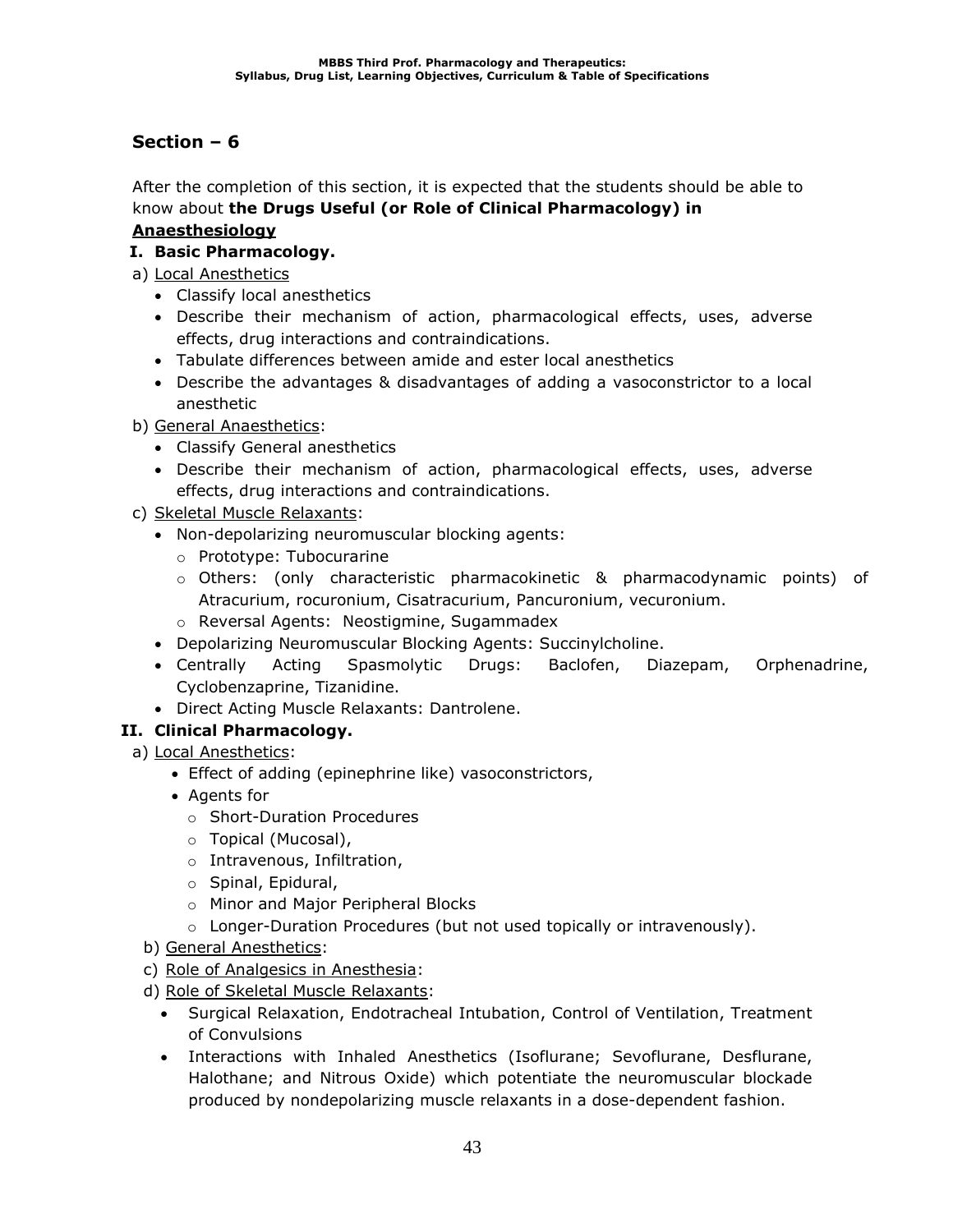e) Reversal of Anesthesia: Reversal of Nondepolarizing Neuromuscular Blockade Nitrous oxide, Halothane, Isoflurane, Sevoflurane, Thiopental, Midazolam, Propofol, Ketamine, Dexmedetomidine, Etomidate, Fentanyl & Droperidol.

# **Section – 7**

After the completion of this section, it is expected that the students should be able to know about **the Drugs Useful (or Role of Clinical Pharmacology) in** 

## **Rheumatology & Pain.**

**Role of Eicosanoids in Pharmacology** including:

## **III. Basic Pharmacology.**

- a) Prostaglandins
	- Describe the actions of Prostaglandins
	- Describe the uses of Prostaglandin Analogs
	- Classify prostaglandin analogs Describe their mechanism of action, pharmacological effects, uses, adverse effects, drug interactions and contraindications.

b) NSAIDS

- Classify NSAIDs
- Describe their mechanism of action, pharmacological effects, uses, adverse effects, drug interactions and contraindications.
- Differentiate between Non-Selective COX Inhibitors and Selective COX-2 **Inhibitors**
- Differentiate between Aspirin and other non-selective NSAIDs and differentiate between Paracetamol and Aspirin

## c) Rheumatoid Arthritis-DMARDs

- Enlist DMARDs
- Describe the mechanism of action & rationale of use of important DMARDs
- (Methotrexate, Azathioprine, Cyclophosphamide, Hydroxychloroquine, Sulfasalazine & TNF-blocking agents) in the treatment of RA.
- d) Gout
	- Classify Drugs used in the treatment of Gout
	- Describe the role of Corticosteroids in the treatment of Gout
	- Describe the role of NSAIDs in the treatment of Gout
	- Describe their mechanism of action, pharmacological effects, uses, adverse effects, drug interactions and contraindications.
	- Explain why allopurinol or probenecid should not be given in acute gout

## **IV. Clinical Pharmacology of The Eicosanoids.**

Understanding clinically through "patients suffering from related problems".

- Rheumatology (Symptomatic and Progressive Treatment), Arthritis (Rheumatoid, Osteoarthritis, etc)
- Chronic Pain Disorders,
- Migraine,
- Trigeminal Neuralgia.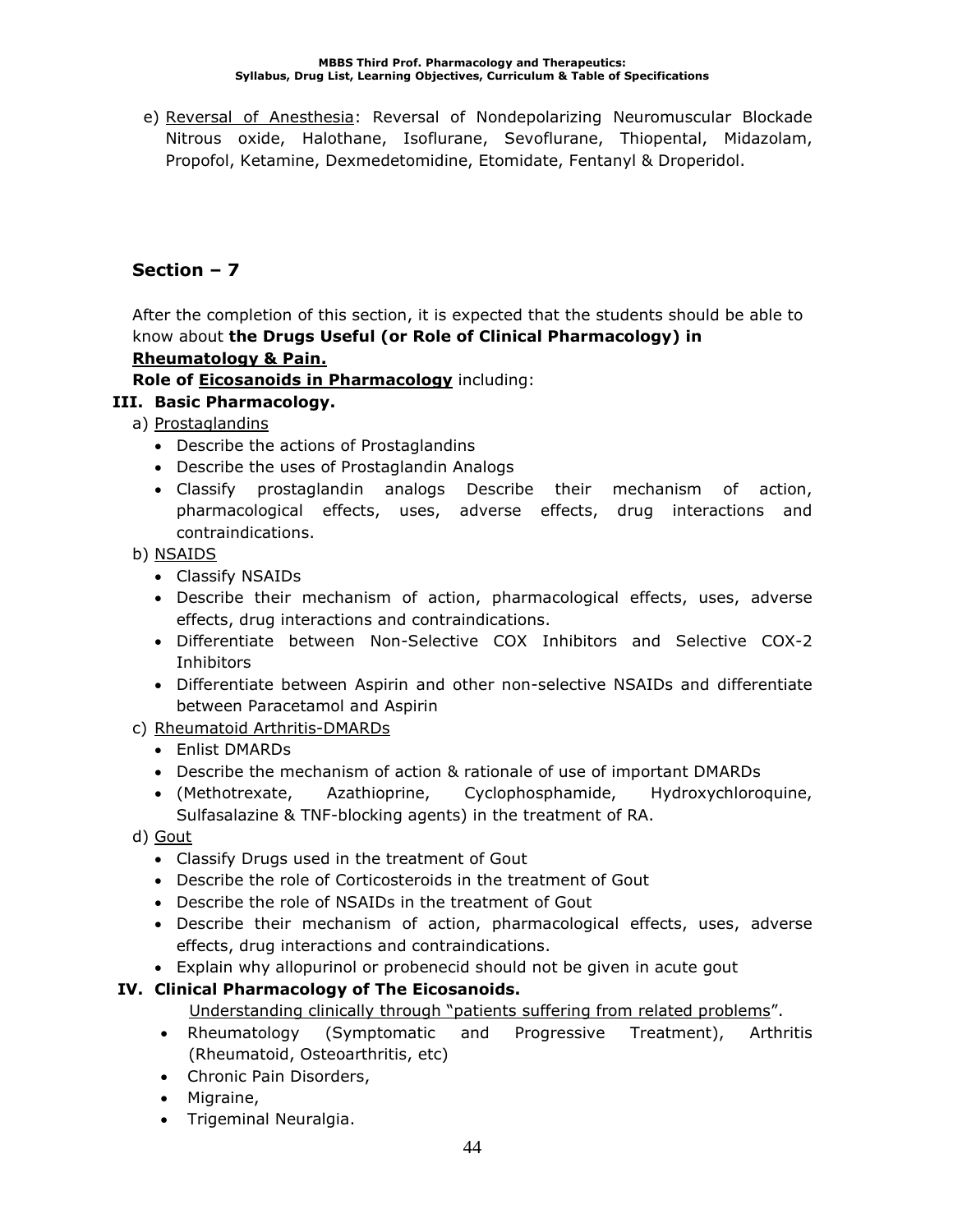- Female Reproductive System: Abortion, Facilitation of Labor, Dysmenorrhea
- Male Reproductive System: Erectile Dysfunction
- Cardiovascular System: Pulmonary Hypertension (Epoprostenol, Iloprost, Treprostinil, Selexipag Treprostinil.), Peripheral Vascular Disease, Patent Ductus Arteriosus
- Blood: Platelet Aggregation
- Immune System: Inflammation, Rheumatoid Arthritis.
- Respiratory System: Leukotriene-Receptor Inhibitors (eg, Zafirlukast, Montelukast) are effective in Asthma; a Lipoxygenase Inhibitor (Zileuton)
- Glaucoma: Bimatoprost, Travoprost
- Gastrointestinal System: Misoprostol
- Hypotrichosis: Bimatoprost

After the completion of this section, it I s expected that the students should be able to know about **the Drugs Useful (or Role of Clinical Pharmacology) in Pulmonology & Smooth Muscles** including:

### **I. Basic Pharmacology.**

- a) Anti-asthmatic Drugs
	- Classify drugs used in the treatment of Bronchial Asthma
	- Describe their pharmacokinetics, mechanism of action, pharmacological effects, uses, adverse effects, drug interactions and contraindications.
	- Explain how increase in cAMP results in bronchodilation
	- Describe the treatment of status asthmaticus
	- Describe the treatment protocol of chronic asthma
- b) Anti-Tussives, Expectorants and Mucolytics
	- Classify Anti-tussives mucolytics & expectorants
	- Describe their pharmacokinetics, mechanism of action, pharmacological effects, uses, adverse effects, drug interactions and contraindications.
- c) Anti-Histamines:
	- Classify Anti-Histamines
	- Describe their mechanism of action, pharmacological effects, uses, adverse effects, drug interactions and contraindications.
	- Differentiate between first & 2<sup>nd</sup> Generation Anti-Histamines
- d) Serotonin Agonists and Serotonin Antagonists:
	- Enlist serotonin agonists and serotonin antagonists
	- Describe their mechanism of action, pharmacological effects, uses, adverse effects, drug interactions and contraindications.
- e) Ergot Alkaloids:
	- Enlist Ergot Alkaloids.
	- Describe their mechanism of action, pharmacological effects, uses, adverse effects, drug interactions and contraindications.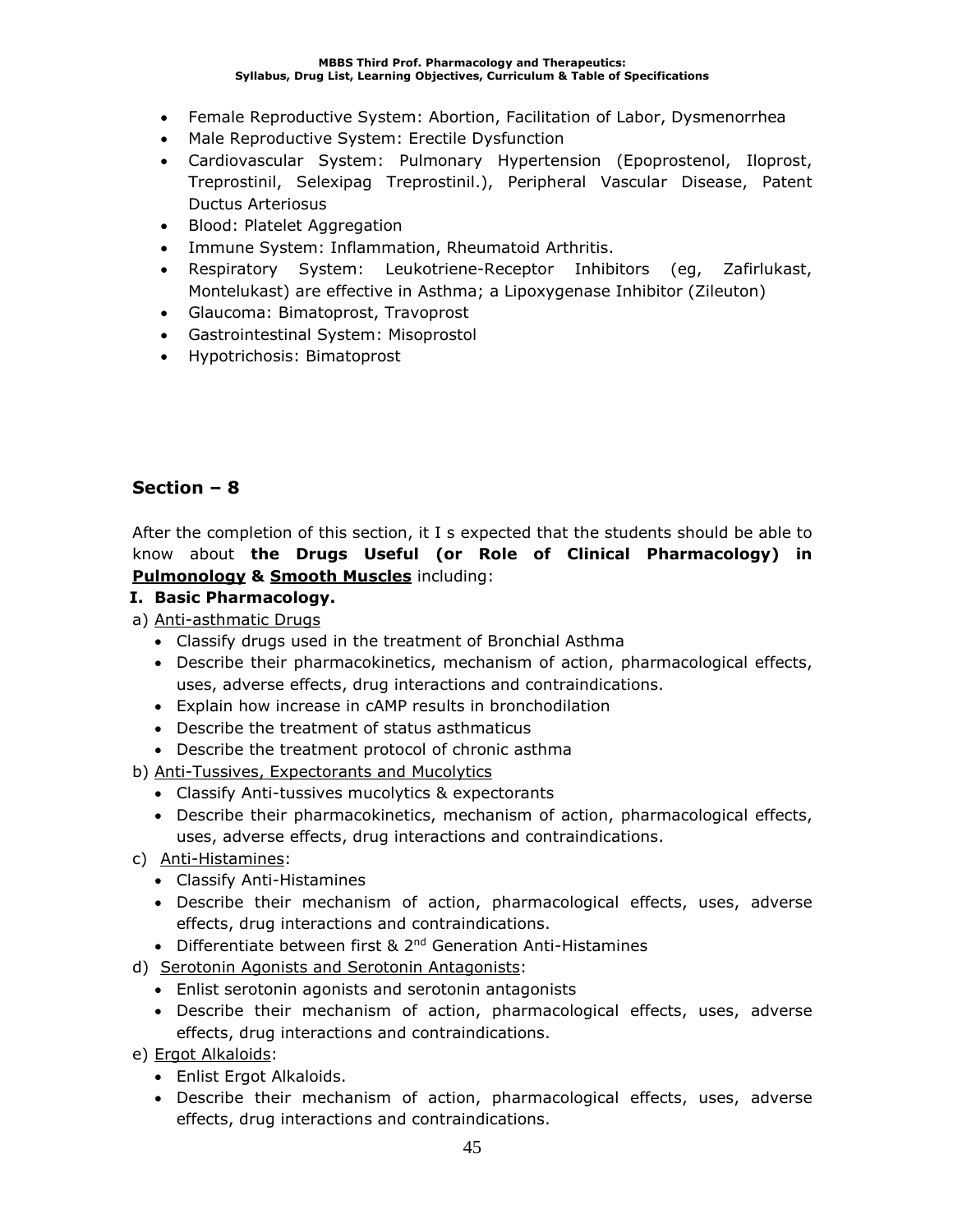## **II.Clinical Pharmacology of Respiratory Pharmacology.**

a) Asthma:

Role of:

- Beta-adrenergic agonists: (Short-Acting & Long-Acting Beta-Agonists), Corticosteroids, Mediator Inhibitors, Inhaled Long-Acting Anticholinergic, Leukotriene Modifiers: (Leukotriene Receptor Antagonists, 5-Lipoxygenase Inhibitor)**,** Methylxanthines (Phosphodiesterase Inhibitor)**,** Immunomodulators and Vaccination (Pneumococcal and annual Influenza).
- b) Chronic Obstructive Pulmonary Disease (COPD):

Role of:

- $\circ$  Smoking Cessation, supplemental O<sub>2</sub>, Inhaled Long -acting Bronchodilators, Anticholinergics, Beta-2 Agonists, Inhaled Corticosteroids (in combination with inhaled long-acting Beta Blockers /Anticholinergics), Oral Theophylline & / or Phosphodiesterase - 4 Inhibitor and Antibiotics.
- o Other Measures: Pulmonary Rehabilitation by Graded Aerobic Physical Exercise Programs, Adequate Systemic Hydration, Effective Cough Training Methods, use of a Handheld Flutter Device, Postural Drainage, Sometimes with Chest Percussion or Vibration.
- o Morphine or Oxycodone in Severe Dyspnea, Sedative-Hypnotic in Very Anxious Patients. Trans-nasal Positive-Pressure Ventilation, Hospitalization in acute exacerbation of COPD (for Supplemental O<sub>2</sub>, Inhaled Ipratropium Bromide, Beta-2-Agonists diluted with saline, Corticosteroids, Broad-Spectrum Antibiotics with Chest Physiotherapy if needed).
- c) Bronchiectasis:
	- $\circ$  In Acute Exacerbations, role of Antibiotics (after culture & sensitivity), Daily Chest Physiotherapy with Postural Drainage and Chest Percussion, and Inhaled Bronchodilators.
- d) Pulmonary Infections:
	- o Community-Acquired Pneumonia:
	- o Hospitalized and ICU Ventilator-Associated Patients / Nosocomial Pneumonia:
	- o Pleuritis & Pleural Effusion:
- e) Pulmonary Tuberculosis:
	- o Directly Observed Therapy (DOT).
	- o In HIV-Positive or Negative Persons:
	- o In Pregnant & Lactating Women:
	- o Drug-Resistant Tuberculosis:
	- o Extrapulmonary Tuberculosis:
	- o Latent Tuberculosis / Close Contacts:
	- o Non-tuberculous Mycobacteria / Atypical Mycobacteria:
- f) Pulmonary Hypertension:
- g) Pulmonary Venous Thromboembolism:
	- o Role of Anticoagulation, Thrombolytic Therapy.
- h) Acute Respiratory Distress Syndrome / Acute Respiratory Failure:
- i) High-Altitude Illness:

## **III. Clinical Pharmacology of Autacoids & Autacoid Antagonists.**

- a) Allergic & Immunologic Disorders:
- IgE mediated Allergic Reactions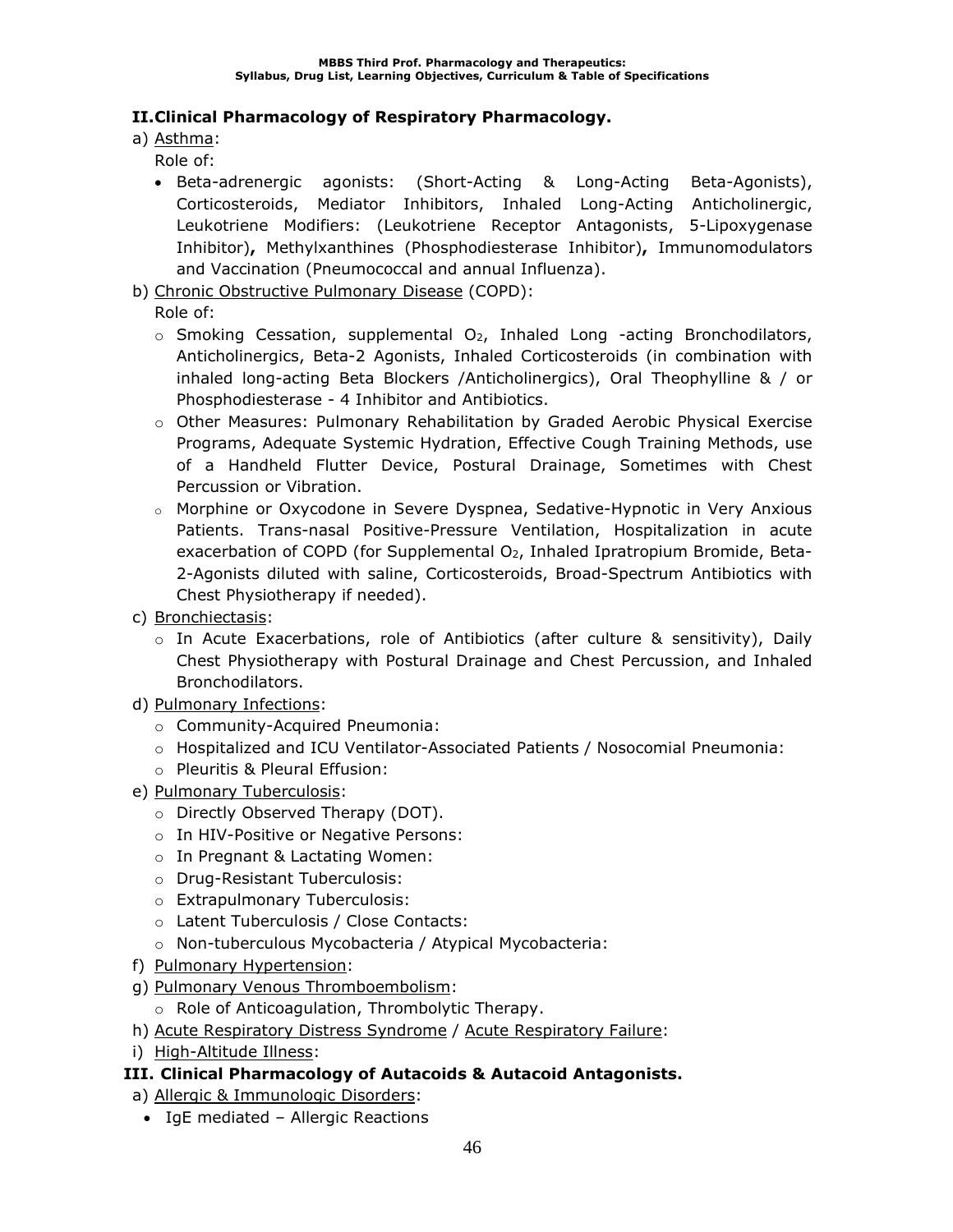- o Anaphylaxis:
- o Allergic Rhinitis (Hay Fever):
- o Angioedema, Urticaria, Atopic Dermatitis:
- o Food / Food / Venom allergy reactions:
- o Motion Sickness and Vestibular Disturbances:
- o Nausea and Vomiting of Pregnancy (Morning Sickness).
- Non IgE Allergic Reactions:
	- o Radiocontrast Media Reactions:
	- $\circ$  Red Man Syndrome: (acute infusion reaction by vancomycin, opioids, etc.).
	- o Serum Sickness (and serum sickness-like syndromes):
- b) Immunodeficiency Disorders: IgA deficiency
- c) Serotonin Agonists in Anxiety, Appetite Suppression, Migraine Headache, Hypoactive Sexual Desire in Women, Gastroesophageal Reflux and Motility Disorders, and Irritable Bowel Syndrome with Constipation.
- d) Ergot Alkaloids in Migraine, Hyperprolactinemia, Postpartum Hemorrhage, Diagnosis of Variant Angina, and Senile Cerebral Insufficiency:

After the completion of this section, it is expected that the students should be able to know about **the Drugs Useful (or Role of Clinical Pharmacology) in Gastroenterology**, including:

### **I. Basic Pharmacology.**

- a) Antacids
	- o Classify Antacids
	- o Describe their pharmacokinetics, mechanism of action, pharmacological effects, uses, adverse effects, drug interactions and contraindications.
	- o Describe the milk-alkali syndrome
	- o Explain acid-rebound phenomenon caused by antacids
	- o Differentiate between the different antacids
- b) H<sup>2</sup> Receptor Blockers
	- $\circ$  Classify H<sub>2</sub> receptor blockers and PPIs Describe their pharmacokinetics, mechanism of action, pharmacological effects, uses, adverse effects, drug interactions and contraindications
- c) Proton Pump Inhibitors
	- o Enumerate PPIs; describe their pharmacokinetics, mechanism of action, pharmacological effects, uses, adverse effects, drug interactions and contraindications.
	- $\circ$  Tabulate differences between PPIs and H<sub>2</sub> receptor blockers
- d) Mucosal Protective Agents & Eradication of H. Pylori
	- o Enumerate Mucosal Protective Agents and the drugs used for eradication of H. Pylori.
	- o Describe their pharmacokinetics, mechanism of action, pharmacological effects, uses, adverse effects, drug interactions and contraindications.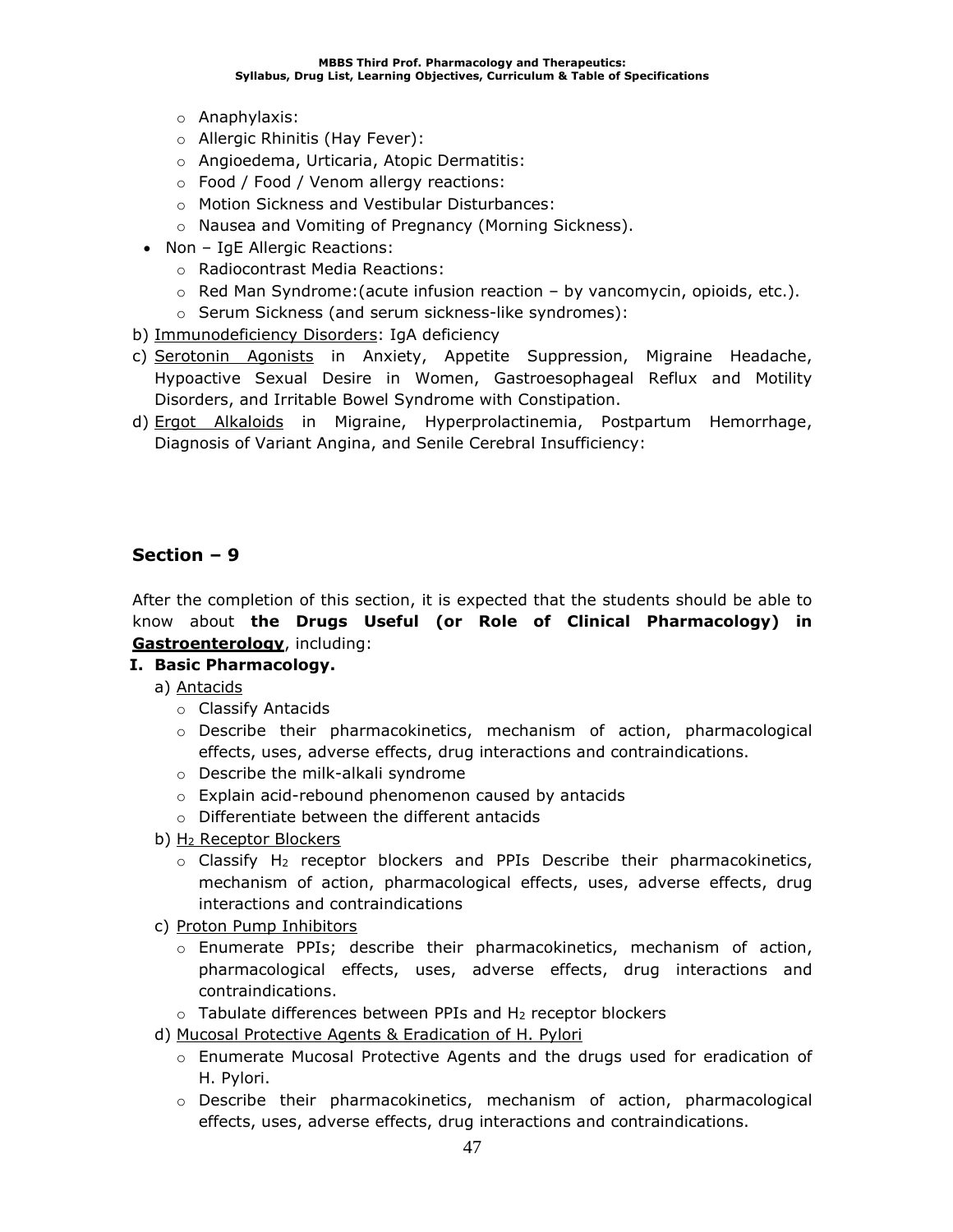- o Describe triple regimen, quadruple regimen & sequential therapy for eradication of H. Pylori
- e) Emetics & Anti-Emetics
	- o Classify anti-emetics.
	- o Describe their pharmacokinetics, mechanism of action, pharmacological effects, uses, adverse effects, drug interactions and contraindications.
	- o Tabulate differences between metoclopramide and Domperidone
- f) Prokinetic Agents
	- o Classify prokinetic agents
	- o Describe their pharmacokinetics, mechanism of action, pharmacological effects, uses, adverse effects, drug interactions and contraindications.
- g) Laxatives
	- $\circ$  Classify Laxative, Purgative, Cathartic stool, Softeners & Stimulant Purgatives
	- o Describe their pharmacokinetics, mechanism of action, pharmacological effects, uses, adverse effects, drug interactions and contraindications.
	- o Explain the role of lactulose in the treatment of Hepatic Encephalopathy
- h) Anti-Diarrheal Drugs
	- o Classify anti-diarrheal drugs
	- o Describe their pharmacokinetics, mechanism of action, pharmacological effects, uses, adverse effects, drug interactions and contraindications.
- i) Inflammatory Bowel Disease (IBD) & Crohn's Disease
	- o Classify Drugs Used for treatment of Irritable Bowel Syndrome (IBS) & Crohn's Disease
	- o Describe their pharmacokinetics, mechanism of action, pharmacological effects, uses, adverse effects, drug interactions and contraindications.

## **II.Clinical Pharmacology of GIT Pharmacology.**

- a) Functional Dyspepsia / Atypical GERD:
	- o Role of: Proton Pump Inhibitors, Low doses of Antidepressants, Metoclopramide, Psychotherapy, Hypnotherapy and Herbal Therapies.
- b) Acid Peptic Diseases

(Gastroesophageal Reflux, Peptic Ulcer – Gastric and Duodenal, and Stress-Related Mucosal Injury):

- o Classify drugs used in the treatment of peptic ulcer
- o Explain the strategies used in the treatment of peptic ulcer
	- **EX Agents That Reduce Intragastric Acidity: Antacids, PPIs, H<sub>2</sub> Receptor** Blockers
	- Mucosal Protective Agents: Sucralfate, Prostaglandin Analogs (Misoprostol), Bismuth Compounds.
	- H pylori eradication Quadruple Therapy: A Proton Pump Inhibitor &/or a Bismuth salt, Clarithromycin &/or Amoxicillin &/or Metronidazole &/or Tetracycline.
- c) Nausea / Vomiting:
	- o Remove the cause if possible
	- o Role of Serotonin 5-HT3-receptor antagonists, Corticosteroids, Neurokinin Receptor Antagonists, Dopamine Antagonists, Antihistamines / Anticholinergics and Cannabinoids.
- d) Hiccups: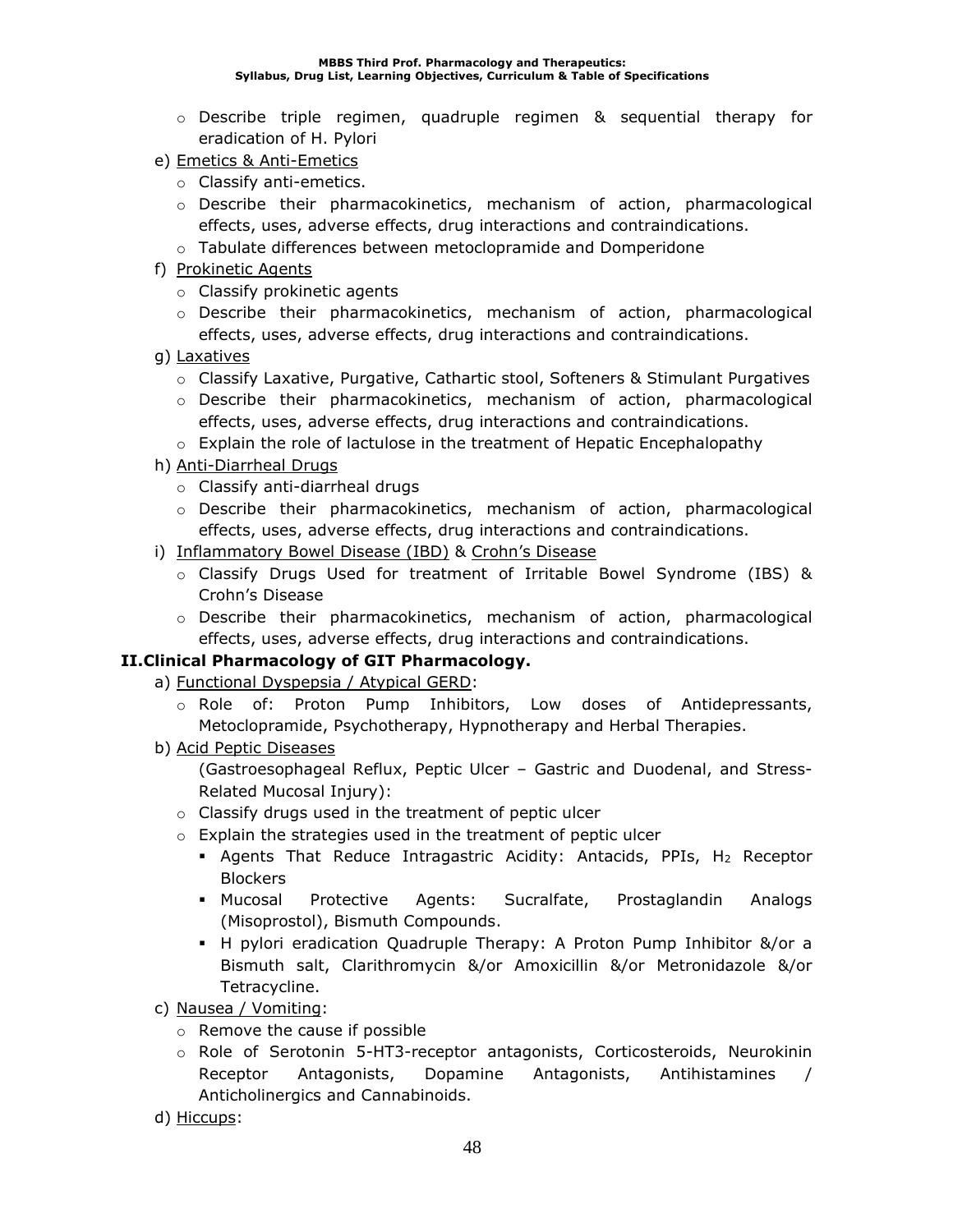### e) Constipation:

- o Adequate Dietary Fluid
- o Role of Fiber Diet, Stool surfactants, Osmotic laxatives, Stimulant laxatives, Enemas: and
- o Acute Purgative: (to clean bowel prior to medical procedures) Polyethylene, Magnesium citrate.
- f) Variceal Hemorrhage:
	- o Somatostatin & Octreotide, Vasopressin & Terlipressin, Beta-Receptor-Blocking Drugs.

## **Section – 10**

After the completion of this section, it is expected that the students should be able to know about **the Drugs Useful (or Role of Clinical Pharmacology) in Chemotherapy**, including:

### **I. Basic Pharmacology.**

- a) General Principles of Chemotherapy
	- Classify anti-microbial drugs based on mechanism of action
	- Explain bacteriostatic & bactericidal activity of anti-microbial drugs
	- Classify antibiotics into bacteriostatic and bactericidal drugs
	- Explain the terms broad spectrum, narrow spectrum, expected spectrum & reverse spectrum antibiotics with examples
	- Explain empirical therapy with its clinical significance
	- Describe the mechanisms by which resistance develops to antibiotics
	- Explain cross-resistance
	- Describe rationale use of antibiotics
	- Describe superinfection with examples
	- Explain concentration-dependent & time-dependent killing
	- Explain post-antibiotic effect with examples
	- Explain Minimum Inhibitory Concentration (MIC) and Minimum Bactericidal Concentration (MBC)
	- Explain clinical significance of MIC/MBC
	- Describe advantages & disadvantages of combination antimicrobial therapy
	- Describe the factors affecting selection of an anti-microbial
	- Explain the principles of prophylactic empirical antibiotic therapy
	- Describe the causes of failure of anti-microbial therapy
- b) Cell Wall Synthesis Inhibitors

Enlist drugs/groups of drugs that are Cell Wall Inhibitors Enlist Beta Lactam Antibiotics

- 1. Penicillins
	- o Classify Penicillins.
	- o Describe their pharmacokinetics, mechanism of action, anti-bacterial spectrum, uses, mechanisms of resistance. adverse effects, drug interactions and contraindications.
- 2. Cephalosporins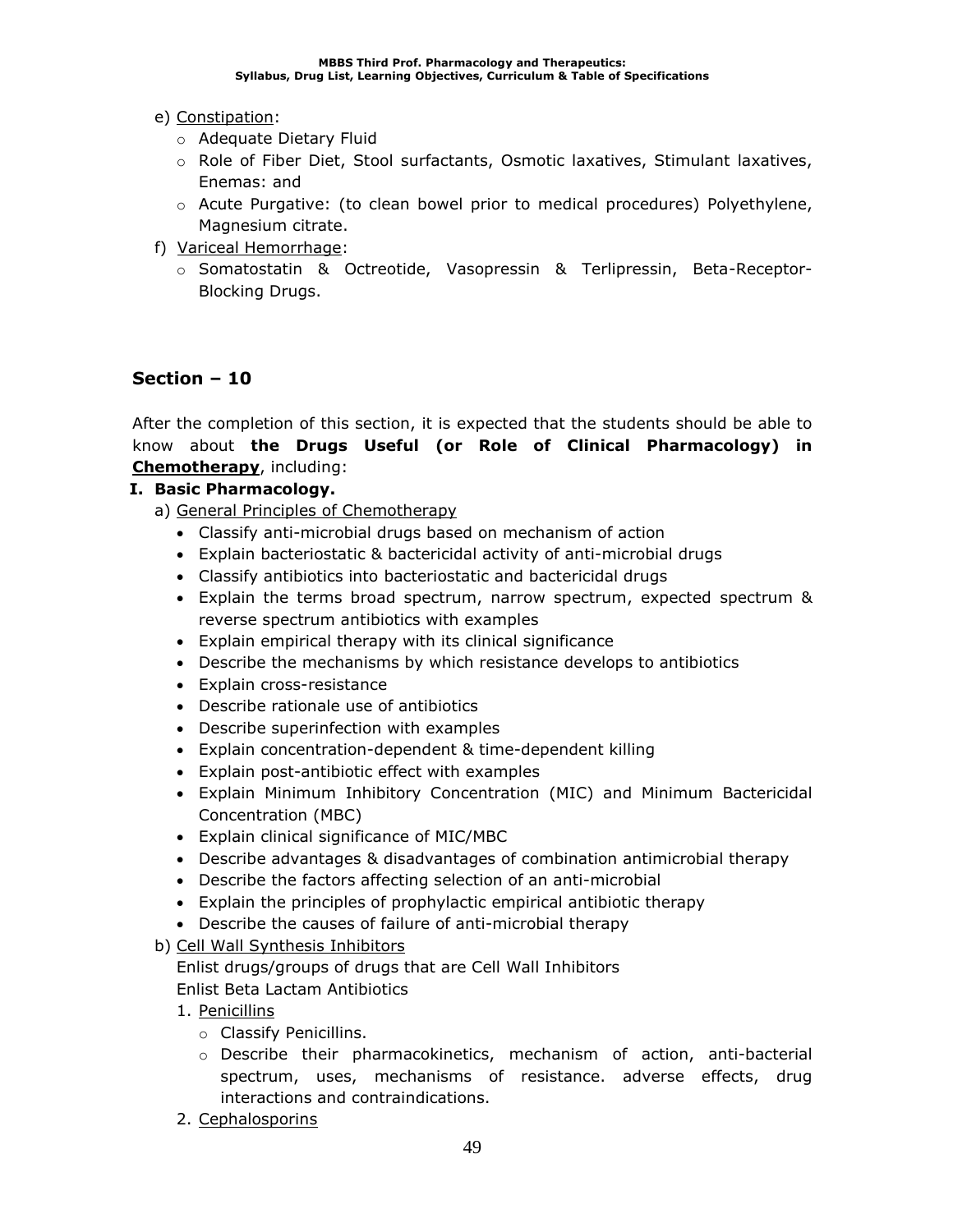- o Classify Cephalosporins.
- o Describe their pharmacokinetics, mechanism of action, anti-bacterial spectrum, uses, mechanisms of resistance. adverse effects, drug interactions and contraindications.
- 3. Others.
	- o Enlist monobactams and carbapenems
	- o Describe their pharmacokinetics, mechanism of action, anti-bacterial spectrum, uses, mechanisms of resistance. adverse effects, drug interactions and contraindications.
- c) Protein Synthesis Inhibitors

Enlist drugs/groups of drugs that are protein synthesis inhibitors

- **1.** Aminoglycosides
	- o Classify aminoglycosides
	- o Describe their pharmacokinetics, mechanism of action, anti-bacterial spectrum, uses, mechanisms of resistance. adverse effects, drug interactions and contraindications.
	- o Explain role of neomycin in treatment of hepatic encephalopathy
	- o Explain the use of aminoglycosides with penicillins
- **2.** Tetracyclines
	- o Classify tetracyclines
	- o Describe their pharmacokinetics, mechanism of action, anti-bacterial spectrum, uses, mechanisms of resistance. adverse effects, drug interactions
- **3.** Macrolides & Clindamycin
	- o Enlist Macrolides
	- o Describe their pharmacokinetics, mechanism of action, anti-bacterial spectrum, uses, mechanisms of resistance. adverse effects, drug interactions
- **4.** Chloramphenicol, Streptogramins and Oxazolidinones
	- o Describe their pharmacokinetics, mechanism of action, anti-bacterial spectrum, uses, mechanisms of resistance. adverse effects, drug interactions
- d) Sulfonamides & Antifolates (Trimethoprim, Cotrimoxazole)
	- Describe their pharmacokinetics, mechanism of action, anti-bacterial spectrum, uses, mechanisms of resistance. adverse effects, drug interactions
- e) Fluoroquinolones
	- Classify fluoroquinolones
	- Describe their pharmacokinetics, mechanism of action, anti-bacterial spectrum, uses, mechanisms of resistance. adverse effects, drug interactions
- f) Anti-Tuberculosis Drugs
	- Classify drugs used for treatment of tuberculosis
	- Describe their pharmacokinetics, mechanism of action, anti-bacterial spectrum, uses, mechanisms of resistance. adverse effects, drug interactions
- g) Anti-Malarial Drugs
	- Know the life cycle of the major forms of the malaria parasite
	- Explain Schizonticide, Gametocide, Sporontocide, Radical cure, Suppressive Prophylaxis, Terminal Prophylaxis and Causal Prophylaxis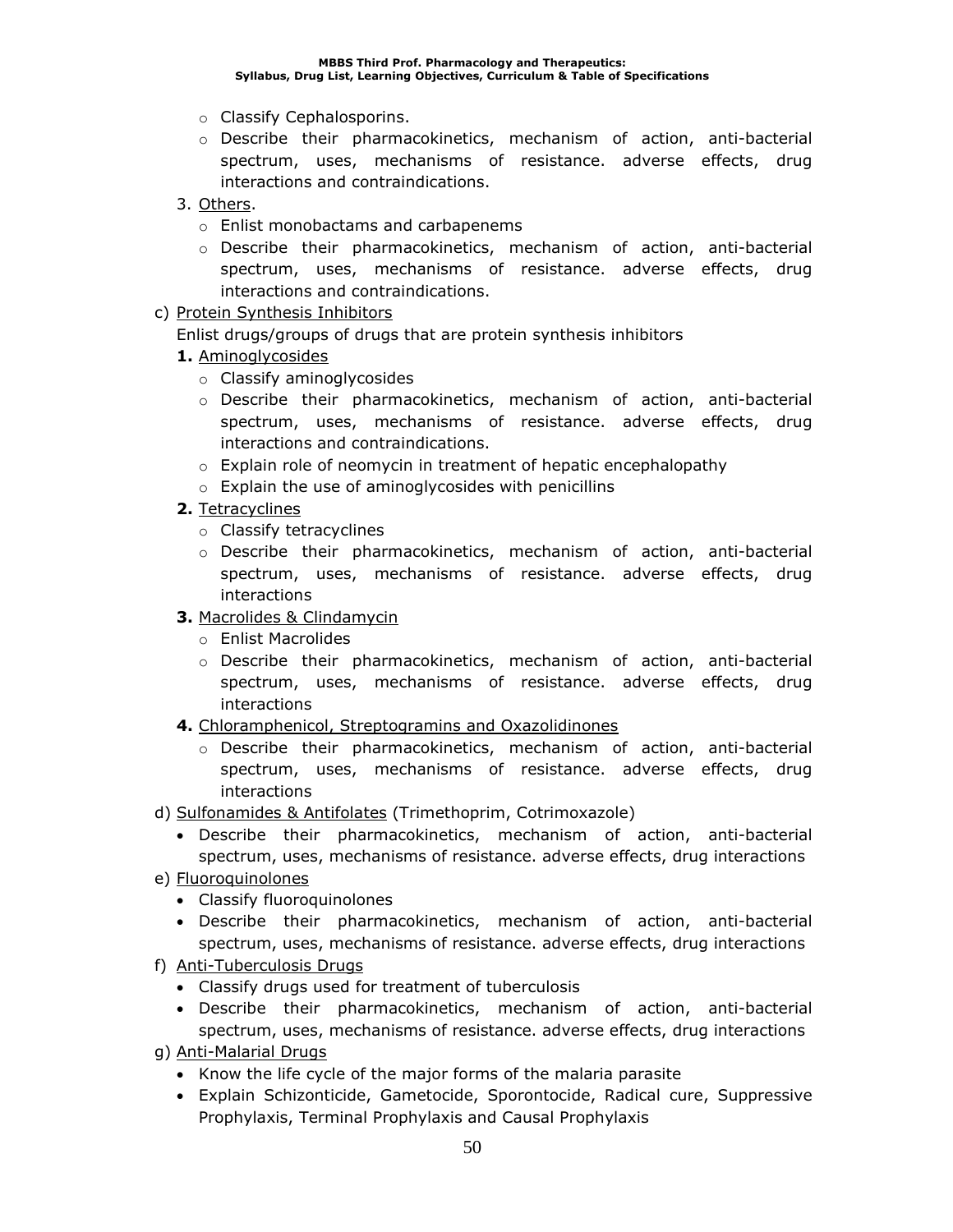#### **MBBS Third Prof. Pharmacology and Therapeutics: Syllabus, Drug List, Learning Objectives, Curriculum & Table of Specifications**

- Classify anti-malarial drugs
- Describe their pharmacokinetics, mechanism of action, anti-bacterial spectrum, uses, mechanisms of resistance. adverse effects, drug interactions
- Describe Cinchonism and Black-Water Fever
- Enlist drugs used for treatment of uncomplicated, severe chloroquine sensitive and chloroquine resistant acute malaria
- h) Anti-Amebic Drugs
	- Classify anti-amebic drugs
	- Describe their pharmacokinetics, mechanism of action, anti-bacterial spectrum, uses, mechanisms of resistance. adverse effects, drug interactions
- i) Other Anti-Protozoal Drugs
	- Classify drugs used for treatment of other protozoal infections (Leishmaniasis, Toxoplasmosis, Pneumocystitis Jiroveci, Trypanosomiasis and Trichomoniasis)
	- Describe their pharmacokinetics, mechanism of action, anti-bacterial spectrum, uses, mechanisms of resistance. adverse effects, drug interactions
- j) Anti-Helminthics
	- Classify Anti-Helminthics
	- Describe their pharmacokinetics, mechanism of action, anti-bacterial spectrum, uses, mechanisms of resistance. adverse effects, drug interactions.
- k) Anti-Fungal Drugs
	- Classify antifungal drugs
	- Describe their pharmacokinetics, mechanism of action, anti-bacterial spectrum, uses, mechanisms of resistance. adverse effects, drug interactions
- l) Anti-Viral Drugs
	- Classify anti-viral drugs based on the viral disease and mechanism of action
	- Describe their pharmacokinetics, mechanism of action, anti-bacterial spectrum, uses, mechanisms of resistance. adverse effects, drug interactions
	- Enlist adverse effects of anti-retroviral drugs (NRTIs, NNRTIS and PIs)
	- Describe mechanism of action of Ribavirin
	- Enlist uses and adverse effects of ribavirin
	- Enlist drugs used for treatment of Hepatitis B
- m) Hepatitis C
	- Describe drugs to treat Hepatitis C.
	- Describe their pharmacokinetics, mechanism of action, anti-bacterial spectrum, uses, mechanisms of resistance. adverse effects, drug interactions

### **II. Clinical Pharmacology of Chemotherapy**

### **1. Bacterial Infections:**

- o Pharyngitis:
- o **Enteric Fever** (Typhoid Fever):
- o Cholera:
- o Skin & Soft Tissue Infections:
- o Urinary Tract Infection: role of Urinary Antiseptics, Urinary Analgesic and Antibacterial Drugs; which drugs will be useful in UTI during Lactation:
- o Gonococcal Infections:
- o Anaerobic Infections:
- o Infective Endocarditis: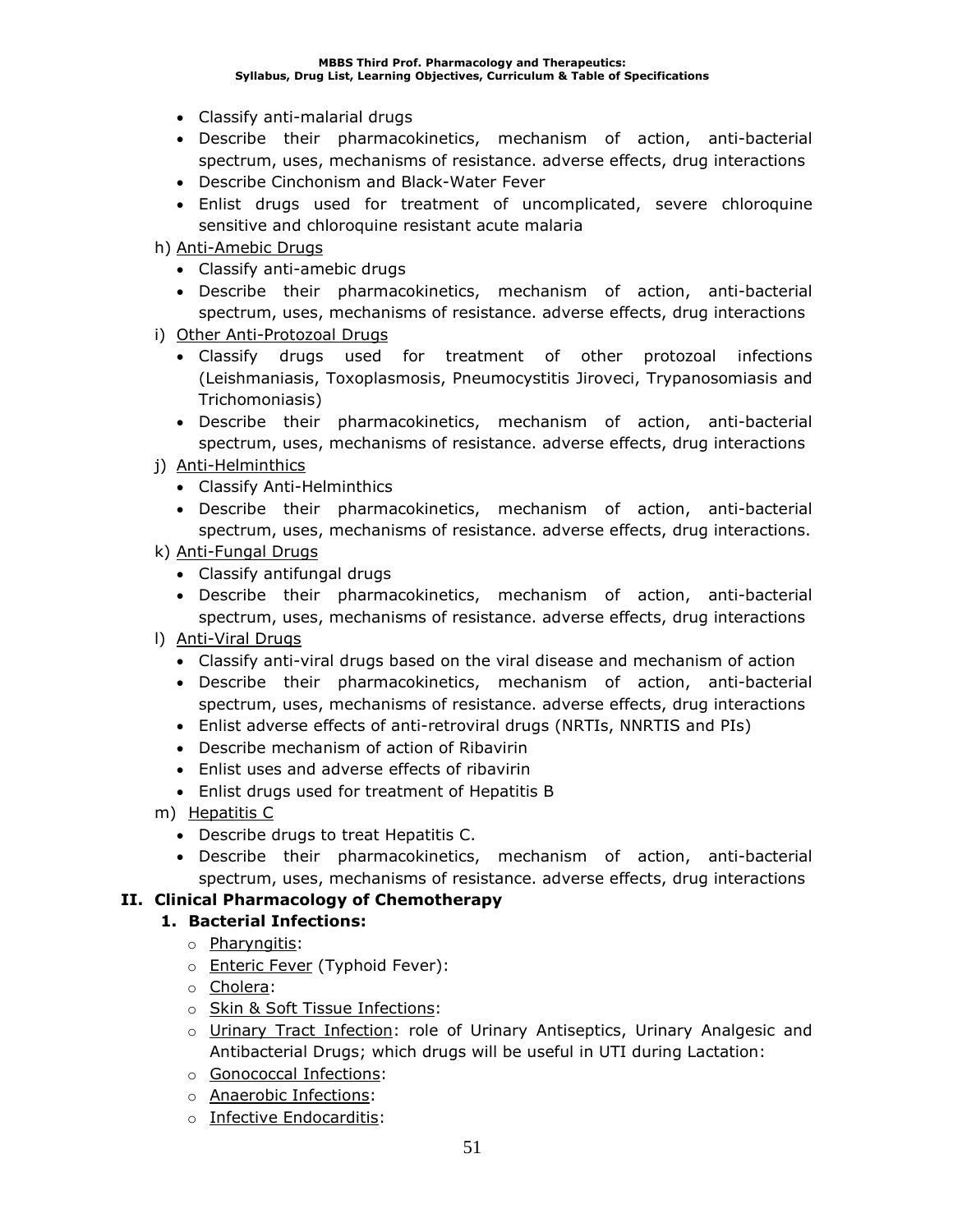- o Diphtheria:
- o Pertussis Infection (Whooping Cough):
- o Meningitis:
- o Clostridial Myonecrosis (Gas Gangrene):
- o Tetanus:
- o Anthrax:
- o Brucellosis:
- o Tularemia:
- o Plague:
- o Actinomycosis:
- o Leprosy (Hansen Disease):
- o Chlamydial Infections:
	- Lymphogranuloma Venereum, Chlamydial Urethritis & Cervicitis and Chlamydophila Pneumoniae:
- o Syphilis:
	- Primary / Secondary / Latent Syphilis; Neurosyphilis / Syphilis in Pregnancy:
- o Lyme Disease:
- o Fever of Unknown Origin (FUO):
	- Illness of at least 3 weeks duration, Fever over 38.3°C on several occasions, Diagnosis has not been made after three outpatient visits or 3 days of hospitalization.
	- What is the Empiric Course?
- o Infections in the Immunocompromised Patient:
- What is the Empiric Antibacterial Therapy?
- o Health Care–Associated Infections:
	- **•** Fever in an intensive care unit patient, Catheter-Associated Infections, Fever in the Postoperative Patient (Immediate fever, in the first few hours after surgery and Acute fever, within 1 week of surgery and Subacute fever, at least 1 week after surgery.
- o Infections of The Central Nervous System:
	- Purulent Meningitis
	- Chronic Meningitis
	- **•** Aseptic Meningitis
	- **•** Encephalitis
	- Partially Treated Bacterial Meningitis
	- Noninfectious Meningeal Irritation (Carcinomatous meningitis, sarcoidosis, systemic lupus erythematosus, chemical meningitis, and Drug Induced).
	- **•** Brain Abscess
	- **EXTE Associated Meningitis (invasive neurosurgical procedures** (eg, craniotomy, internal or external ventricular catheters, external lumbar catheters), complicated head trauma, or from hospital-acquired bloodstream infection).
- o Animal & Human Bite Wounds:
- o Sexually Transmitted Diseases: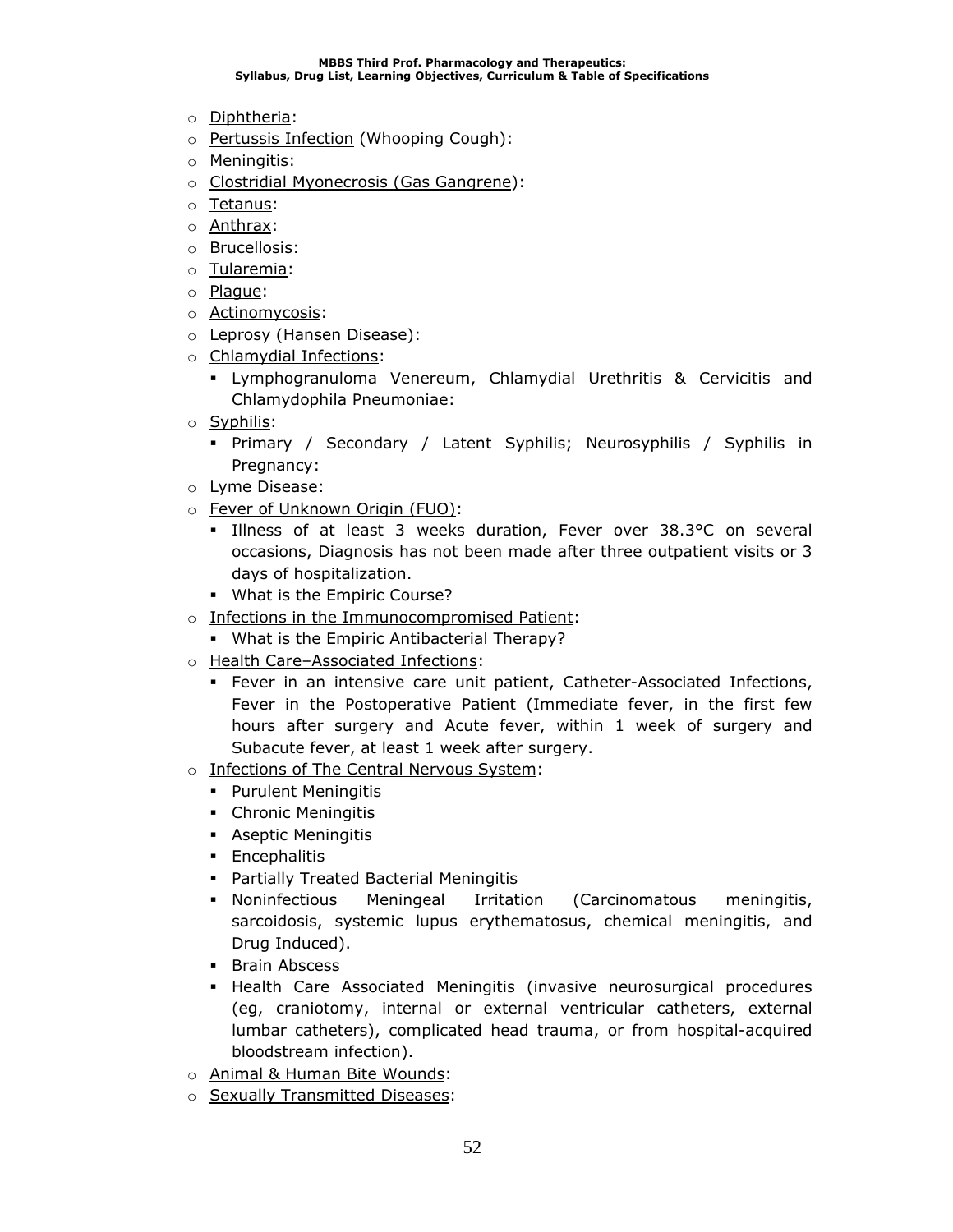- **Genital Ulcers, Urethritis with or without Urethral Discharge and Vaginal Discharge**
- o Infections in Persons Who Inject Drugs
	- **Skin infections, Aspiration pneumonia, Tuberculosis, Hepatitis, Pulmonary** Septic Emboli, Syphilis, Gonorrhea, And Chancroid, HIV/AIDS, Infective Endocarditis, Septic Thrombophlebitis and Mycotic Aneurysms, Osteomyelitis and Septic Arthritis.
- o Acute Infectious Diarrhea: Inflammatory & Non-Inflammatory Diarrhea
- o Traveler's Diarrhea:
- o Infectious Diseases in The Returning Traveler
	- **•** Dengue, Ebola, Chikungunya, and Zika viruses, viral hemorrhagic fever, leptospirosis, meningococcemia, yellow fever, typhus, Salmonella typhi, and acute HIV infection.
	- Pulmonary Infiltrates Tuberculosis, Ascaris, Paragonimus, and **Strongyloidiasis**
	- Meningoencephalitis: N meningitidis, leptospirosis, arboviruses, rabies, and (cerebral) malaria
	- **Jaundice Consider hepatitis A, yellow fever, hemorrhagic fever,** leptospirosis, and malaria.

### **2. Protozoal Infections**

- Malaria:
	- o Chloroquine-Sensitive P. Falciparum P. Malariae Infection, Non-Falciparum / P. Vivax and P. Ovale Infection, Un-Complicated Chloroquine-Resistant P. Falciparum Infection, Severe / Complicated Chloroquine-Resistant P. Falciparum Infection,
	- $\circ$  Drugs for the prevention of malaria in travelers with Chloroquine sensitive P. Falciparum; Chloroquine-Resistant P Falciparum, Multidrug-Resistant P falciparum, Terminal Prophylaxis of P Vivax & P Ovale Infections.
- Amebiasis:
	- o Asymptomatic Intestinal Infection:
	- o Mild to Moderate Intestinal Infection:
	- o Severe Intestinal Infection:
	- o Hepatic Abscess, Ameboma, and Other Extraintestinal Disease:
- Giardiasis:
- Trichomoniasis:
- Worms Infestations: Ascariasis, Hookworm Disease and Enterobiasis:
- Others: Lymphatic Filariasis, Leishmaniasis (Visceral**,** Cutaneous / Mucocutaneous), African Trypanosomiasis.

## **3. Viral Infections:**

- Dengue:
- Coronaviridae: COVID 19
- Herpes Simplex / Zoster Virus (HSV / HZV):
	- o Mucocutaneous Disease / Orolabial Herpes, Keratitis, Neonatal Disease, Encephalitis and CNS Meningitis, Disseminated Disease, Bell Palsy, Esophagitis and Proctitis, Erythema Multiforme, Genital Herpes.
- Cytomegalovirus (CMV) Infections: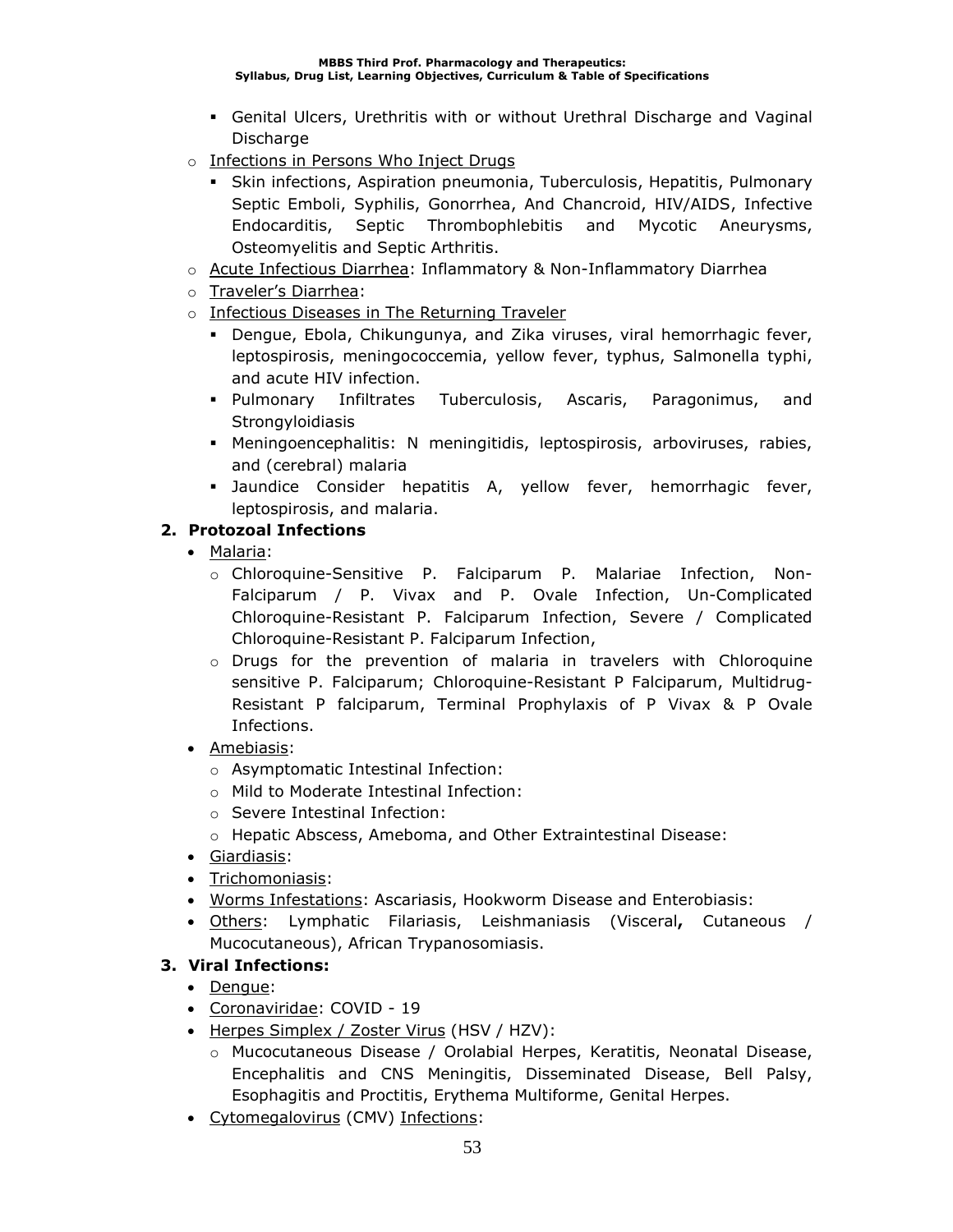- o End-Organ Disease like Retinitis, Colitis, Esophagitis, Central Nervous System Disease, and Pneumonitis.
- o CMV Retinitis
- o Colitis, Esophagitis, Encephalitis and Pneumonitis
- o Post-transplant CMV Disease
- o Prophylaxis against CMV infections
- HIV Infection & AIDS:
- Prophylaxis for Complications of HIV Infection:
	- o Tuberculosis, Syphilis, Pneumocystis Pneumonia Toxoplasmosis
- Anti-Hepatitis Agents:
	- o Acute Hepatitis A:
	- o Chronic Hepatitis B Virus Infection:
	- o Acute Hepatitis C Virus Infection:
	- o Chronic Hepatitis C Virus Infection:
- Yellow Fever:
- Rickettsial Diseases:
	- o Louse-Borne Typhus, Murine Typhus, Scrub Typhus and Rocky Mountain Spotted Fever and in pregnancy

### **Immunization Against Infectious Diseases:**

- For Adults:
	- $\circ$  Influenza, esp. COVID-19; Tetanus (esp. during gestational weeks 27– 36), Hepatitis A & B in specific risk; MMR if no evidence of immunity to rubella, after pregnancy and before discharge from health care facility), Meningococcal Meningitis, in pandemic.
- For Children:
	- o Tuberculosis, Poliomyelitis, Measles, Mumps, Rubella, Tetanus, Diphtheria, and Pertussis.
- For Travelers:
	- o Yellow Fever, Meningococcus, Cholera, Plague, and Typhoid.
- Contraindications of Immunization:
	- o H/O Allergic reactions, acute illnesses, etc

### **4. Fungal Infections:**

- Mucosal Candidiasis (Esophageal / Vulvovaginal Candidiasis):
- Invasive Candidiasis:
- Candidal Endocarditis:

## **Section – 11**

After the completion of this section, it is expected that the students should be able to know about **the Drugs Useful (or Role of Clinical Pharmacology) in Oncology** including:

### **I. Basic Pharmacology.**

• Basic and Clinical Pharmacology (Pharmacokinetic & Pharmacodynamics) of different anticancer groups.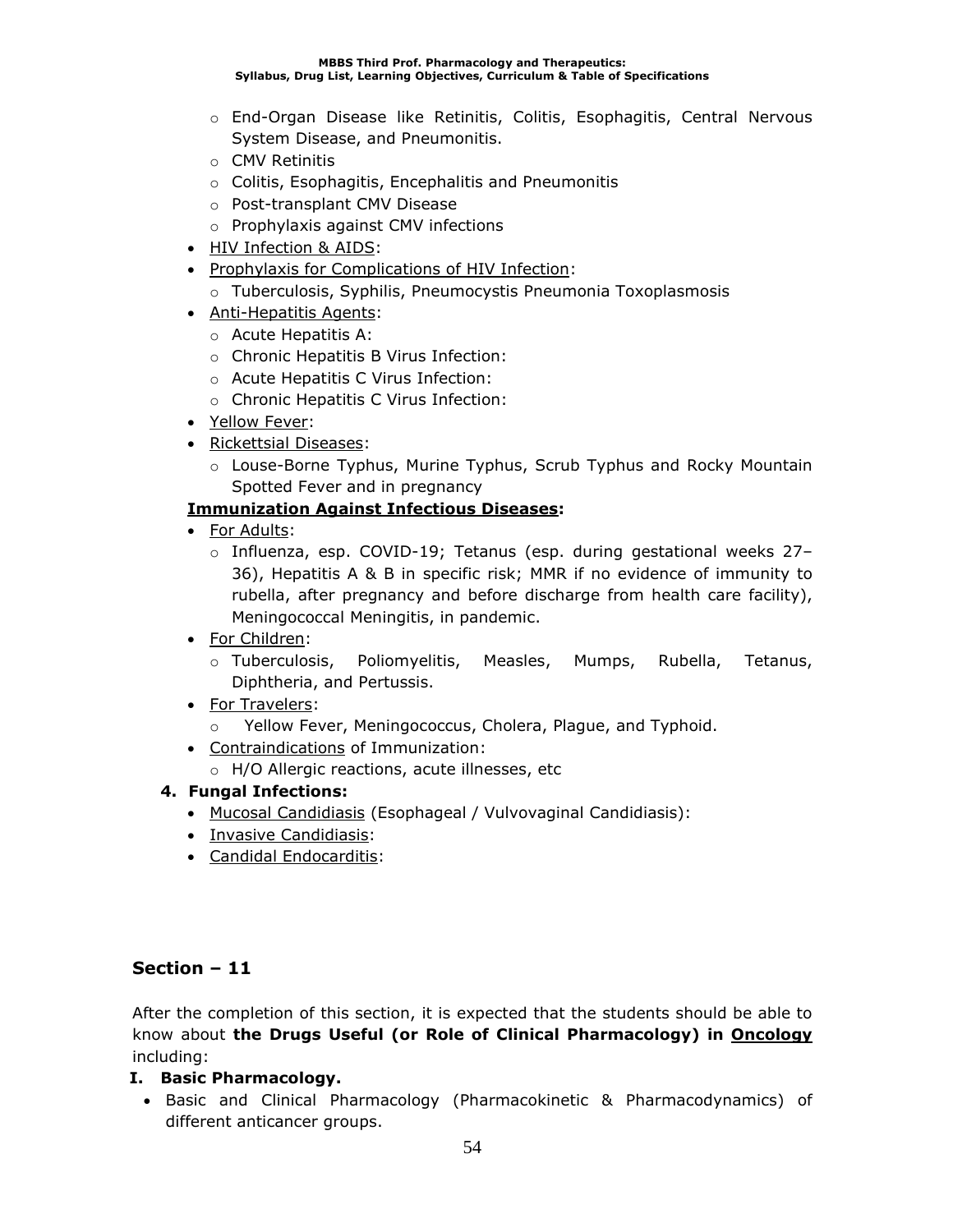### **II. Clinical Pharmacology**

- Specific role of drugs used for:
	- o The Leukemias,
	- o Hodgkin's & Non-Hodgkin's Lymphomas,
	- o Breast Cancer,
	- o Prostate Cancer,
	- o Gastrointestinal Cancers,
	- o Lung Cancers,
	- o Ovarian Cancer,
	- o Testicular Cancer,
	- o Malignant Melanoma,
	- o Brain Cancer,
	- o Secondary Malignancies & Cancer Chemotherapy.

## **Section – 12**

After the completion of this section, it is expected that the students should be able to know about **the Drugs Useful (or Role of Clinical Pharmacology) in Endocrinology**, including:

### **I. Basic Pharmacology.**

- Pituitary & Hypothalamic Hormones
	- o Classify pituitary and hypothalamic hormones
	- o Describe their pharmacokinetics, mechanism of action, pharmacological effects, uses, adverse effects, drug interactions and contraindications.
- Prolactin:
	- o Enlist Prolactin Antagonists (Dopamine agonists)
	- $\circ$  Describe their pharmacokinetics, mechanism of action, pharmacological effects, uses, adverse effects, drug interactions and contraindications.
- Oxytocin:
	- $\circ$  Describe its pharmacokinetics, mechanism of action, pharmacological effects, uses, adverse effects, drug interactions and contraindications.
- Vasopressin (Antidiuretic Hormone, ADH)
	- o Describe its pharmacokinetics, mechanism of action, pharmacological effects, uses, adverse effects, drug interactions and contraindications.
	- o Enumerate Vasopressin Antagonists: Describe its pharmacokinetics, mechanism of action, pharmacological effects, uses, adverse effects, drug interactions and contraindications.
- Corticosteroids:
	- o Classify corticosteroids
	- $\circ$  Describe their pharmacokinetics, mechanism of action, pharmacological effects, uses, adverse effects, drug interactions and contraindications.
	- o Justify the tapering off of corticosteroids
	- o Corticosteroid Antagonists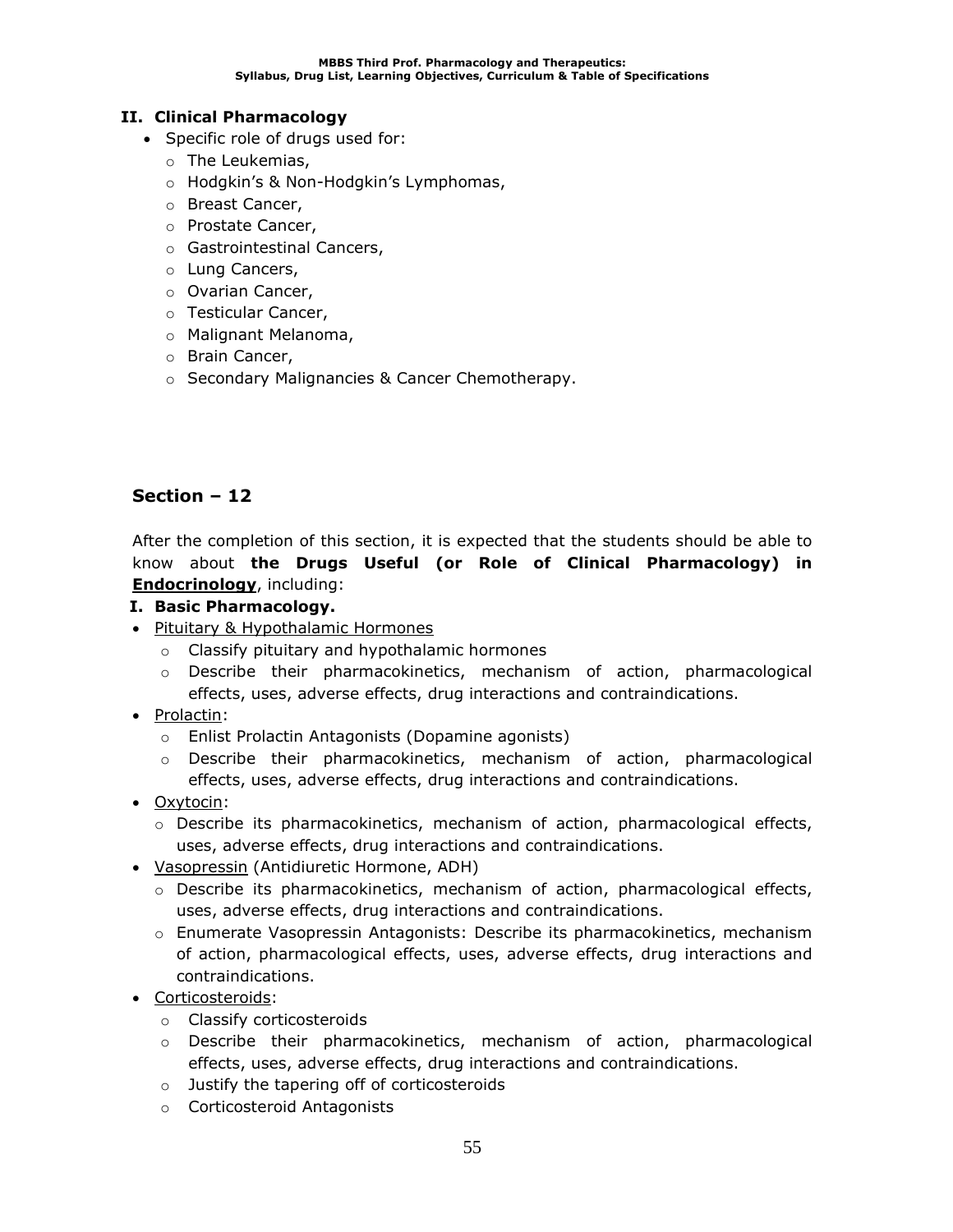- $\circ$  Describe their pharmacokinetics, mechanism of action, pharmacological effects, uses, adverse effects, drug interactions and contraindications.
- Thyroid Preparations & Anti-Thyroid Drugs
	- o Describe different Thyroid Preparations
	- $\circ$  Describe their pharmacokinetics, mechanism of action, pharmacological effects, uses, adverse effects, drug interactions and contraindications.
	- o Classify Anti-thyroid drugs
	- $\circ$  Describe their pharmacokinetics, mechanism of action, pharmacological effects, uses, adverse effects, drug interactions and contraindications.
	- o Describe the Jod-Basedow phenomenon caused by iodides
	- $\circ$  Describe their pharmacokinetics, mechanism of action, pharmacological effects, uses, adverse effects, drug interactions and contraindications.
	- $\circ$  Explain the use of Beta Blockers in the treatment of Hyperthyroidism
	- o Explain the rationale for use of different drugs in thyroid storm.
- Diabetes Mellitus:
	- o Insulins
		- Classify Insulins
		- Describe their pharmacokinetics, mechanism of action, pharmacological effects, uses, adverse effects, drug interactions and contraindications.
		- Describe insulin resistance
	- o Oral Anti-Diabetic Drugs
		- **•** Classify Oral Hypoglycemics
		- Enlist hypoglycemic & Euglycemic drugs
		- Describe their pharmacokinetics, mechanism of action, pharmacological effects, uses, adverse effects, drug interactions and contraindications.
		- Tabulate differences between First- and Second-Generation sulfonylureas, sulfonylureas and meglitinides/D-Phenylalanine derivatives, Sulfonylureas and Biguanides
		- **E** Enlist drugs used for prevention/delay the onset of type 2 diabetes mellitus
		- Describe uses of Oral Anti-diabetics
		- Rationalize use of drugs for control of postprandial & basal glucose levels
- Gonadal Hormones:
	- o Female Sex Hormones
		- **Enumerate estrogen & progestogen preparations**
		- Describe their pharmacokinetics, mechanism of action, pharmacological effects, uses, adverse effects, drug interactions and contraindications.
	- o Contraceptives
		- Classify Contraceptives
		- Describe their pharmacokinetics, mechanism of action, pharmacological effects, uses, adverse effects, drug interactions and contraindications.
	- o SERMs
		- Enlist estrogen antagonists including SERMs
		- Describe their pharmacokinetics, mechanism of action, pharmacological effects, uses, adverse effects, drug interactions and contraindications.
	- o Infertility:
		- Describe use of clomiphene in treatment of infertility
		- Tabulate differences between Clomiphene and Raloxifene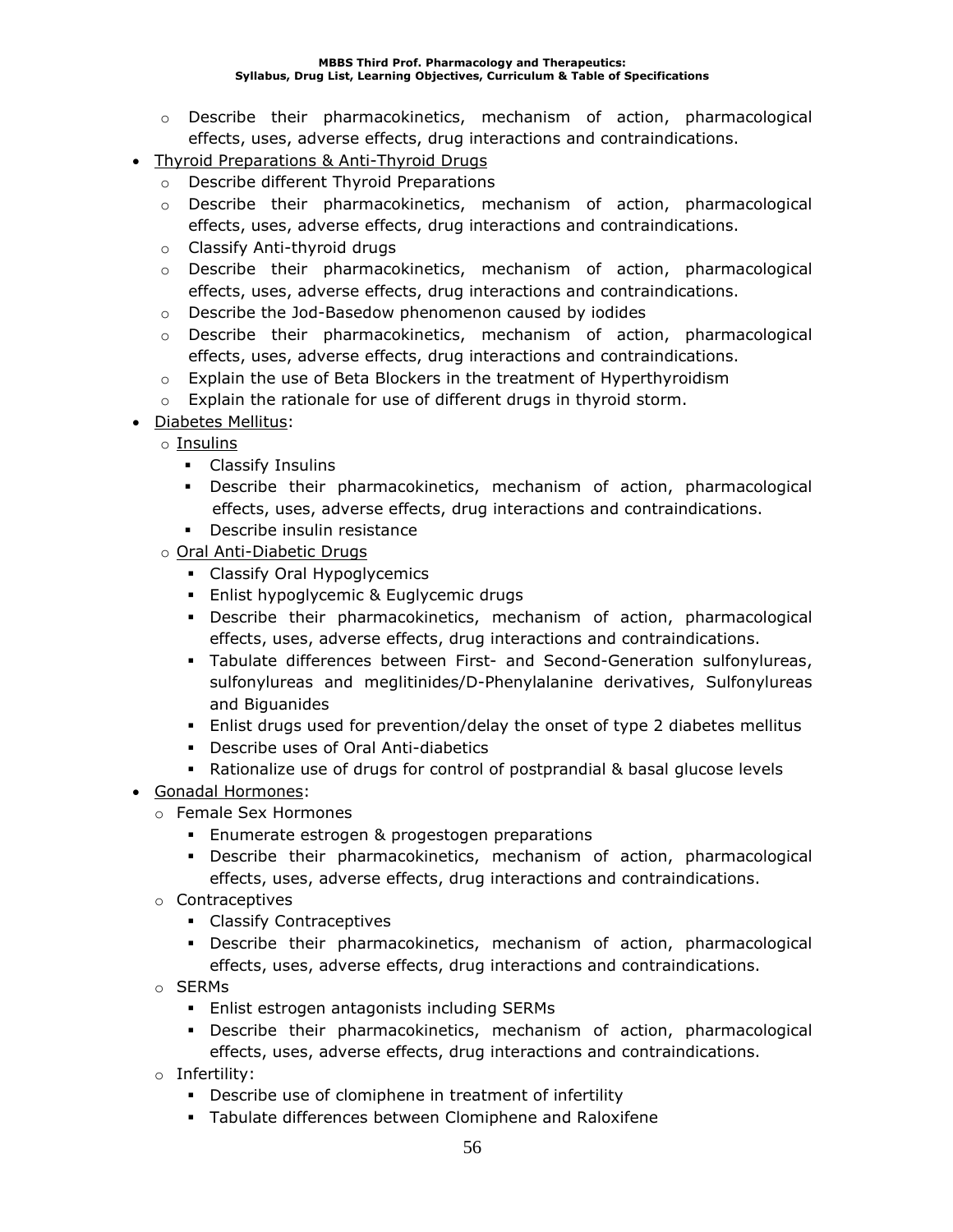- Classify drugs used for treatment of infertility
- o Progestogen Antagonists
	- **Enlist progestogen antagonists**
	- Describe their pharmacokinetics, mechanism of action, pharmacological effects, uses, adverse effects, drug interactions and contraindications.
- o Androgens & Anti-androgens
	- **Enumerate androgen preparations**
	- Describe their pharmacokinetics, mechanism of action, pharmacological effects, uses, adverse effects, drug interactions and contraindications.
- o Anabolic Steroids
	- **Enumerate anabolic steroids**
	- Describe their pharmacokinetics, mechanism of action, pharmacological effects, uses, adverse effects, drug interactions and contraindications.
- Uterine stimulants & Uterine Relaxants
	- o Classify Uterine Stimulants / Tocolytics
	- o Describe their pharmacokinetics, mechanism of action, pharmacological effects, uses, adverse effects, drug interactions and contraindications.
- Calcium & Bone Metabolism
	- $\circ$  Enumerate vitamin D preparations & drugs used for treatment of hypercalcemia
	- o Enlist Bisphosphonates
	- $\circ$  Describe their pharmacokinetics, mechanism of action, pharmacological effects, uses, adverse effects, drug interactions and contraindications.

### **II.Clinical Pharmacology of Endocrinology.**

- Pituitary & Hypothalamic Hormones
	- o Diabetes Insipidus (Central):
	- o Acromegaly & Gigantism:
- Prolactin:
- Oxytocin:
- Vasopressin (Antidiuretic Hormone, ADH)
- Corticosteroids
- Thyroid Preparations & Anti-Thyroid Drugs

o Sex Hormones: Female and Male Sex Hormones, Contraceptives, SERMs, Infertility, Oxytocin: to induce Labor, Progestogen Antagonists, Androgens & Antiandrogens and Anabolic Steroids

- Diabetes Mellitus:
	- o Role of Insulins & Oral Anti-Diabetic Drugs
- Obstetrics & Gynaecology

Basic and Clinical Pharmacology:

- o Drugs contraindicated during Pregnancy (Teratogenic or Fetotoxic).
- o Drugs contraindicated during Lactation.
- o Drugs causing uterine contraction & relaxation.
- o Gonadal hormones and their antagonists.
- o Drugs for Contraception.
- o Anabolic steroids.
- Drugs for Obstetric Problems:
	- o Prenatal Medication,
	- o Spontaneous Abortion (Threatened Abortion),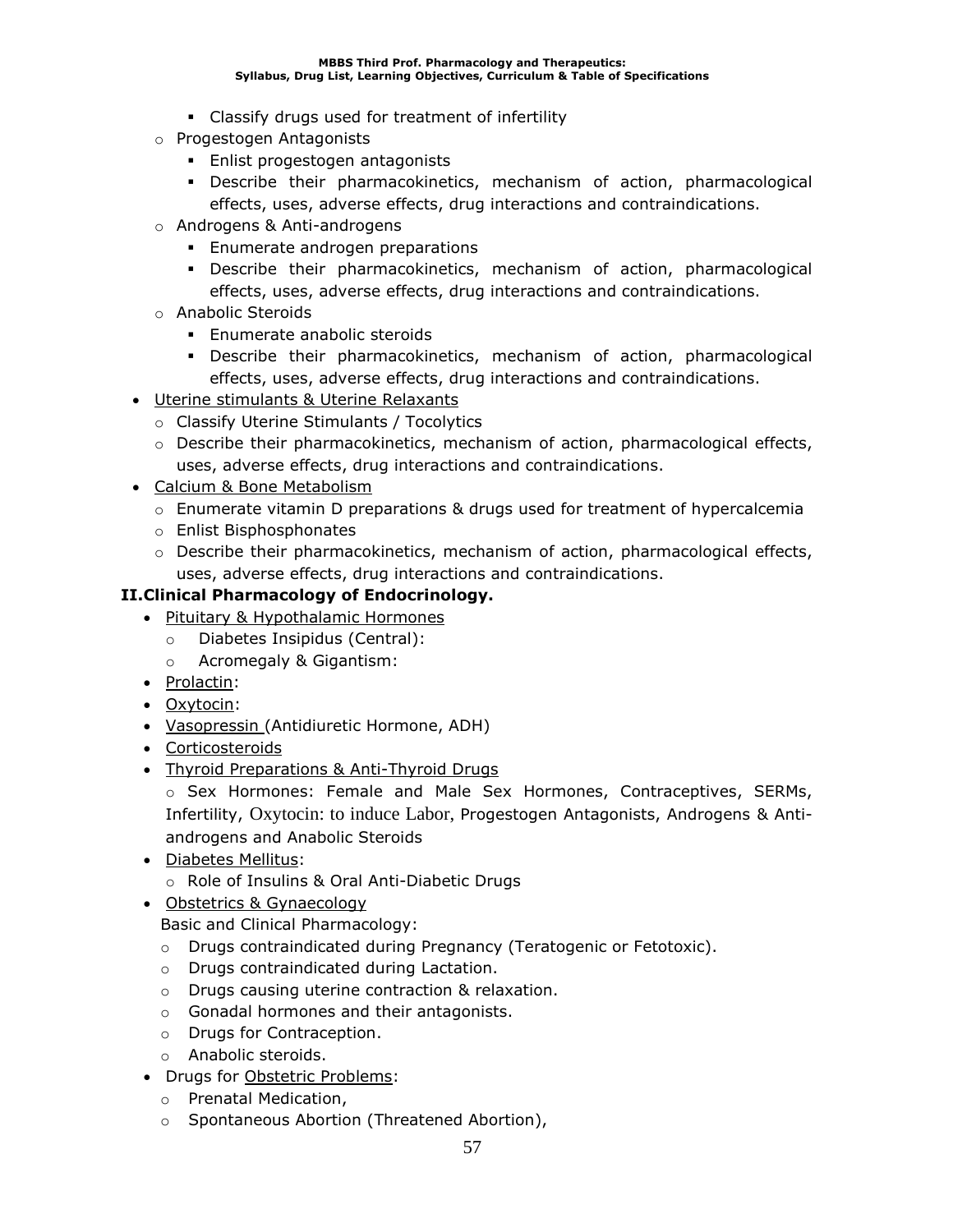- o Preterm Labor
- o Labor Induction
- o Postpartal Hemorrhage
- o Eclampsia & Pre-Eclampsia.
- o Conception,
- o Vomiting of Pregnancy & Hyperemesis Gravidarum
- Specific Problems during Pregnancy:
	- o Anemia,
	- o Diabetes Mellitus,
	- o Chronic Hypertension,
	- o Heart Disease,
	- o Asthma,
	- o Thyroid Disease,
	- o Seizure Disorders,
	- o Urinary Tract Infection,
	- o Tuberculosis,
	- o HIV/AIDS During Pregnancy,
	- o Maternal Hepatitis B & C Carrier State,
	- o Herpes Genitalis,
	- o Syphilis, Gonorrhea, & Chlamydia Trachomatis Infection.
- Drugs for Gynaecological Problems:
	- o Pelvic Inflammatory Disease (Salpingitis, Endometritis),
	- o Pelvic Pain,
	- o Premenstrual Syndrome (Premenstrual Tension, Etc),
	- o Vaginitis,
	- o Endometriosis,
	- o Premenopausal Abnormal Uterine Bleeding,
	- o Postmenopausal Vaginal Bleeding,
	- o Oligomenorrhea / Amenorrhea, Hypermenorrhagia,
	- o Polycystic Ovary Syndrome.
	- o Menopausal Syndrome & Contraception,
	- o Male & Female Infertility,
- List of Drugs having:
	- o Significant Teratogenic or Other Adverse Effects on the Fetus,
	- o Minimal Effects on Neonates during lactation,
	- o Significant Effects on Neonates during lactation,
- Paediatric Dosage Calculation
	- List of Drugs having:
	- o Specific bioavailability in neonates,
	- o Specific elimination half-lives in neonates,
- Calcium & Bone Metabolism
	- o Drugs useful in Osteoporosis, Bone Metastases, Hypercalcemia.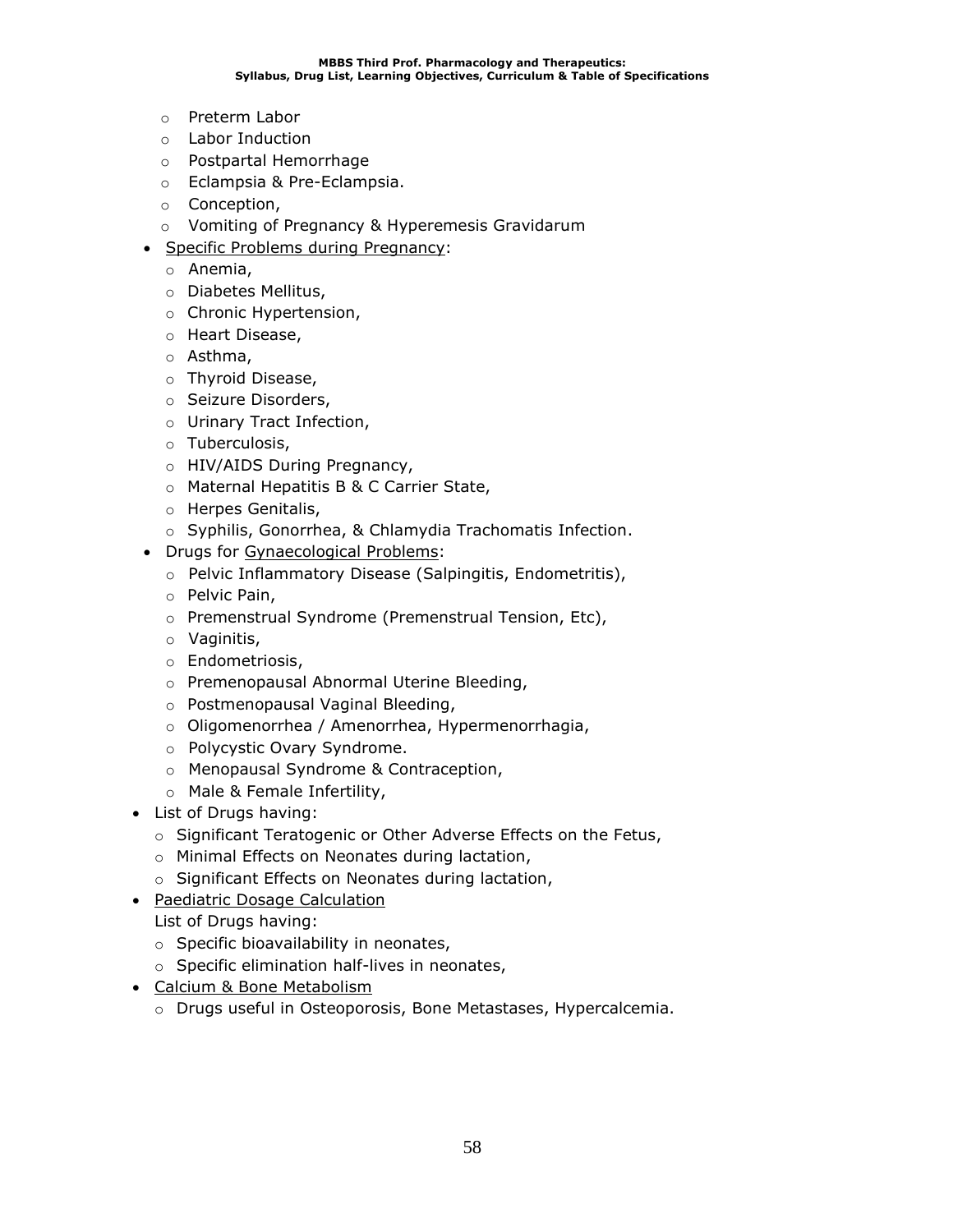## **Ophthalmology.**

- Drugs for:
	- o Allergic / Bacterial / Viral Conjunctivitis,
	- o Dacryocystitis,
	- o Viral Keratitis,
	- o Glaucoma,
	- o Hordeolum and Blepharitis,
	- o Chorioretinitis;
	- o Cyclitis;
	- o Endophthalmitis,
	- o Miosis in surgery,
	- o Post-Operative Inflammation.

## **Section – 14**

## **Otorhinolaryngology.**

- Drugs for:
	- o Cerumen Impaction:
	- o External Otitis:
	- o Pruritus of the External Auditory Canal: Topical Corticosteroid –Triamcinolone.
	- o Eustachian Tube / Serous Otitis Media:
		- Blocked:
		- Allergy:
	- o Acute Otitis Media.
	- o Chronic Otitis Media:

## **Section – 15**

### **Dermatology**

**Basic and Clinical Pharmacology** (Pharmacokinetic & Pharmacodynamics) of:

- Topical Corticosteroids,
- Demulcents, emollients, irritants, counter irritants, astringents.
- Antiseptics and disinfectants.
- Keratolytic & Destructive Agents
- Antiseborrheic Drugs.
- Anti-Scabies and Anti-Lice.
- Antipruritic Agents
- **a)** Topical Antibacterial Drugs for:
	- o Wounds,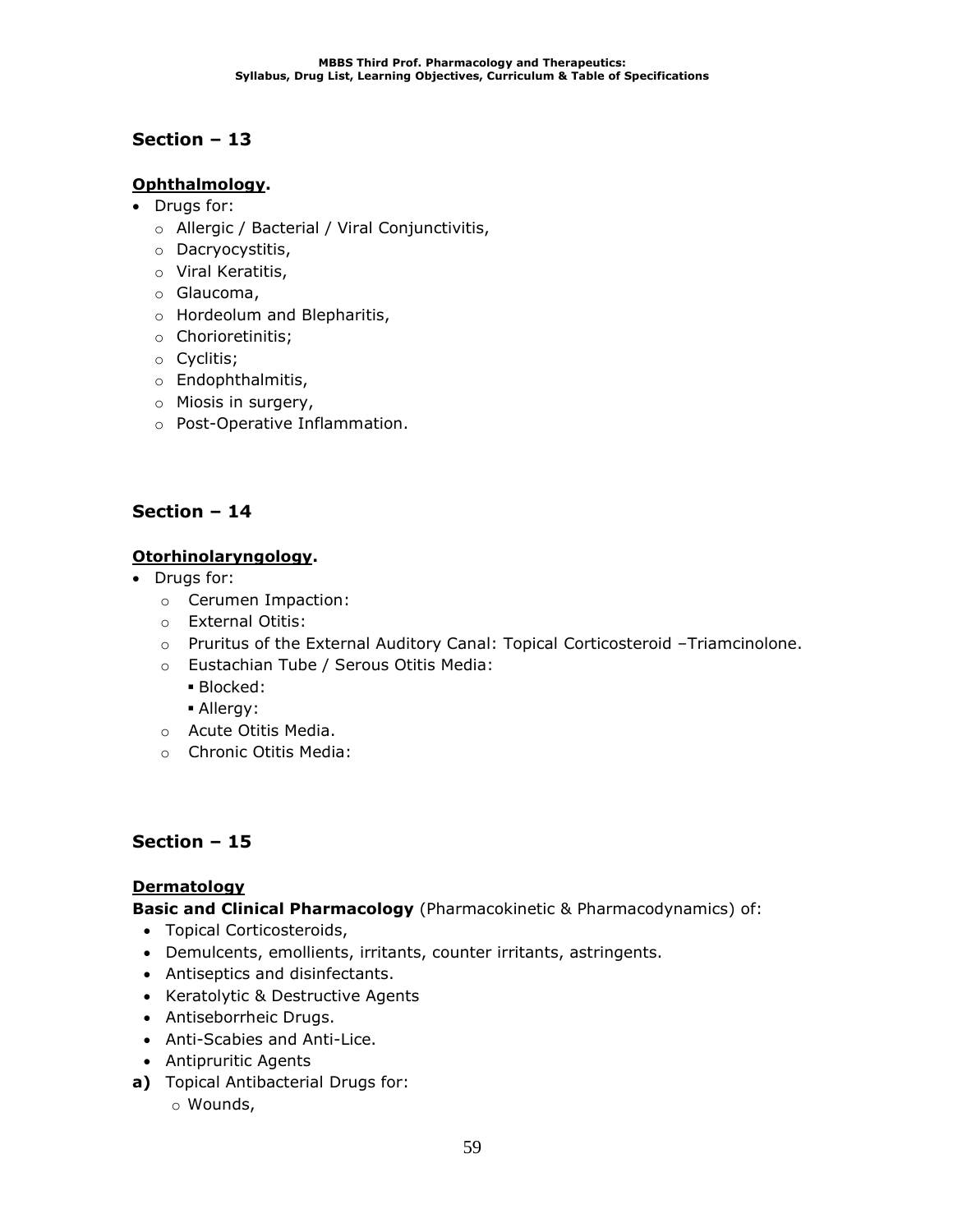o Acne,

- **b)** Topical Antifungal Drugs for:
	- o Dermatophytes (Epidermophyton, Microsporum, and Trichophyton)
	- o Yeasts (Candida albicans and Pityrosporum orbiculare),
- **c)** Topical Antiviral Drugs For:
	- o Herpes Simplex,
	- o External Genital and Perianal Warts Immunomodulators
- **d)** Topical Ectoparasiticides for:
	- o Pediculosis,
	- o Scabies,
- **e)** Others:
	- o Topical Drugs affecting Pigmentation
	- o Sunscreens,
	- o Acne Preparations,
	- o Drugs for Psoriasis,
	- o Androgenic Alopecia Trichogenic & Antitrichogenic Agents,
	- o Treatment of Melanoma Antineoplastic Agents.

### **Section – 16**

### **Immune Response Disorders:**

**Basic and Clinical Pharmacology** (Pharmacokinetic & Pharmacodynamics) of:

- Antihistamines:
- Corticosteroids:
- Immunosuppressants:
	- o Allergies/Allergic Disorders/ Reactions: Anaphylaxis, Food Allergy, Drug Allergy, Venom Allergy, Drug-Induced Hypersensitivity,
	- o Atopic Disease,
	- o Autoimmune Disorders,
	- o Hypersensitivity,
	- o Immunodeficiency.

### **Section – 17**

### **Miscellaneous:**

After the completion of this section, it is expected that the students should be able to know about **the Drugs Useful (or Role of Clinical Pharmacology) in**:

### **a. Geriatric Problems**

- Importance of Pharmacokinetic and Pharmacodynamic changes with aging.
- Precautions in Administering Medications for:
	- o Sedative-Hypnotics, Analgesics, Antipsychotic & Antidepressant Drugs, Drugs Used in Alzheimer's Disease,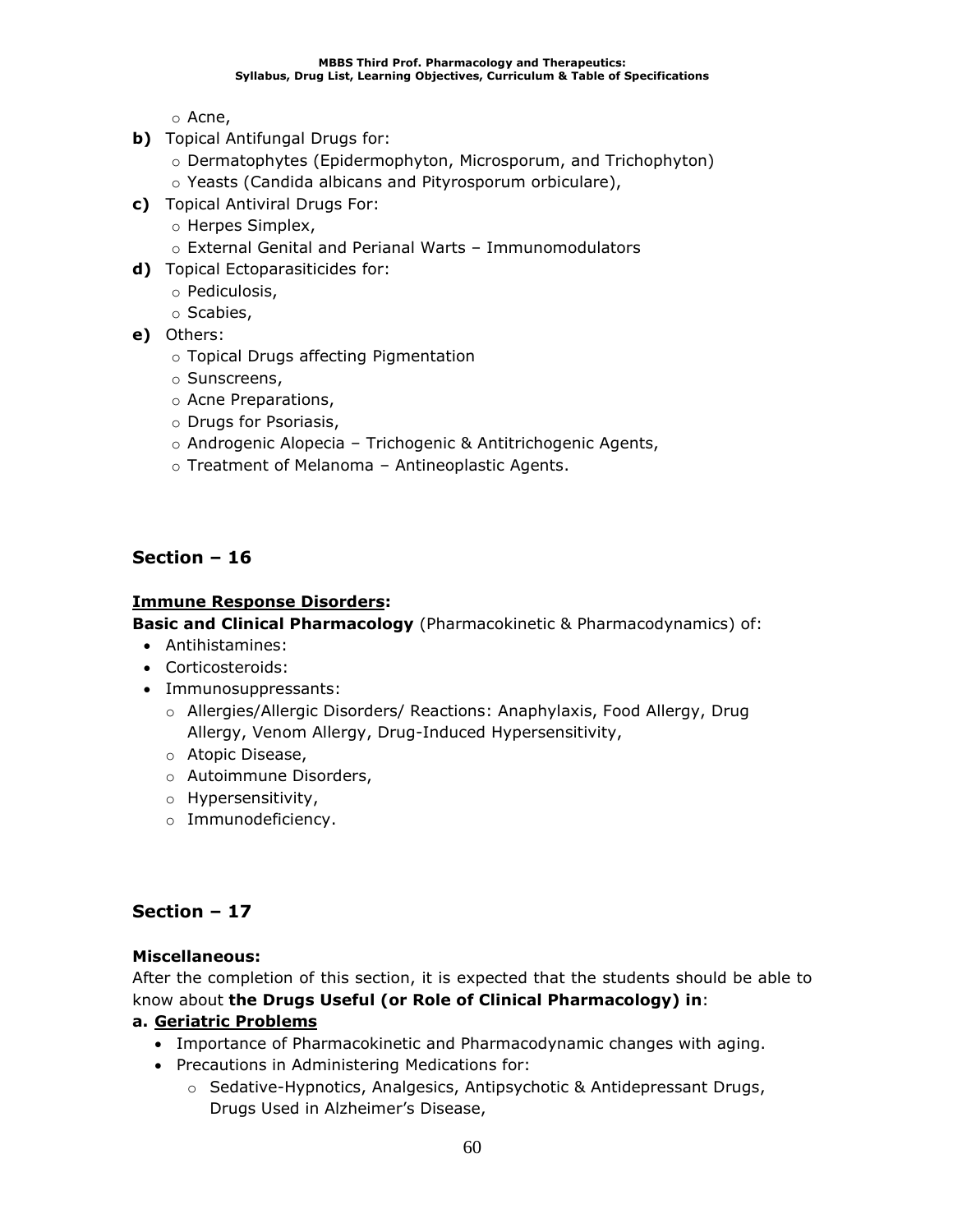- o Antihypertensive Drugs, Positive Inotropic Agents, Antiarrhythmic Agents,
- o Antimicrobial Therapy,
- o Anti-Inflammatory Drugs,
- o Drugs Used in Glaucoma, Macular Degeneration.
- Adverse Drug Reactions in The Elderly
- Practical Aspects of Geriatric Pharmacology.
- Drugs for:
	- o Dementia, Depression, Delirium
	- o Urinary Incontinence
	- o Involuntary Weight Loss
	- o Pressure Injury
	- o Hearing Impairment
	- o Falls & Gait Disorders

### **b. Surgery**

- i. Pre surgical.
	- Clinical applications of different groups used as Pre-anesthetic Medication:
	- Specific management of comorbid diseases like Diabetes Mellitus, Cardiac Problems, etc.
- ii. During Surgery.
	- Selection and prerequisite of Local Anesthetics for minor and other selected surgeries:
	- Selection of different General Anesthetics for specific surgeries, esp. taking care of infective surgeries, etc.
- iii. Post-surgical.
	- Opioids Postoperative Pain.
	- Diphenhydramine, Dimenhydrinate Postoperative Nausea & Vomiting,
	- Avoid NSAIDs, Warfarin, or Antiplatelets, etc. to avoid P during Postoperative Bleeding.

### **c. Nutritional Supplements.**

- Basic and Clinical Pharmacology (Pharmacokinetic & Pharmacodynamics) of:
	- o Iron,
	- $\circ$  Vitamin B<sub>12</sub>,
	- o Folic Acid,
	- o Hematopoietic Growth Factors (Erythropoietin Alfa and Beta, Granulocyte Colony-Stimulating Factor (G-CSF), Granulocyte-Macrophage Colony-Stimulating Factor (GM-CSF), Interleukin 11 (IL-11), and Thrombopoietin Receptor Agonists (Romiplostim and Eltrombopag),
	- o Myeloid Growth Factors (G-CSF and GM-CSF),
	- o Megakaryocyte Growth Factors
	- $\circ$  Different types of Vitamins (Vitamin B<sub>1</sub>, Vitamin B<sub>2</sub>, Vitamin B<sub>6</sub>, Vitamin C, Vitamin D Vitamin D<sub>3</sub>, Vitamin D<sub>2</sub>, Vitamin E, Vitamin K, Vitamin K<sub>1</sub>), Minerals (Calcium, Phosphate, Gallium Nitrate, Strontium, etc.) and Other Supplements
- Drugs for:
	- o Anemia; Haematopoietic Growth Factors;
	- o Thalassemia.
	- o Sickle Cell Anemia.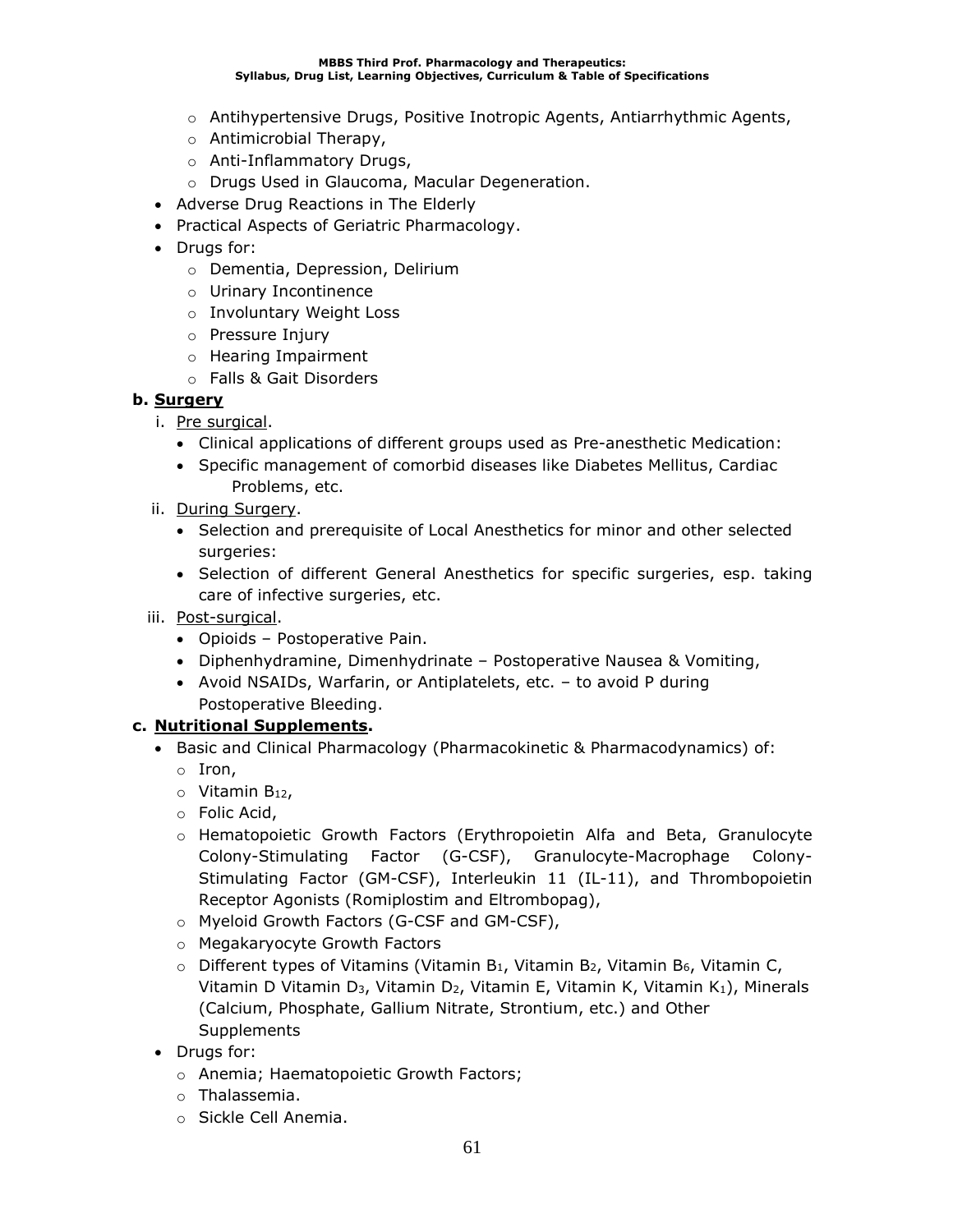- o Aplastic Anemia,
- $\circ$  Vit B<sub>12</sub> & Folic Acid Deficiency,
- o Neutropenia,
- o Thrombocytopenia,

### **d. Sports**

- Drugs for:
	- o Pain in Neck, Shoulder, Knee, Low Back, etc
	- o Shoulder Dislocation & Instability,
	- o Adhesive Capsulitis ("Frozen Shoulder"),
	- o Spinal Stenosis,
	- o Lumbar Disk Herniation,
	- o Carpal Tunnel Syndrome,
	- o Bursitis,
	- o Hip Osteoarthritis,
	- o Inversion Ankle Sprains,

### **e. Heavy Metals and Antidotes.**

- Pharmacokinetic & Pharmacodynamics of Heavy Metals:
	- o Lead, Arsenic & Arsine Gas,
	- o Mercury, Cadmium, Chromium,
- Antidots:
	- o Heavy Metal Chelators: Dimercaprol, Unithiol, Succimer, Calcium Disodium Ethylenediaminetetraacetic Acid,
	- o Copper Chelators: Penicillamine, Trientine,
	- o Iron Chelators: Deferoxamine, Deferasirox, Deferiprone, Ferric Hexacyanoferrate.

### **f. Drug interactions.**

- Predictability of Drug Interactions:
- Pharmacokinetic Mechanisms,
- Pharmacodynamic Mechanisms,
- Combined Toxicity.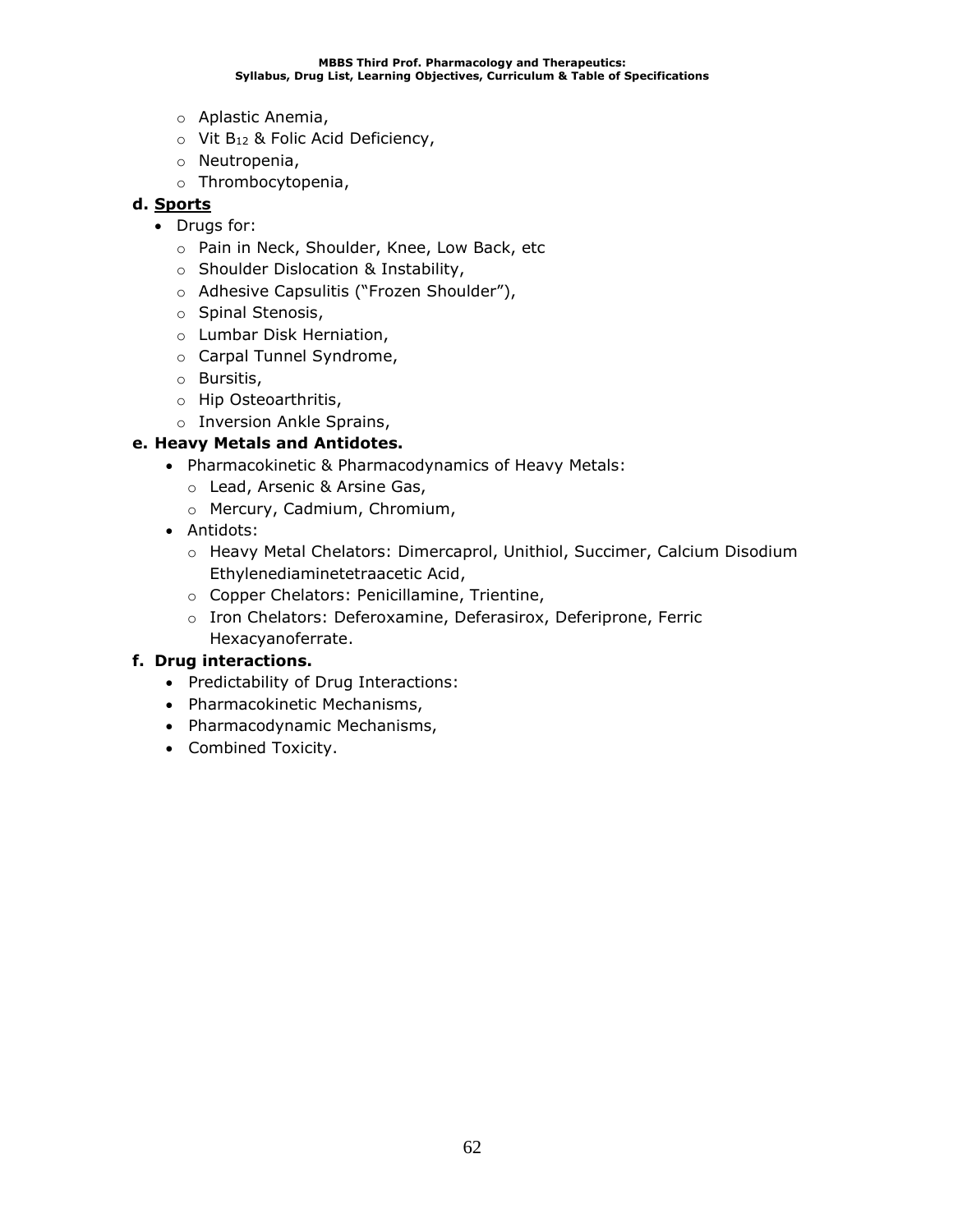## **ToS Theory / MBBS Third Professional Examination Pharmacology and Therapeutics / Clinical Pharmacology**

| <b>Topics</b>                                                                                                                                                                                             | <b>Total SEQs 14</b><br><b>Total Marks 70</b><br>SEQ.<br>Marks |           | <b>Total MCQs</b><br>65<br>Each MCQ 1<br>mark | <b>Total Marks</b><br>135 |
|-----------------------------------------------------------------------------------------------------------------------------------------------------------------------------------------------------------|----------------------------------------------------------------|-----------|-----------------------------------------------|---------------------------|
|                                                                                                                                                                                                           | Nos.                                                           | allocated | MCQs. Nos.                                    |                           |
| <b>General Pharmacology:</b><br>Pharmacokinetics;                                                                                                                                                         |                                                                | 5         |                                               |                           |
| Pharmacodynamics                                                                                                                                                                                          | $1 - 2$                                                        | 5         | $1 - 8$                                       | 18                        |
| ANS:                                                                                                                                                                                                      |                                                                | 5         |                                               |                           |
| Cholinergic Agonists & Cholinergic Antagonists:                                                                                                                                                           |                                                                |           |                                               |                           |
| Glaucoma, Paralytic Ileus, etc. Myasthenia Gravis, O.P<br>Poisoning; Smooth Muscles Spasmodic States<br>Adrenergic Agonists & Adrenergic Blockers: Shock,<br>Pheochromocytoma, Prostatic Hyperplasia, etc | $3 - 4$                                                        | 5         | $9 - 16$                                      | 18                        |
| <b>Cardiology &amp; Hematology:</b>                                                                                                                                                                       |                                                                |           |                                               |                           |
| Diuretics; ACE Inhibitors & Receptors Blockers; Calcium                                                                                                                                                   |                                                                | 5         |                                               |                           |
| Channels Blockers; Vasodilators. Drugs used in<br>hypertensives, IHDs, Cardiac Failure, Shock, Syncope,                                                                                                   | $5 - 6$                                                        |           | $17 - 26$                                     | 20                        |
| Hyperlipidemias,<br>Arrhythmias.<br>Coagulants,<br>Anticoagulants,<br>Thrombolytics,<br>Fibrinolytics,<br>Antiplatelets.                                                                                  |                                                                | 5         |                                               |                           |
| <b>Neurology, Psychiatry &amp; Anesthesiology:</b>                                                                                                                                                        |                                                                |           |                                               |                           |
| Local & General Anesthetics; Central & Peripheral                                                                                                                                                         |                                                                | 5         |                                               |                           |
| Skeletal Muscles relaxants; Alcohol; Sedative /<br>Anxiolytics, Hypnotics. Antiepileptics, Antidepressant,                                                                                                | $7 - 8$                                                        |           | $27 - 36$                                     | 20                        |
| Antipsychotics, Antiparkinsonians, Opioids.                                                                                                                                                               |                                                                | 5         |                                               |                           |
| <b>Pulmonology:</b>                                                                                                                                                                                       |                                                                |           |                                               |                           |
| Drugs used in all types of Bronchial Asthmas, COPDs;                                                                                                                                                      |                                                                |           |                                               |                           |
| Antitussives, Expectorants.                                                                                                                                                                               |                                                                |           |                                               | 10                        |
| Gastroenterology:                                                                                                                                                                                         | 9                                                              | 5         | $37 - 41$                                     |                           |
| Anti-emetics, Prokinetics; Antacids; Drugs used in Acid                                                                                                                                                   |                                                                |           |                                               |                           |
| Peptic Disease; IBS; Crohn's Disease; Antidiarrheals,<br>Laxatives, etc.                                                                                                                                  |                                                                |           |                                               |                           |
| <b>Chemotherapy:</b>                                                                                                                                                                                      |                                                                |           |                                               |                           |
| Inhibitors of Cell Wall synthesis / Protein synthesis &                                                                                                                                                   |                                                                | 5         |                                               |                           |
| Nucleic Acid synthesis; Antifolates. Anti-                                                                                                                                                                | $10 - 11$                                                      |           | $42 - 51$                                     | 20                        |
| mycobacterials; Antiprotozoals, Antifungal, Antivirals,                                                                                                                                                   |                                                                |           |                                               |                           |
| Anticancers; Immunosuppressants, Anthelmintics.                                                                                                                                                           |                                                                | 5         |                                               |                           |
| <b>Rheumatology &amp; Gout</b>                                                                                                                                                                            |                                                                |           |                                               |                           |
| NSAIDs; DMARDs, Antigout Drugs; Antihistamines,                                                                                                                                                           | 12                                                             | 5         | $52 - 55$                                     | 09                        |
| Corticosteroids;                                                                                                                                                                                          |                                                                |           |                                               |                           |
| <b>Endocrinology:</b><br>Thyroxin,<br>Anti-thyroids,<br>Anti-                                                                                                                                             |                                                                |           |                                               |                           |
| Diabetics, Gonadal Hormones & their antagonists;<br>Anabolic agents, Drugs during Pregnancy, Lactation,                                                                                                   | 13                                                             | 5         | 56-60                                         |                           |
| etc.                                                                                                                                                                                                      |                                                                |           |                                               | 10                        |
| <b>Topics:</b> Dermatology;<br>Miscellaneous<br>Paediatric,                                                                                                                                               |                                                                |           |                                               | 10                        |
| Surgery, Vitamins, Geriatrics, Sport Medicine, Heavy                                                                                                                                                      | 14                                                             | 5         | 61-65                                         |                           |
| Metals & Antidotes, Drug Interactions.                                                                                                                                                                    |                                                                |           |                                               |                           |